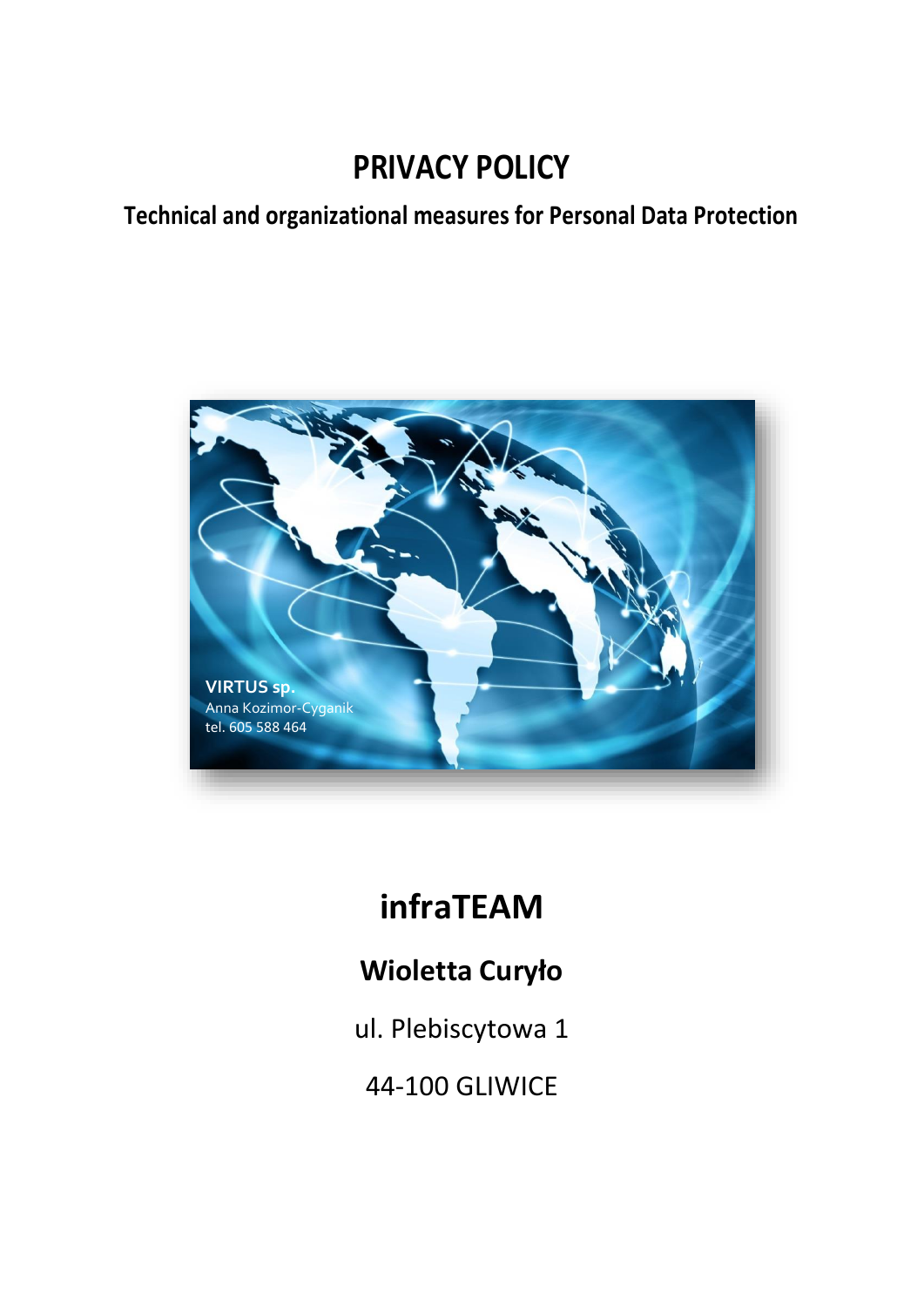# Content

| Procedures for the inspection and maintenance of systems and information media used for the |  |
|---------------------------------------------------------------------------------------------|--|
|                                                                                             |  |
| The procedure for personal data storage media in the paper and electronic versions:  31     |  |
|                                                                                             |  |
|                                                                                             |  |
|                                                                                             |  |
|                                                                                             |  |
|                                                                                             |  |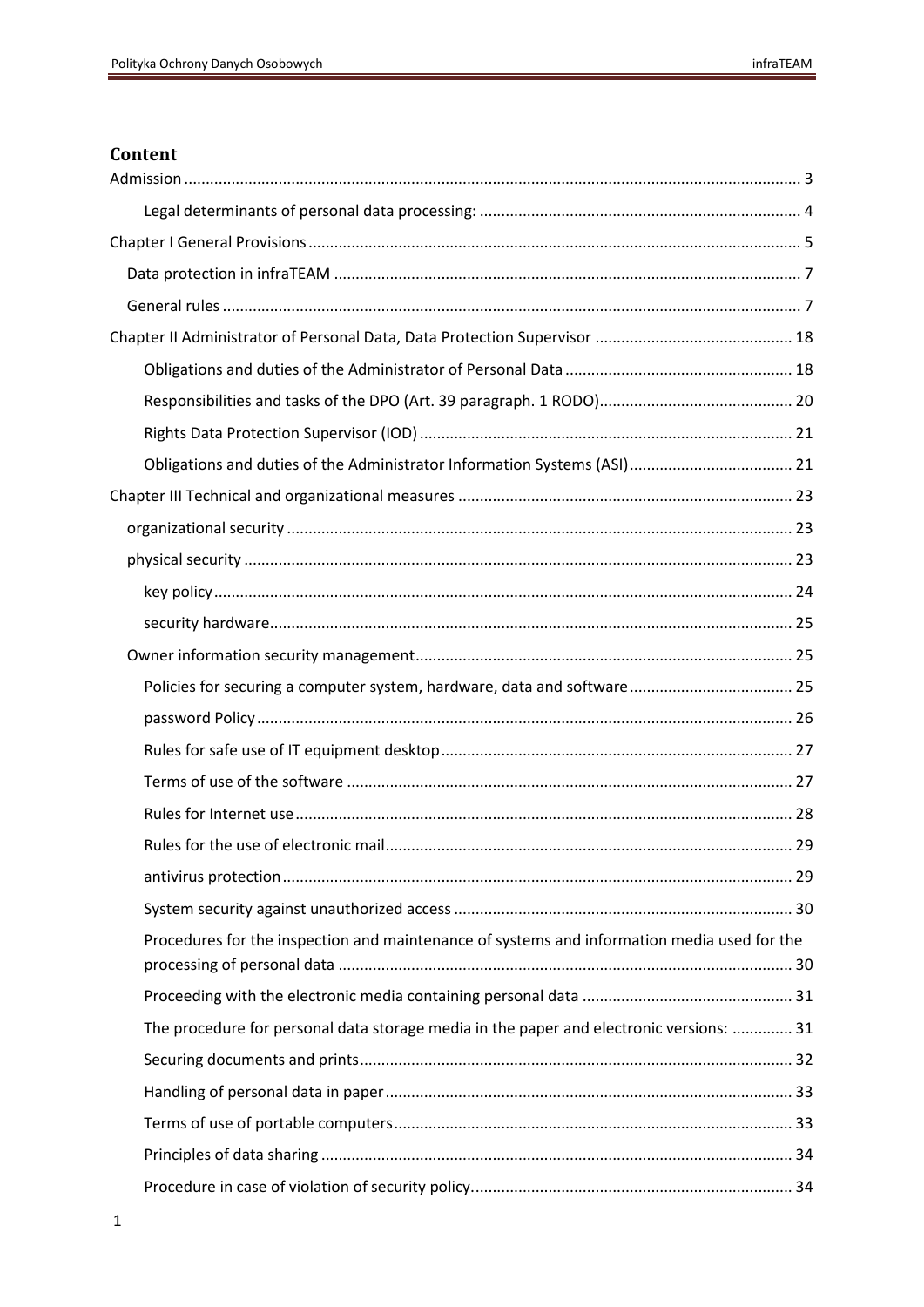<span id="page-2-0"></span>

| The procedure start, suspension and termination of work that requires the processing of |  |
|-----------------------------------------------------------------------------------------|--|
|                                                                                         |  |
|                                                                                         |  |
|                                                                                         |  |
|                                                                                         |  |
|                                                                                         |  |
|                                                                                         |  |
|                                                                                         |  |
|                                                                                         |  |
|                                                                                         |  |
|                                                                                         |  |
|                                                                                         |  |
|                                                                                         |  |
|                                                                                         |  |
| The procedure for granting authorization to the processing of personal data:  40        |  |
|                                                                                         |  |
|                                                                                         |  |
|                                                                                         |  |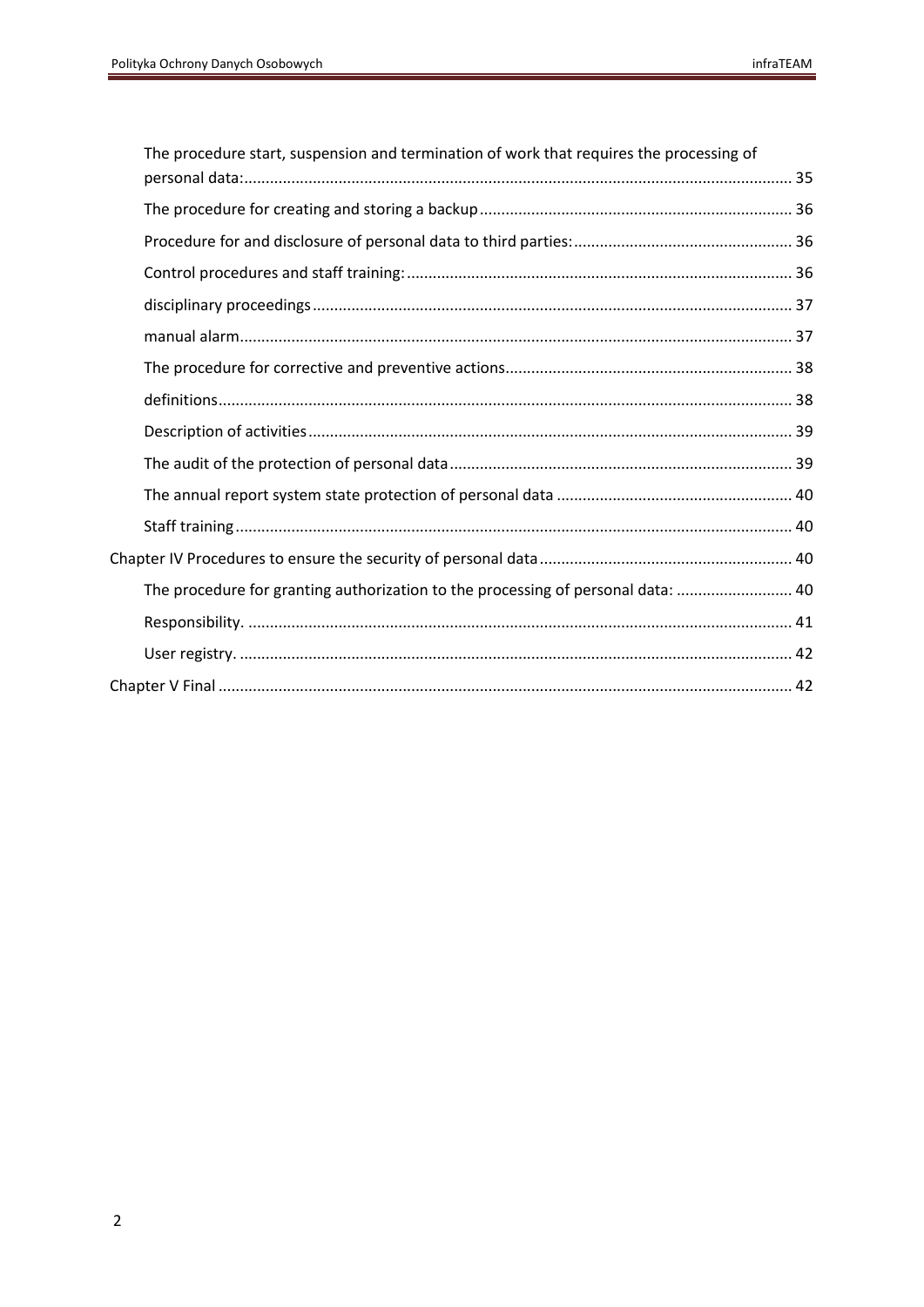# **Admission**

implementing the provisions of Regulation of the European Parliament and of the Council (EU) 2016/679

from 04.27.2016 r. on the protection of individuals with regard to the processing of personal data and on the free movement of such data and repealing Directive 95/46 / EC (General Data Protection Regulation) (OJ L 119, p. 1) on personal data processing documentation and technical and organizational conditions which should be fulfilled by devices and information systems for processing personal data introduced a set of rules and practical experience of governing the management, conservation and distribution of personal data, including data specific categories of (sensitive) allowing to ensure the appropriate level of protection, hereinafter the Policy for Personal Data protection (abbreviated policy).

The aim of the policy is to ensure the protection of personal data processed through **infraTEAM Street. Plebiscytowa 1, 44-100 Gliwice,**hereinafter**infraTEAM**for the purposes specified in Article. And Article 6. 9Regulation of the European Parliament and of the Council (EU) 2016/679 of 27.04.2016 r. On the protection of individuals with regard to the processing of personal data and on the free movement of such data and the repeal of Directive 95/46 / EC (General Data Protection Regulation) ( OJ L 119, p. 1) hereinafter RODO against all types of threats, such as internal and external, conscious or unconscious.

Policy infraTEAM applies to all employees, including interns, volunteers, trainees and suppliers, cooperating entities under civil law contracts, having any contact with personal data protected by.

Applied security are intended to achieve these objectives and to ensure:

**Legality** - infraTEAM committed to protecting the privacy and data processing in accordance with the law.

**Security** - infraTEAM ensures an adequate level of data security is constantly taking action in this regard.

**individual rights** - infraTEAM allows individuals whose data are processed, realize their rights and the rights of these respects.

**confidentiality** - **infraTEAM** It ensures that information is not made available or disclosed to unauthorized individuals, entities, or processes,

**Integrity** - **infraTEAM** ensure, that the data has not been altered or destroyed in an unauthorized manner,

3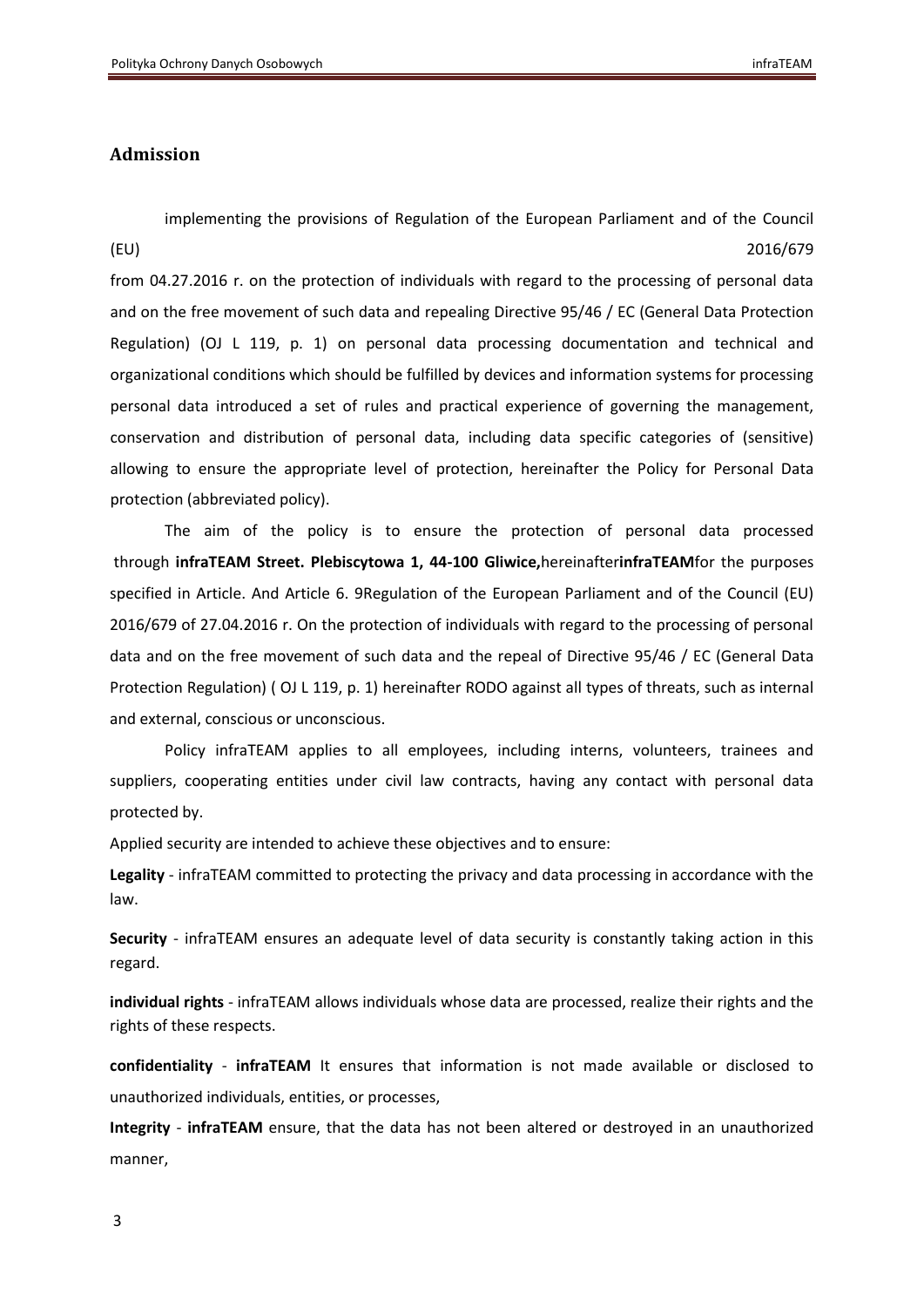**accountability** - **infraTEAM** It documents how fulfilled his obligations under RODO, at any time, be able to demonstrate compliance with the processing of personal data by RODO keeping the register of processing operations - Appendix 7 category and registry operations - Annex **No. 8,**

**Authenticity** - **infraTEAM** ensure that the identity of the entity or resource is as declared (authenticity relates to data, users, processes, systems and information)

**Non-repudiation** - **infraTEAM** ensure that it does not disown his participation in whole or in part data exchange with another entity,

Processing of personal data in infraTEAM done on paper and using information systems.

### <span id="page-4-0"></span>**Legal determinants of personal data processing:**

- 1. Constitution (Art. 47, Art. 51).
- 2. Regulation of the European Parliament and of the Council (EU) 2016/679 of 27.04.2016 r. On the protection of individuals with regard to the processing of personal data and on the free movement of such data and the repeal of Directive 95/46 / EC (General Data Protection Regulation) ( OJ L 119, p. 1), hereinafter referred to as RODO.
- 3. The Act of 10 May 2018. On the protection of personal data.
- 4. Act of 7 November 2014. Facilitate the exercise of economic activity.
- 5. Labor Code.
- 6. Civil Code.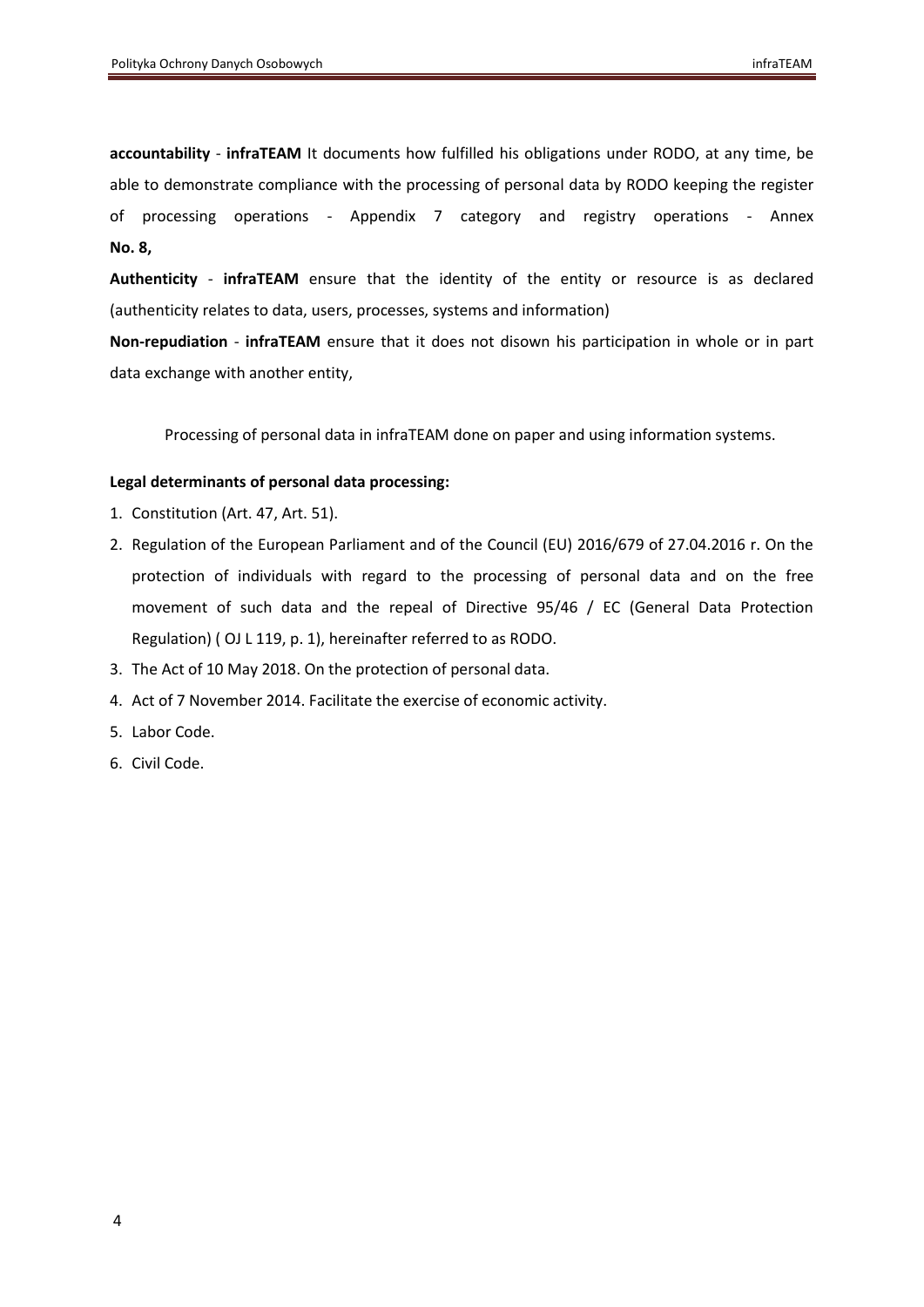### <span id="page-5-0"></span>**Chapter I General Provisions**

- 1. **Administrator of Personal Data (ADO)** it shall be understood:**Wioletta Curyło.**
- 2. **Data Protection Supervisor (IOD)** appointed not applicable.
- 3. **System Administrator (ASI)** should be understood as the person responsible for the operation of the information system designated by the ADO - Mikołaj Salamak.
- 4. **Personal Data Protection Policy** shall mean a set of technical and organizational measures to protect personal data entered, implemented and used in the**infraTEAM** necessary to ensure confidentiality, integrity and accountability of processed data as described herein**.**
- 5. **RODO** Regulation of the European Parliament and of the Council (EU) 2016/679 of 27.04.2016 r.

on the protection of individuals with regard to the processing of personal data and on the free movement of such data and repealing Directive 95/46 / EC (General Data Protection Regulation) (OJ L 119, p. 1) - Appendix 28.

- 6. **Personal information (data)** Art. 4 paragraph. 1 RODO an identifiable natural person is a person that can be identified, directly or indirectly, in particular on the basis of the identifier, such as name, ID number, data Location ID, Internet, one or more factors specific to: physical, physiological, genetic, mental, economic, cultural or social identity of the individual;
- 7. **Special categories of data (sensitive)**  data containing information such as racial or ethnic origin, political opinions, religious or philosophical beliefs, trade union membership, data concerning health, data on sexuality or sexual orientation, biometric data, genetic code.
- 8. **Deleting data** mean the destruction of personal data or such modification which will not allow the identification of the data subject (anonymous).
- 9. **Profiling** means any form of automated processing of personal data, which involves the use of personal data to evaluate certain personal factors of the individual, in particular for the analysis or forecasts aspects of the effects of the work of the individual, its economic situation, health, personal preferences, interests, credibility, behavior or movement;
- 10. **Reducing processing** means an indication of stored personal data in order to reduce their future processing;
- 11. **The consent of the data subject** shall mean a declaration of intent, the content of which is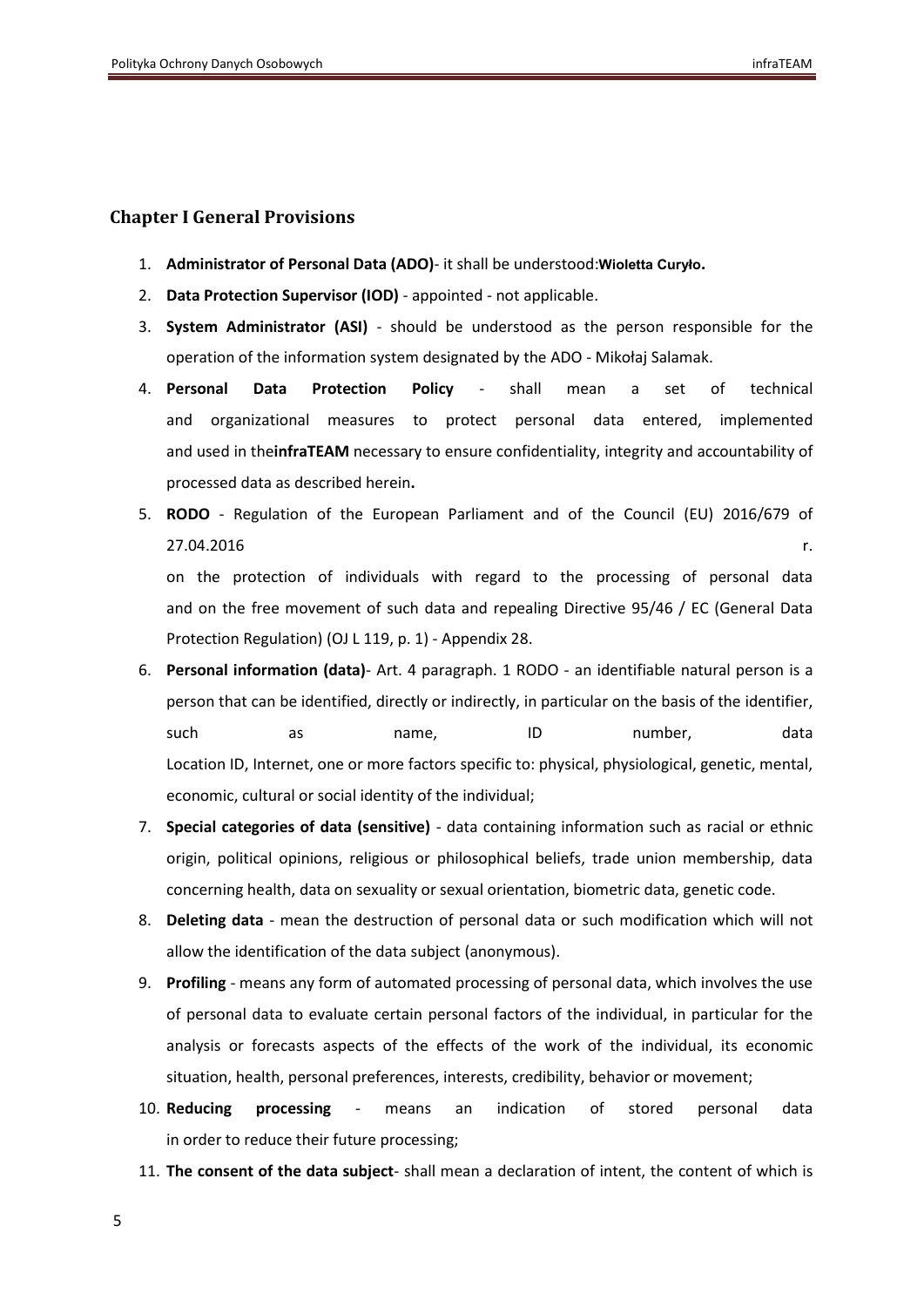<span id="page-6-0"></span>consent to the processing of personal data on who makes a declaration; consent can not be presumed or declaration of will of other content.

- 12. **Personal Database** a set of ordered thematically linked data stored eg. In the internal memory or the external computer. The database is composed of the elements of a structured - records or objects, which are stored personal information.
- 13. **data processing** means an operation or set of operations performed on the personal data or sets of data in an automated or non-automated, such as collecting, recording, organization, organization, storage, adapt, modify, download, browsing, use, disclosure by the message distribution, or otherwise making available, matching, or combination, reduction, removal or destruction.
- 14. **processing area** it should be understood offices, where workers **infraTEAM**process personal data. The list of buildings and spaces representing the area of personal data processing with graphical illustration is given in Annex No. 23.
- 15. **Collection of personal data** should be understood as any structured set of personal data which is available according to specific criteria regardless of whether the division of the dispersion.
- 16. **System, data communications system, the system** a set of cooperating devices, programs, procedures, information processing and software tools used to process the data.
- 17. **Register of processing operations** should be understood as a document that is shown in particular in which the processes **infraTEAM**personal data are processed, for what purpose, and how to relate to who are hedged. This document will have to be made available for every call PUODO - Appendix 7.
- 18. **safety procedures** it should be understood procedures to protect personal data processed.
- 19. **Pseudonymisation** means the processing of personal data in such a way that they can not be attributed to a specific person, the data subject without the use of additional information, provided that the information is stored separately and are subject to technical and organizational measures preventing them from being identified assign a person. Pseudonymisation personal information is so depriving the characteristics of personal data, and therefore the possibility of identification on the basis of the individual.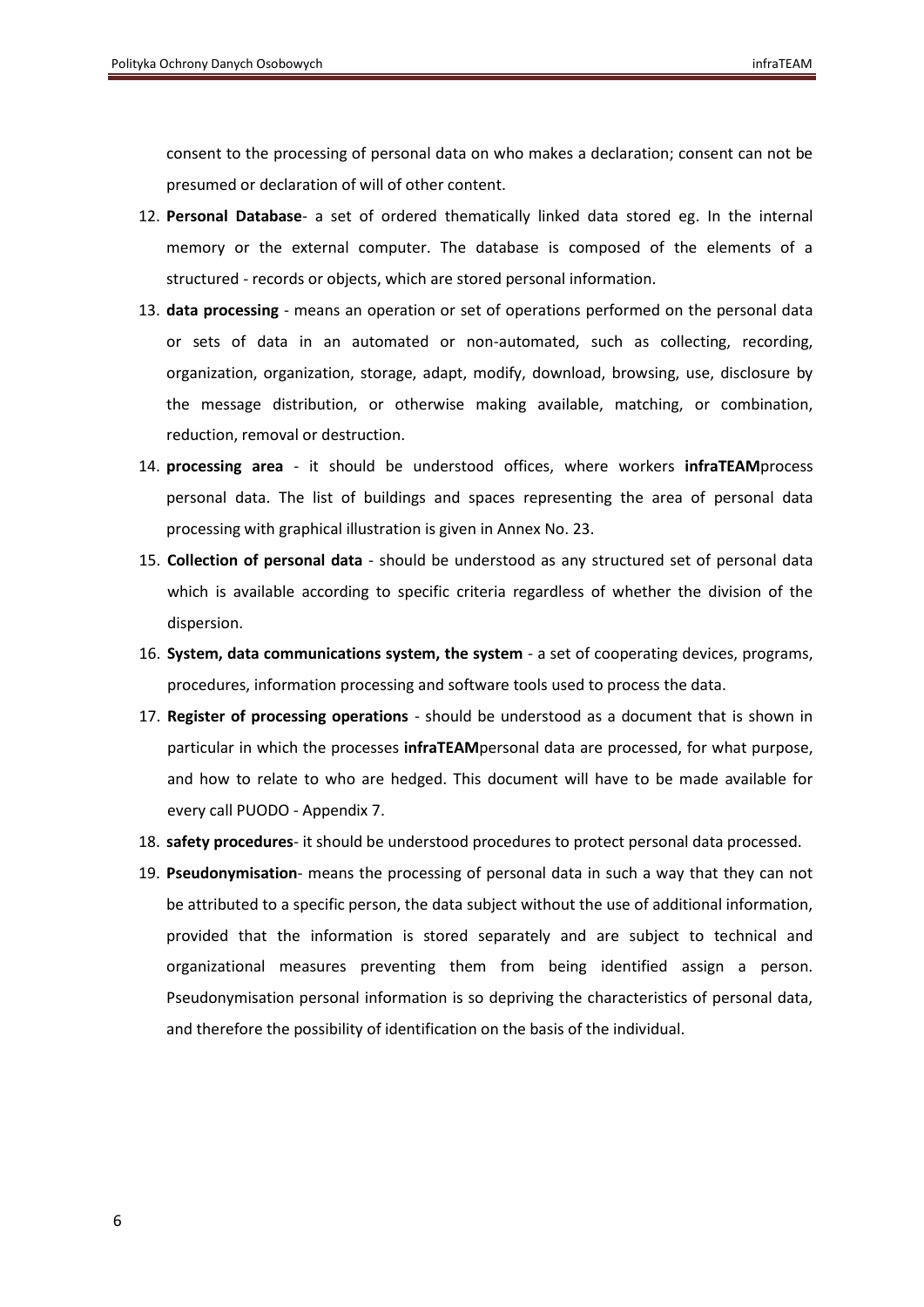# **Data protection in infraTEAM**

# <span id="page-7-0"></span>**General rules**

The data protection rules:

**infraTEAM** processes personal data in compliance with the following principles:

- a. based on a legal basis and in accordance with the law (legalism);
- b. and fairly accurately (accuracy);
- c. in a manner transparent to the data subject (transparency);
- d. for specific purposes and not "on reserve" (minimizing);
- e. no more than necessary (appropriateness);
- f. with attention to the accuracy of the data (regularity);
- g. no longer than necessary (temporality);
- h. providing appropriate data security (security).

The protection of personal data **infraTEAM** It consists of the following elements:

- 1. Inventory data. **infraTEAM** identifies the resources of personal data, data classes, relationships between data resources, to identify ways to use the data and on the basis of this inventory keeps a register of processing operations Processing- Annex 7, including:
	- and) cases, data processing of special categories of data and "criminal" (convictions, violations of the law) - identified cases where processed or may be data processing of special categories of (sensitive and data penalties) and maintains dedicated mechanisms to ensure the legality of the processing of special categories of data - appendix 7.
	- b) data processing cases of people whose **infraTEAM** does not identify the (unidentified data / UFO) - ADO identifies cases in which processes can process data or unidentified remains and mechanisms to facilitate the implementation of the rights of data subjects unidentified - Appendix 7.
	- c) data processing cases of children Annex 7;
	- d) profiling; ADO identifies cases in which he makes the processed data profiling and maintains mechanisms to ensure compliance with the law of this process. In the case of identification of cases, profiling and automated decision-making, the ADO shall proceed in accordance with accepted principles in this area - Appendix 7.
	- e) współadministrowania data; ADO data identifies cases współadministrowania and act in this respect in accordance with accepted principles - Appendix 7.
- 2. **infraTEAM**developed leads, maintain and update activity log processing personal data (RCPD). The registry is a tool for settling compliance with data protection**infraTEAM**.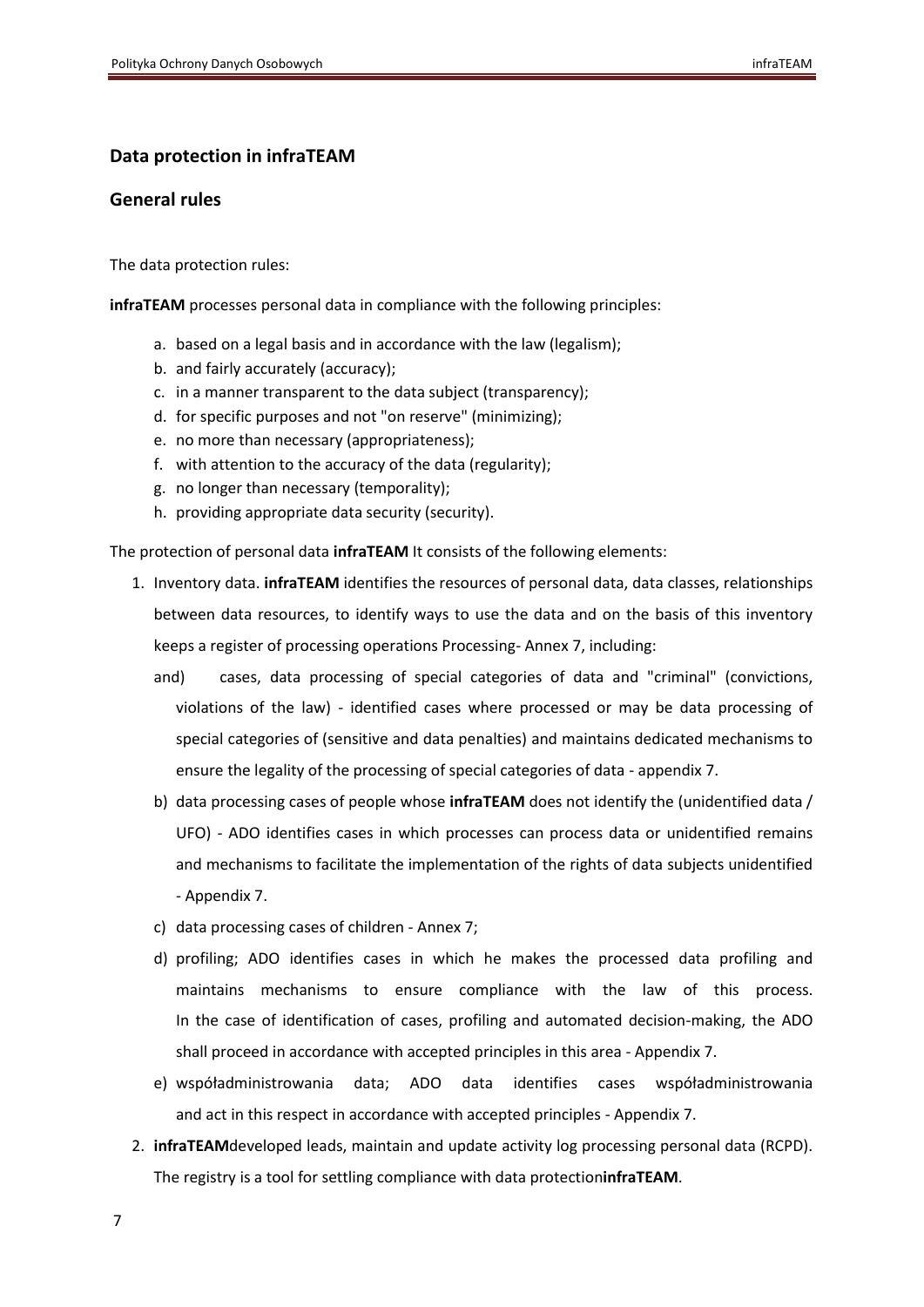- a) RCPD is a form of documentation of data processing activities, acts as a map data and is one of the key elements to implement the fundamental principle on which is based the whole system of protection of personal data, the principle of accountability.
- b) ADO keeps the Register of Operations Data Processing (**Appendix 7)**In which collates and monitors the way in which he uses personal data.
- c) The registry is one of the basic tools for ADO settlement of most of the obligations of data protection.
- d) In the Register, for each data processing activities, which ADO considered a separate registry for ADO record at least:
	- the name of the function,
	- purpose of the processing,
	- description of the categories,
	- a description of the categories of data
	- the legal basis for processing, together with the legitimate interest of specifying the category ADO, if the base is a legitimate interest,
	- method of data collection,
	- a description of the categories of recipients (including processing)
	- information transfer outside EU / EEA;
	- a general description of the technical and organizational data protection measures.
- e) The register is attached as Appendix 7 to Policy. The register also includes optional columns. The optional columns ADO records information on needs and possibilities, taking into account the fact that a more comprehensive content of the Register facilitates the management of data protection and compliance with the settlement.
- f) **infraTEAM** maintain a record of activities category, which documents the categories of personal data processing operations entrusted by the data controllers under the agreements entrusting - Appendix 8. This register Notes the following data:
	- categories of processing operations,
	- a general description of the technical and organizational security measures
	- the name and contact details of the administrator,
	- the name and contact details of the controller's representative (if appointed)
	- The Data Protection Administrator (if appointed)
	- the names of third countries or international organizations, for which the data are transferred,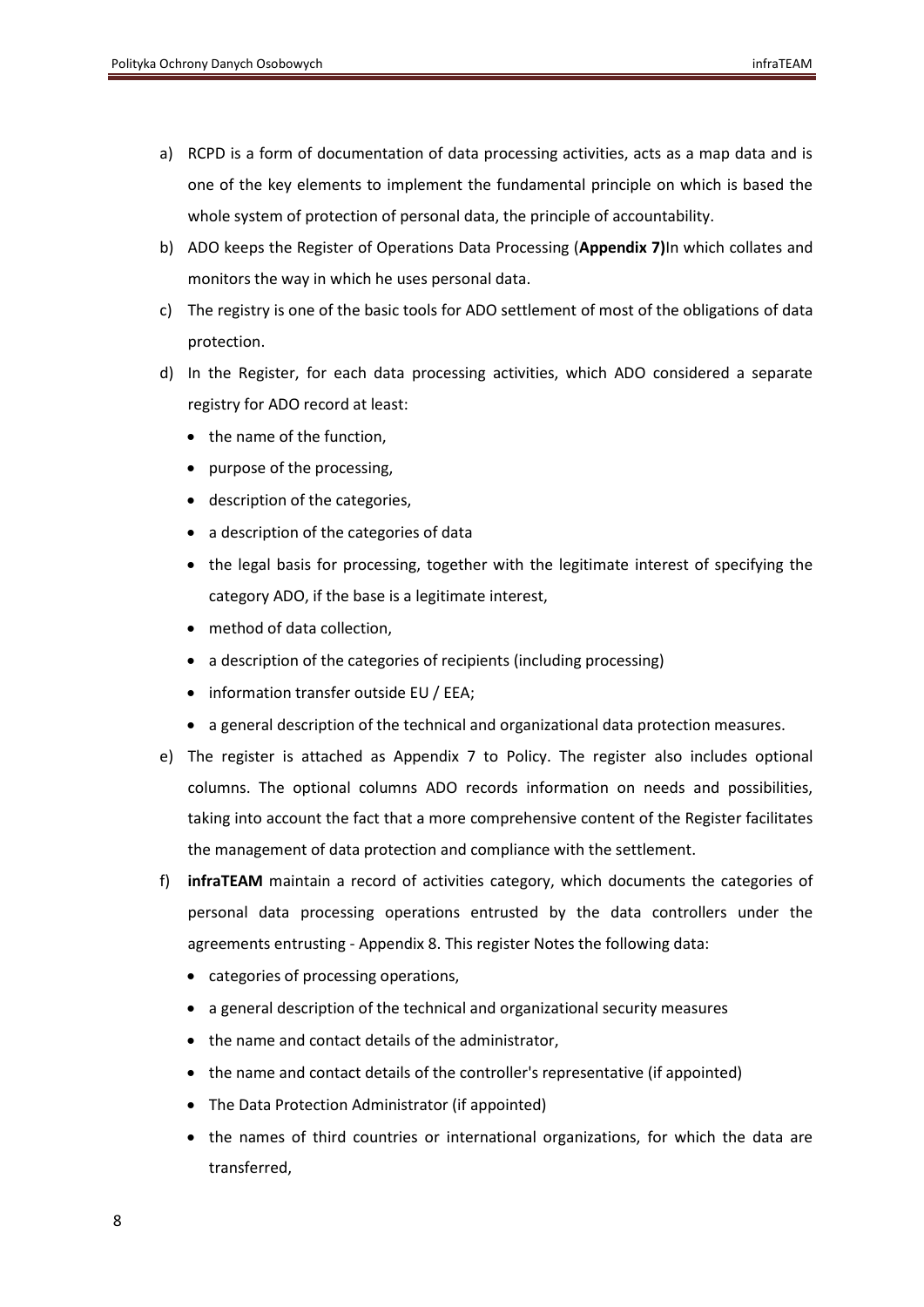- documentation of appropriate safeguards for personal data transferred on the basis of Article. 49 paragraph. 1, second paragraph.
- any other information which, in recognition of the ADO may additionally help in documenting the principle of accountability data.
- g) **infraTEAM** assesses the implications for data protection (called. Data Protection Impact Assessment DPIA) - Annex 10, in the case of a high risk of violating the rights and freedoms of individuals.

The risk for the protection of personal data could result from:

- nature,
- the scope,
- context
- processing purposes.

Processing operations that are associated with a high risk of violation of the rights and freedoms of natural persons, include in particular operations that:

- They involve the use of new technologies;
- They are new and have not yet been assessed by the administrator implications for data protection;
- They made necessary due to the elapse of time from the initial processing.

High risk of violation of the rights or freedoms of individuals exists, in particular in case of:

- systematic, comprehensive assessment of personal factors relating to individuals, which is based on automated processing and is the basis for decision-inducing effects of a natural person;
- large-scale processing of sensitive data, genetics, biometrics or personal data relating to criminal convictions and violations of the law;
- systematic large-scale monitoring places accessible to the public.
- 3. Law basics. **infraTEAM** provides identifies, verifies the legal basis for data processing and records them in the registry (RCPD), including:
	- a) manages consents to the processing of data and communication at a distance,
	- b) inventories and specifies justification cases where processing data on the basis of a legitimate interest - Appendix 7.
	- c) ADO documents in the Register of legal grounds for processing data for the individual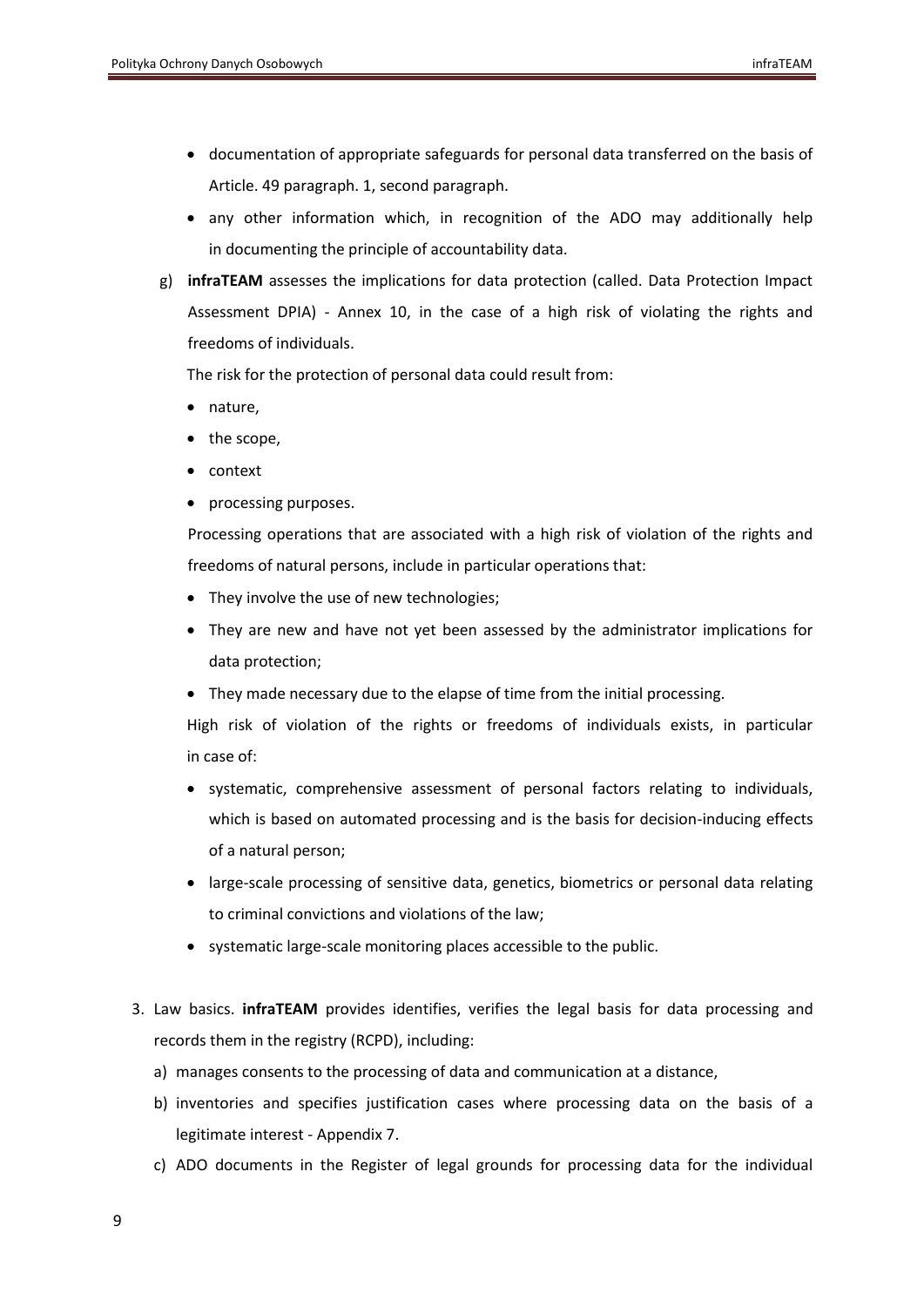processing steps,

- d) indicating a general legal basis (agreement, a contract, legal obligation, vested interests, the task of public / public authority, legitimate aim ADO)**infraTEAM**clarifies basis in a clear way, when you need it. Eg. For approval indicating its scope, when the foundation is right pointing to a specific recipe and other documents, eg. A contract, an administrative arrangement, vested interests - pointing to the categories of events in which they materialize, the legitimate objective - pointing to a specific purpose, eg. marketing its own redress,
- e) ADO manages consents (Annex 5) verify ownership consent to the processing of the specific data for a specific purpose, the consent of communication at a distance (email, phone, SMS, et al.) And the registration of a refusal, withdrawal of consent and similar activities (opposition, limitation, etc. .) appendix 5b.
- 4. Operation of individual rights. **infraTEAM** meet the information obligations towards persons whose data are processed, and supports their rights, realizing received a request in this regard, including:
	- a) disclosure obligations;**infraTEAM** transmit to the persons required by law information in data collection and in other cases, and organizes and provides documentation of the implementation of these responsibilities - information are available at the registered office **infraTEAM**, In the form of clauses on consents to the processing of data, the clause on the website.
	- b) **infraTEAM** and it provides the ability to verify the effective implementation of any type of lawful request for personal data by a natural person themselves and their processing.
	- c) **infraTEAM** It provides adequate inputs and procedures to request people were executed on dates and in the manner required by RODO and documented.
	- d) **infraTEAM** evaluates the result of a breach of data protection for the rights and freedoms of the individual for determining the need for notice of people affected by the identified violation of data protection.

How to handle individual rights and obligations of information:

- a) ADO cares about style and readability of the information and communication with the people whose data are processed.
- b) ADO facilitates people to exercise their rights through various activities, including posting on the website information or ADO references (links) to information on the rights of people how to use them**infraTEAM.** including the requirements for the identification methods of contact with ADO in order price list of the possible requests of "additional" - enclosure 30,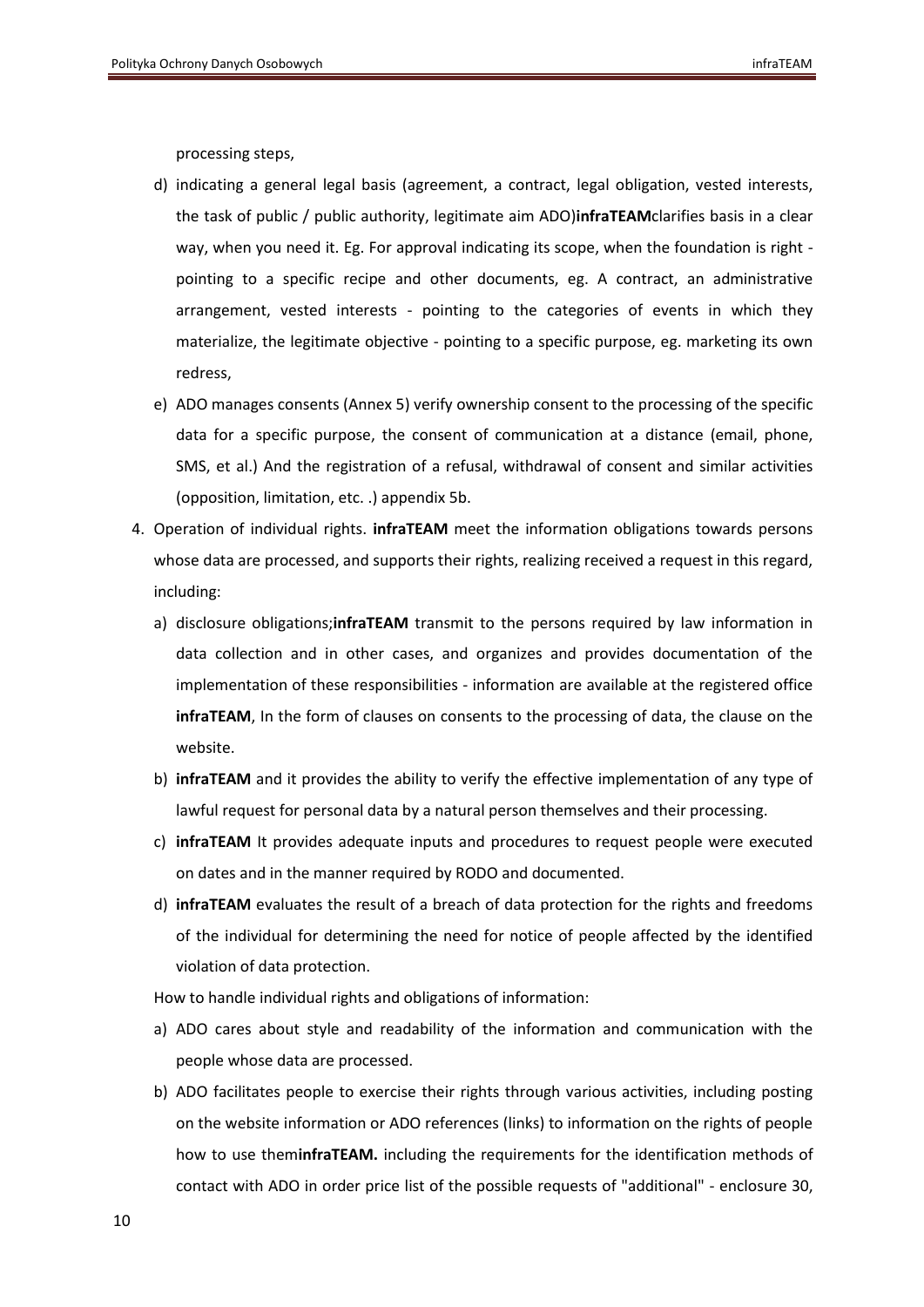and the like.

- c) ADO ensures adherence to legal deadlines obligations towards the people.
- d) **infraTEAM** identify and authenticate individuals for the realization of individual rights and responsibilities of information.
- 5. Minimalization. **infraTEAM** respects the principles of minimization and management methods, including:
	- and) cares about the adequacy of the data;
	- b) observes the rationing of access to the data;
	- c) observes the storage periods, and further verifies the relevance;
- 6. Security. **infraTEAM** It ensures an adequate level of data security, including:
	- and) carry out risk analyzes for data processing activities or categories;
	- b) the impact assessment carried out for the protection of data where the risk of infringement and the freedom of people is high;
	- c) adapt the protection of data to the specified risk;
	- d) It has an information security management system in the form of appropriate policies;
	- e) **infraTEAM** identifies, evaluates and reports identified data breach Data Protection Authority - manages incidents.
- 7. Processing. **infraTEAM** adheres to the principle of selection of data processing in its favor, requirements for the processing conditions (the agreement entrusting), verifies the performance of contracts entrustment.
- 8. Export data. **infraTEAM** verifies whether or not transmit data to third countries (ie outside the EU, Norway, Liechtenstein, Iceland) or to international organizations and to ensure legal conditions for such a transfer, if it takes place.
- 9. Privacy by design.**infraTEAM**manage changes affecting privacy. To do this procedure, the launch of new projects and investments take into account the need to assess the impact of the change on data protection, ensuring privacy (including compliance purposes of the processing, data security and minimize) already in the design phase changes, investment or the beginning of a new project.
- 10. information obligations
	- a) ADO determines legal and effective ways to perform the duties of information notices from the information obligation clause, clauses, and consents to the website.
	- b) ADO inform the person of more than one month extension of the deadline for consideration of the request of that person.
	- c) ADO inform the person about the processing of their data, collecting data from that person.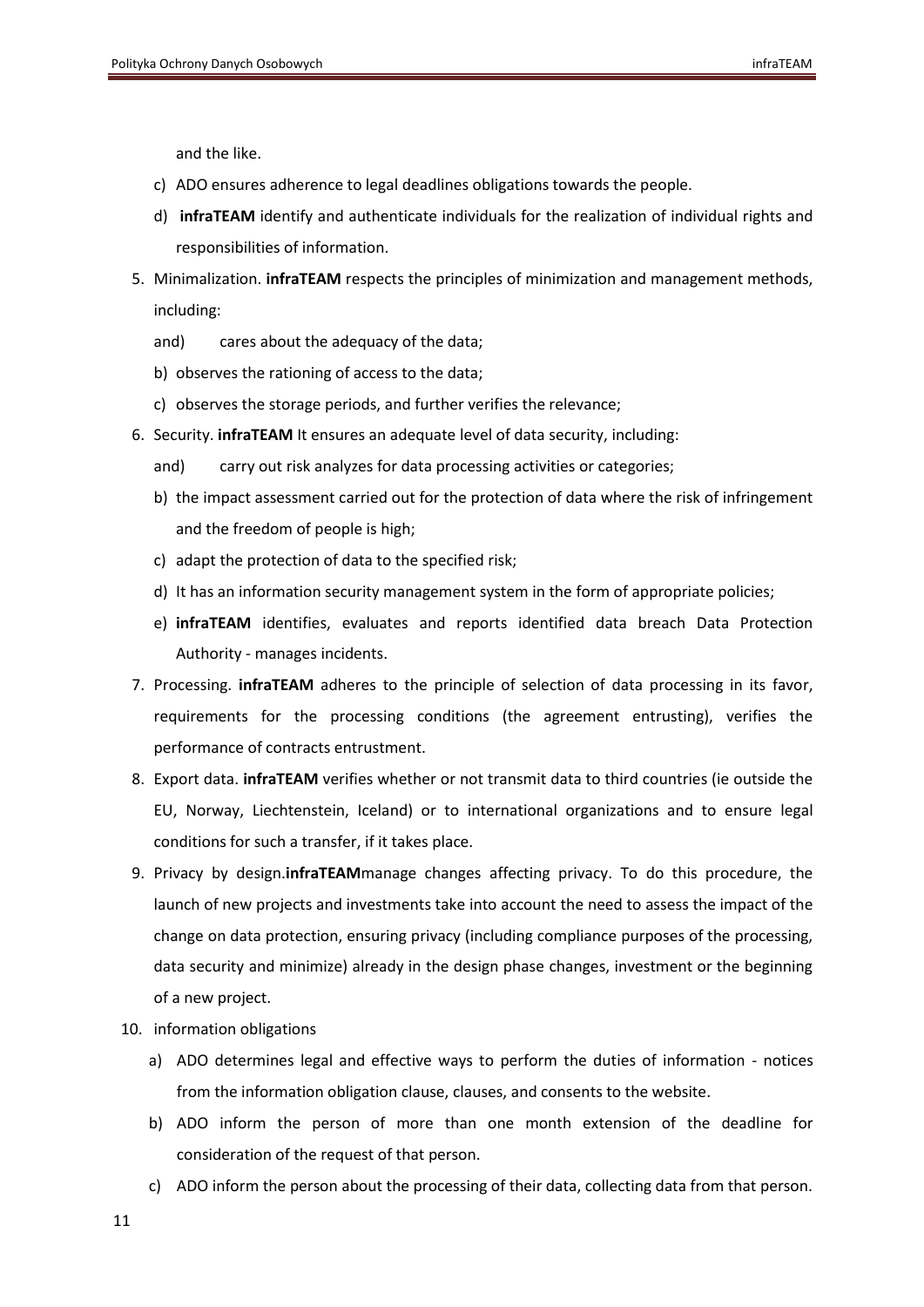- d) ADO inform the person about the processing of their data, collecting data about that person indirectly from it.
- e) ADO determines how to inform people about the unidentified data processing, where it is possible (eg. Plate area on the acquisition of video surveillance).
- f) ADO inform the person about the planned change to the data.
- g) ADO inform the person before revoking the restriction processing.
- h) ADO informs recipients of the rectification, erasure or restriction of processing of data (unless it will require a disproportionate effort or will not).
- i) ADO inform the person of the right opposition in relation to data processing at the latest at the first contact with the person.
- j) ADO without undue delay notify the person of the personal data breach, where it can cause a high risk of violation of the rights or freedoms of the person.
- 11. Requests persons:
	- a) Rights of third parties. Realizing the rights of data subjects,**infraTEAM**introduces guarantees for the protection of the rights and freedoms of third parties. In particular, in the event of obtaining reliable information about the performance demands a person for a copy of the data or the right to transfer the data may adversely affect the rights and freedoms of others (eg. The law relating to the protection of other people's data, intellectual property rights, trade secrets, personal, etc.)**infraTEAM** You can ask the person to explain the problem, or take other steps permitted by law, including the refusal to demand redress.
	- b) Not to process. **infraTEAM** It informs the person that does not process data concerning him, if such a person reported a request for its rights.
	- c) Refusal. **infraTEAM** inform the person within one month of receipt of the request, a refusal to consider the request and the rights of the individuals involved.
	- d) Access to the data. At the request of the person regarding access to its data,**infraTEAM**inform the person that processes its data and inform the person about the details of processing, in accordance with Article. RODO 15 (range corresponds obliged to provide information in data collection), and give the person access to data concerning him or her. Access to data can be realized by the issue of paid copies of data, provided that a copy of the data issued for the exercise of the right of access to data**infraTEAM** not deem a free copy of the first.
	- e) Copies of the data. On demand**infraTEAM** issue the person a copy of the data relating to **infraTEAM**implement and maintain a copy of pricing data, according to which charge a fee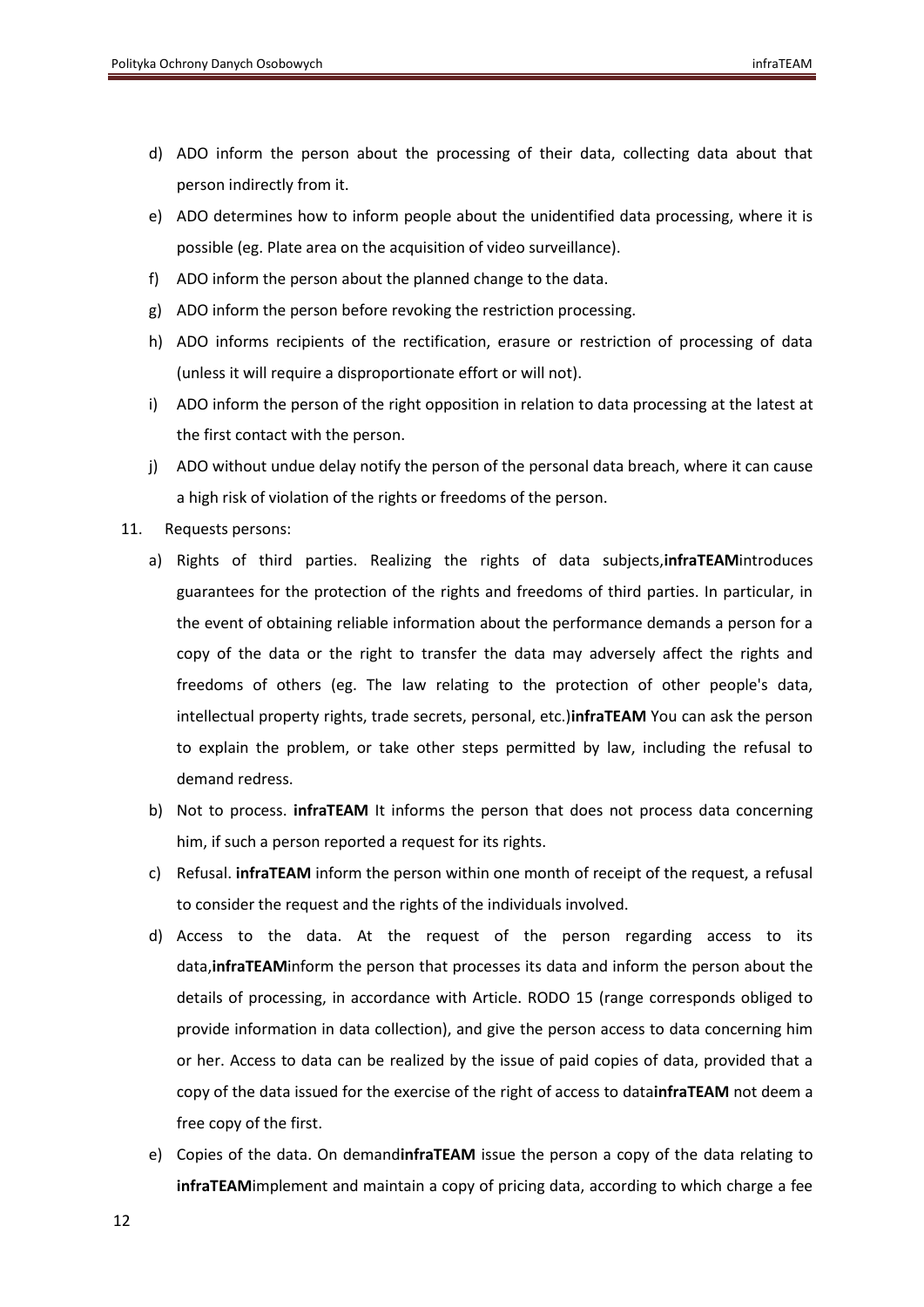for additional copies of the data. Price copy of the data is calculated based of the estimated unit cost of service for the issue of copies of data - Appendix 30.

- f) Correcting data. **infraTEAM** shall rectify incorrect data at the request of the person. **infraTEAMIt** has the right to refuse to correct the data, unless the person reasonably reveals irregularity data, which seeks to rectify. In the case of rectification**infraTEAM** inform the person of the recipients of the data, at the request of that person.
- g) Completion of data. **infraTEAM** supplements and updates the data at the request of the person. **infraTEAM** It has the right to refuse to complete the data, if the supplement would be inconsistent with the purposes of data processing (eg. **infraTEAM** You do not have to process the data that are superfluous to him). **infraTEAM** You can rely on a statement of a person, which supplemented the data, unless it is inadequate in the light of the law or there is reason to consider the statement as unreliable.
- h) Removal of data. At the request of the person**infraTEAM** delete the data when:
	- the data are not necessary for the purposes for which they were collected or processed for other purposes,
	- consent to their processing has been withdrawn and there is no other legal grounds for processing,
	- person has made an effective opposition in relation to the processing of those data,
	- data have been processed unlawfully,
	- results from the need to remove a legal obligation
	- the request is for data collected on the basis of the child's consent in order to provide information society services offered directly to the child.

ADO determines how to handle the right to delete data in such a way as to ensure the effective implementation of this law while respecting all the rules of data protection, including security, and also verify that there are no exceptions referred to in Article. 17. paragraph. 3 RODO.

If the data subject to removal have been made public by the ADO, it shall take reasonable steps, including technical measures to inform the other administrators processing personal data, the need to remove the data and access to them.

If you delete the data ADO inform the person of the recipients of the data, at the request of that person.

- i) Reducing processing. The ADO shall limit the data at the request of the person, if:
	- a person question the accuracy of the data the period for checking its accuracy,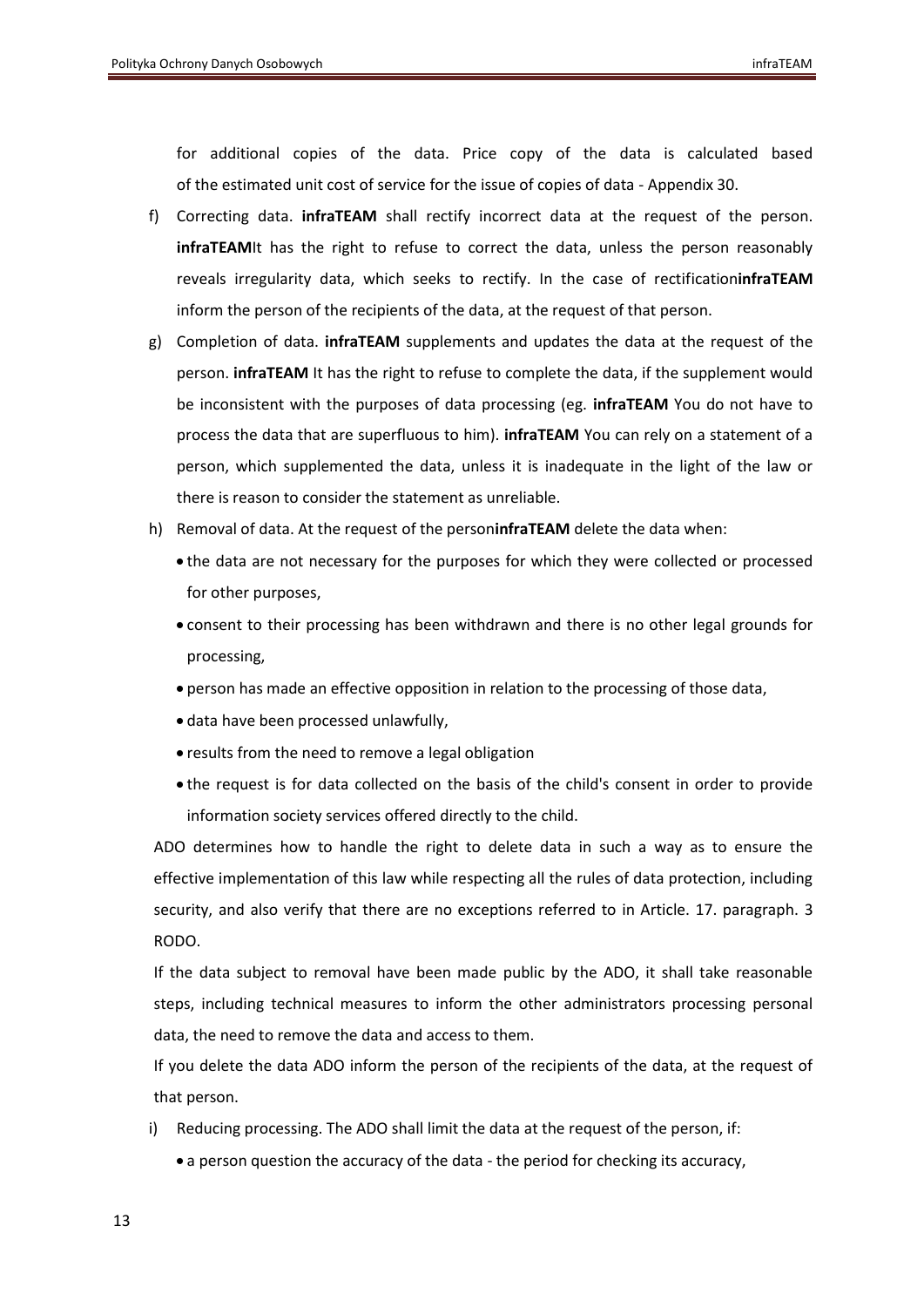- the processing is unlawful and the data subject objects to the removal of personal data demanded in exchange restrictions on their use,
- ADO no longer needs the personal data, but they are necessary to the data subjects to determine investigation or defense of claims,
- person filed an objection with respect to the processing of reasons related to their particular situation - until such time as, or after the ADO occur legitimate grounds override the grounds for opposition.

During processing limitations ADO stores data, but does not process them (do not use, do not forward), without the consent of the data subject, unless in order to establish an investigation or defense of claims, or to protect the rights of another natural or legal person, or because of the important public interest considerations.

ADO inform the person before revoking the restriction processing.

In the case of data limitations ADO inform the person of the recipients of the data, at the request of that person.

- j) Transferring data. At the request of an ADO appear in a structured, widely used format suitable for machine readable or transfers to another entity, if possible, data on the person who provided it ADO processed on the basis of the consent of the person or for the conclusion or performance of a contract her contained in the ADO systems.
- k) The opposition in the particular situation. If a person raises her particular situation motivated opposition in relation to the processing of data, and the data are processed by**infraTEAM** based on the legitimate interest of ADO or entrusted **infraTEAM** request in the public interest, ADO will take into account the opposition, unless there are on his side an important legal grounds for processing, override the interests, rights and freedom of the person submitting the objection, or basis for determining, investigation or defense of claims.
- l) The opposition for research, historical or statistical purposes. If ADO conducts scientific research, historical or processing data for statistical purposes, a person can bring its particular situation motivated objection in relation to such processing. ADO will consider such objection, unless the processing is necessary for the task carried out in the public interest.
- m) Objections in relation to direct marketing. If a person raises an objection with respect to the processing of data by the ADO for direct marketing purposes (including possibly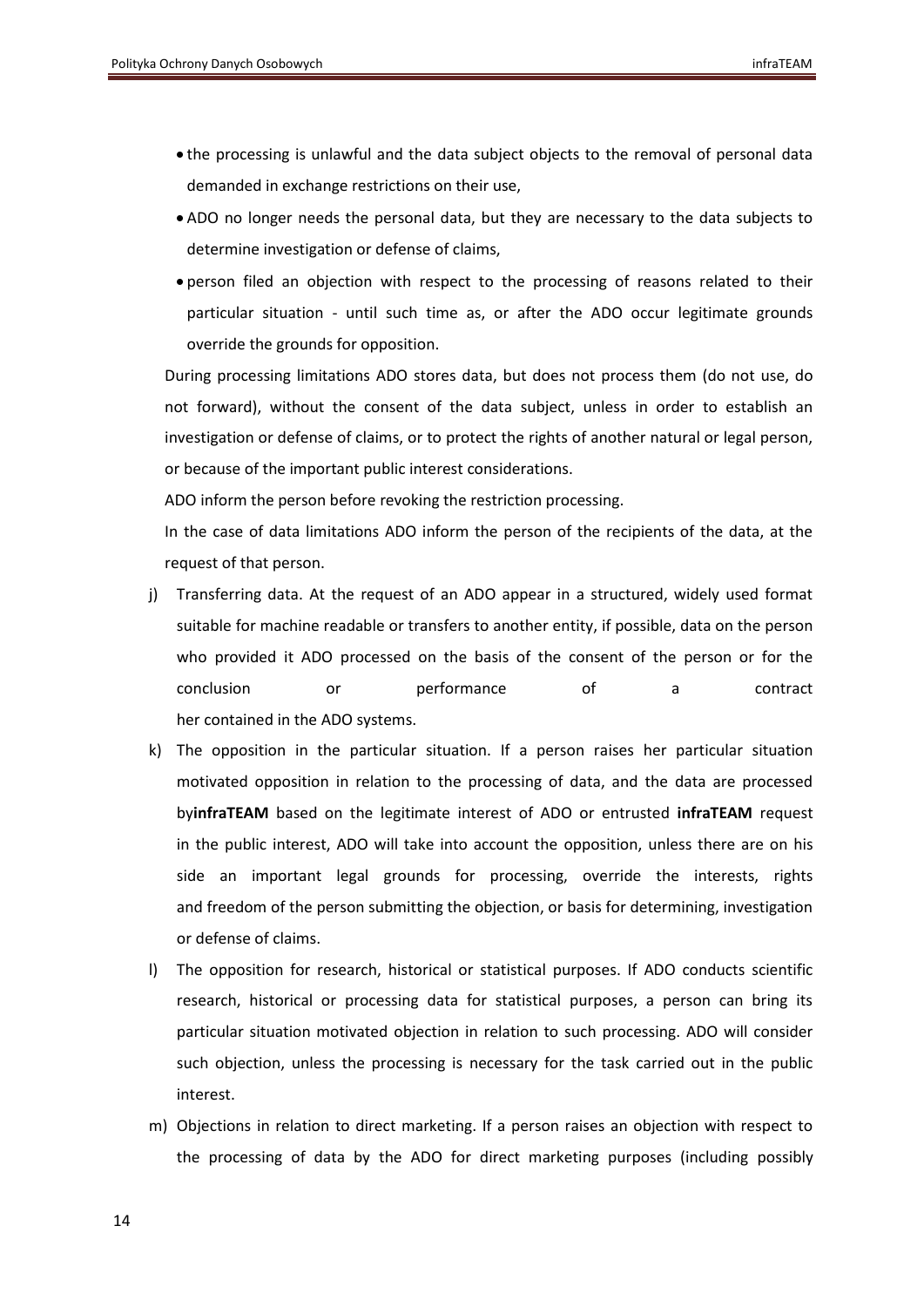profiling), ADO will take into account the opposition and cease such processing.

- n) The right to human intervention for automatic processing. If ADO converts the data automatically, including in particular profiles the people, and consequently the process with the people decisions which have legal effect or otherwise materially affect the person, ADO provides the ability to appeal to the intervention and decision-man side ADO, unless such automatic decision :
	- It is necessary for the conclusion or performance of a contract between the person and referencing the ADO; or:
	- It is explicitly permitted by law; or:
	- based on the explicit consent of the person appealing.
- 12. Minimalization:

ADO cares about minimizing data for:

- adequacy of data for (amount of data and processing range)
- access to data,
- data retention.
- a) Minimizing range

ADO data obtained verified the range, the range of processing and the amount of data being processed in terms of adequacy for the purpose of processing in the framework of the implementation of RODO.

The ADO shall periodically review the amount of data processed and the extent of their processing is not less than once a year.

ADO annually verifies the changes to the amount and scope of data processing.

b) Minimize access

ADO is used to limit access to personal data: legal (the commitment to confidentiality ranges authorizations), physical (access zone, closing the premises) and logical (to limit the authority of personal data processing systems and network resources, which reside in the personal data).

ADO uses physical access control.

ADO updates the access permissions to changes in the composition of staff and changes in the roles of, and changes processing entities.

The ADO shall periodically review the systems established users and update them at least once a year.

Detailed rules for physical access and logical procedures are contained in this information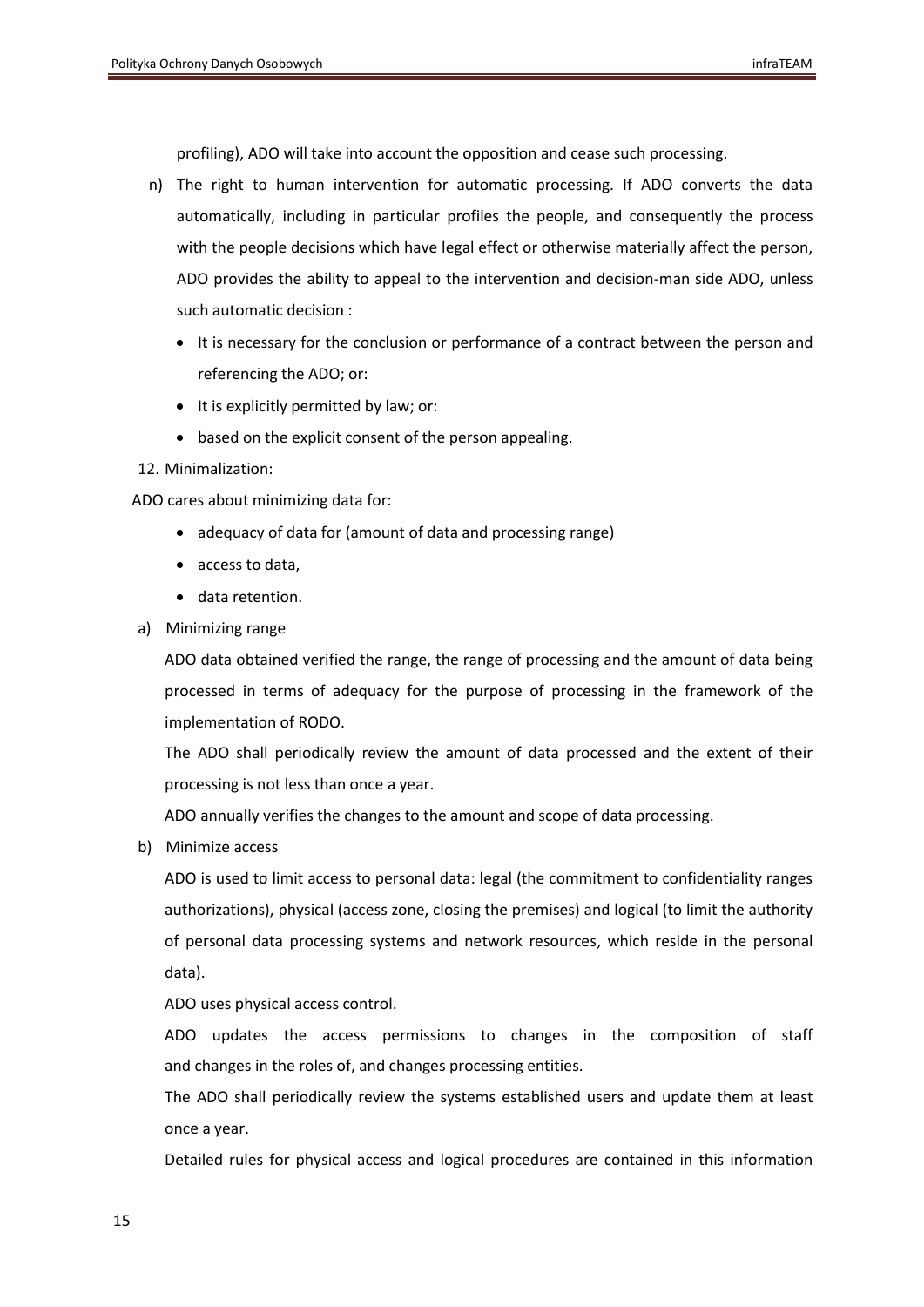security policy**infraTEAM**.

c) Minimize time

ADO implements controls the life cycle of personal data**infraTEAM**Including further verification of the data are relative terms and control points specified in the registry.

The data, which is limiting the range of applicability with the passage of time are removed from the system**infraTEAM**As well as the documents handheld and major. Such data can be archived and be on backup systems and information processed by the ADO. procedures for archiving and use of the archives, create and use a backup requirements include control over the data lifecycle, including requirements for data erasure. The data retention period described in Annex 7.

13. Security:

ADO provides a level of security appropriate to the risk of violation of the rights and freedoms of individuals as a result of the processing of personal data by the ADO.

a) Risk analysis and adequacy of security measures

ADO performs and documents the analysis of the adequacy of security of personal data. For this purpose:

- 1) ADO provides an adequate level of knowledge about information security, business continuity and cyberbezpieczeństwie - internally or with the support of specialized entities.
- 2) ADO categorizes data and processing steps for the risk, which represent Appendix 6.
- 3) ADO carry out risk analyzes violation of the rights and freedoms of natural persons for the data processing activities or categories. ADO analyzes the possible situations and scenarios of undermining the protection of personal data taking into account the nature, scope, context and purposes of the processing, the risk of violation of the rights or freedoms of individuals with different probability of occurrence and severity of threats - Appendix 6.
- 4) ADO sets possible to apply technical and organizational security measures. In this ADO determines the usefulness and the application of these measures and approach as:
	- Pseudonymisation,
	- encryption of personal data,
	- other cyber security measures making up the ability to continually ensure the confidentiality, integrity, availability and resilience of systems and processing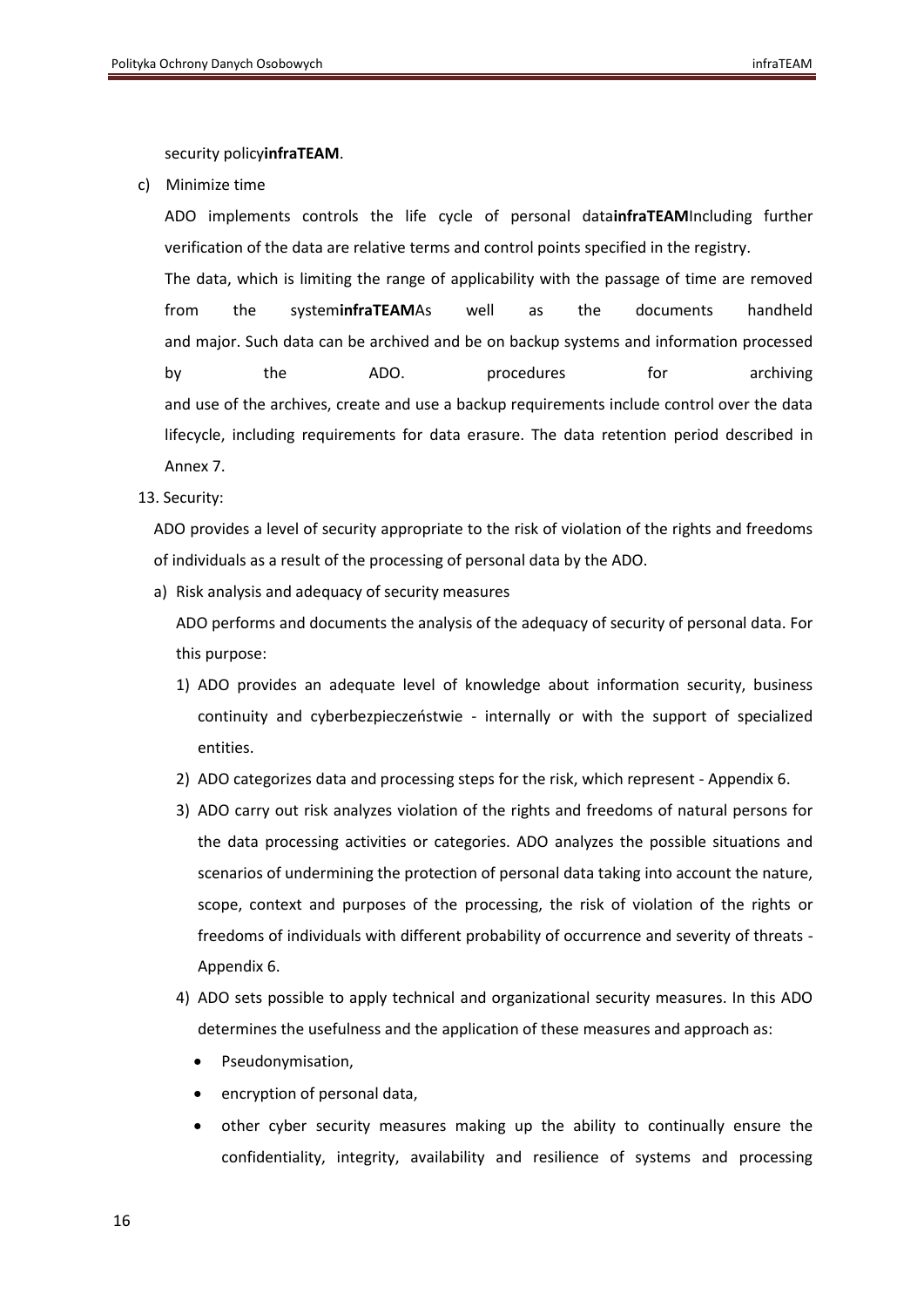services,

- measures to ensure business continuity and disaster prevention, or the ability to quickly restore the availability of personal data and access to them in the event of an incident of physical or technological - eg. a backup policy.
- b) Impact assessments for data protection

The ADO shall assess the impact of the planned processing operations for the protection of personal data where risk analysis in accordance with the risk of violating the rights and freedoms of people is high.

c) Security measures

ADO uses security measures established in the risk analyzes and the adequacy of security measures and impact assessments for data protection.

Security of personal data are part of the information security measures and ensure cyber security **infraTEAM** and they are described in more detail in the procedures adopted by the ADO for these areas (Security Manual processing of personal data).

d) Reporting violations

ADO identifies, evaluates and reports identified data breach Data Protection Authority within 72 hours of establishing the infringement, Data informs administrators when entrusting data about the incident as within 24 hours of establishing the infringement.

14. Recycled

ADO selects and verifies the data processing for the**infraTEAM** in order to ensure that processing give sufficient guarantees to implement appropriate technical and organizational measures to ensure the security, realization of individual rights and other data protection obligations incumbent on **infraTEAM**.

ADO accepted the minimum requirements for an agreement for the processing of data annexed to Policy No. 20 - the agreement entrusting data processing.

ADO settles processing of podprzetwarzających use, as well as other requirements stemming from the principles of entrusting personal data.

15. Export data

ADO record in the Register of cases of export data, the transmission of data outside the European Economic Area (EEA in 2017. = European Union, Iceland, Liechtenstein and Norway) - Annex 14a.

16. Designing Privacy

ADO manages change affecting privacy in such a way as to help ensure adequate security of personal data and minimizing their processing.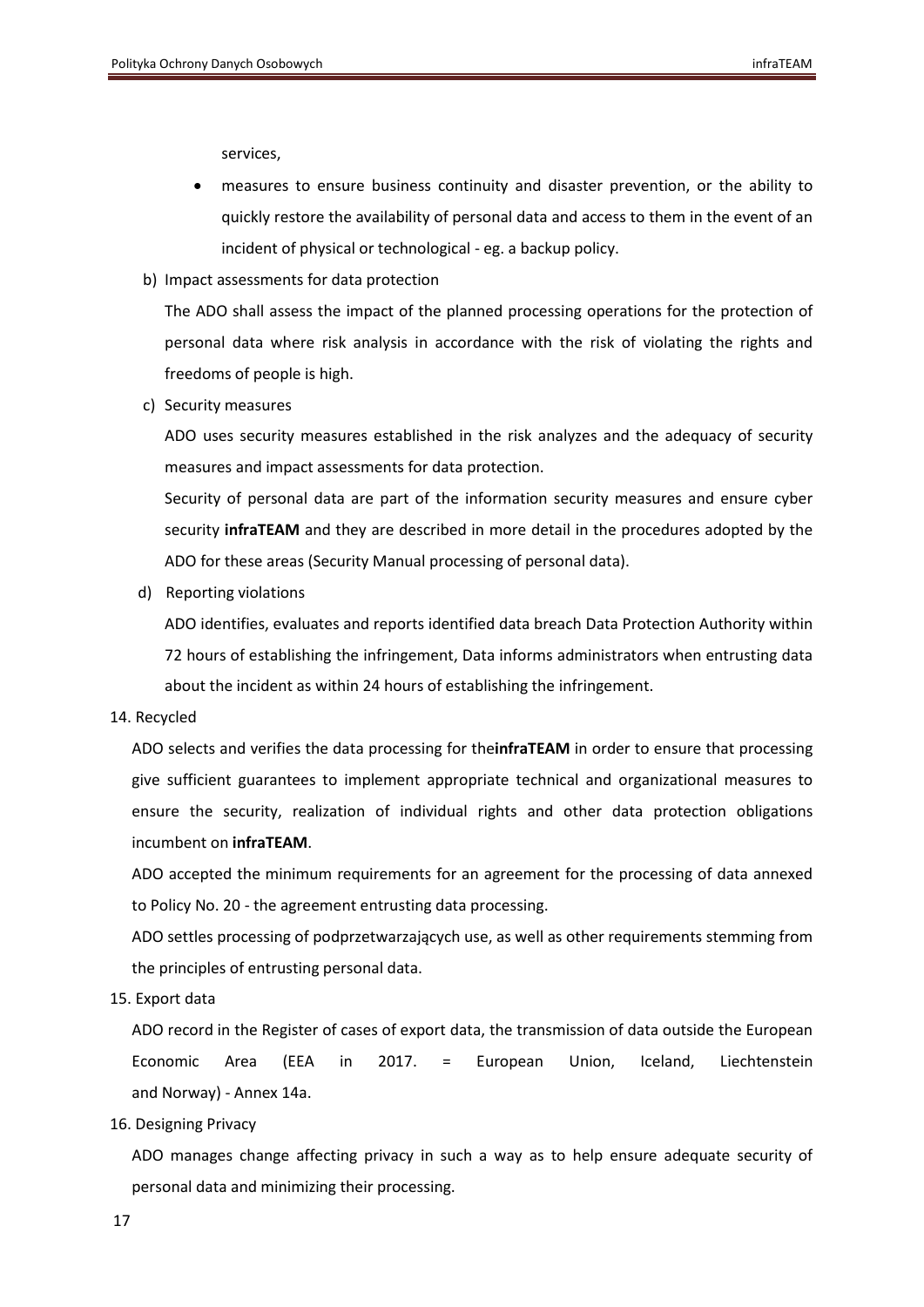To this end, the principles of project management and investment by **infraTEAM** They refer to the safety of personal data and minimize requiring assessment of the impact on privacy and data protection, and designed to take into account security and minimize data from the beginning of the project or investment.

# <span id="page-18-0"></span>**Chapter II Administrator of Personal Data, Data Protection Supervisor**

### <span id="page-18-1"></span>**Obligations and duties of the Administrator of Personal Data**

The entity responsible for data processing is an administrator and he delegates responsibilities of the Data Protection Officer (if appointed) and its employees. On the Administrator of pregnancy legal responsibility for the discharge of their duties in connection with the processing of personal data by him or on his behalf. The primary responsibility of the administrator is to ensure that processing is carried out in accordance RODO Regulation and to be able to demonstrate this. To this end, it has implemented adequate and effective technical and organizational measures:

- 1) they have known and provide the highest possible at the time of processing data, the level of protection;
- 2) can not be a one-time action, they are, if necessary, be reviewed and updated;
- 3) he makes this, taking into account the nature, scope, context and purposes of the processing and the risk of violation of the rights or freedoms of individuals with different probabilities and weighing risks;
- 4) These measures include the implementation of the data protection policy administrator.

The risk of violation of the rights and freedoms of people with different probability and severity of threats: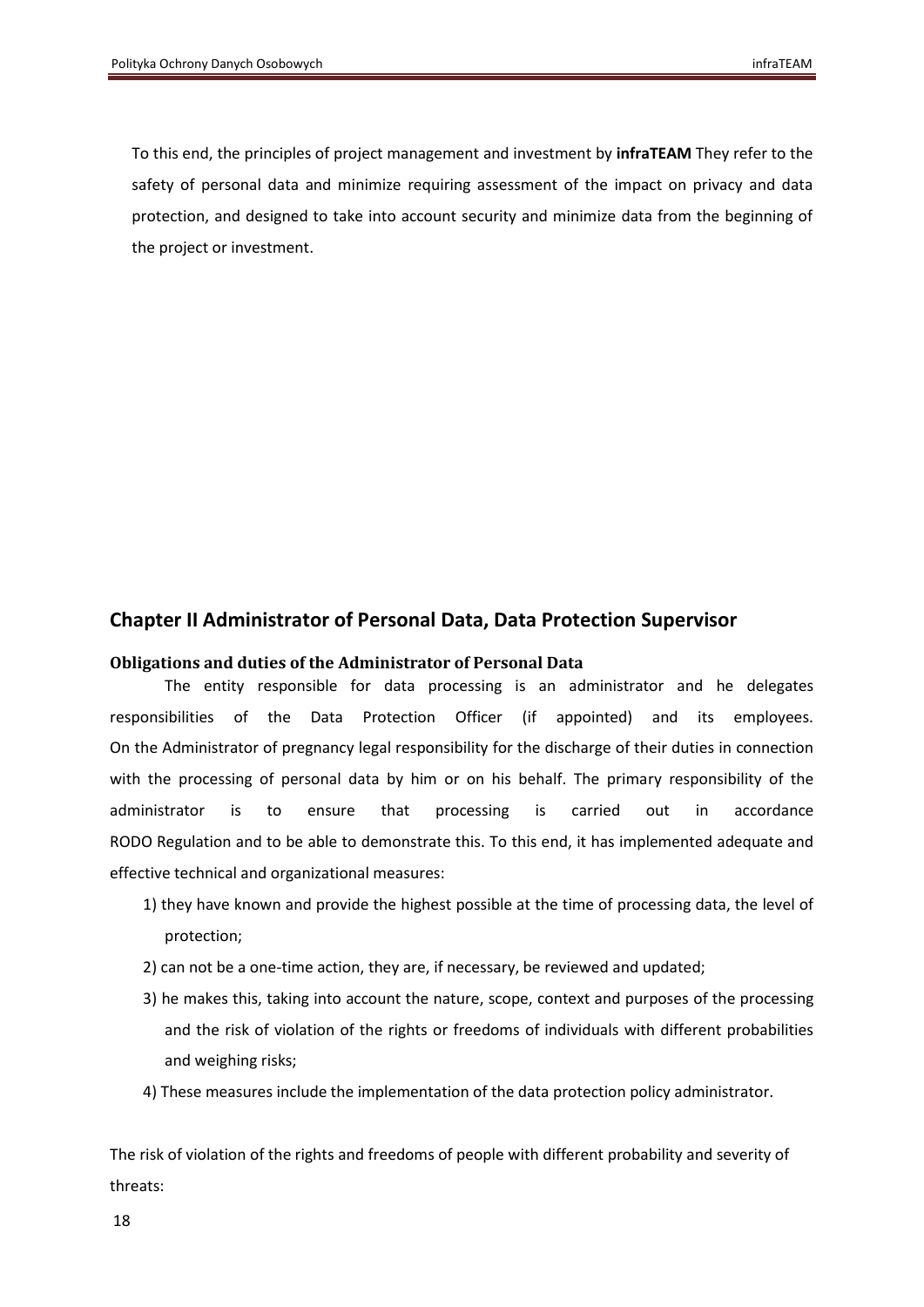- 1) may be due to the processing of personal data liable to prejudice or physical damage to property or intangible, if the processing:
	- a) relates to a large-scale data (a large amount of data);
	- b) affects a large number of data subjects, in particular:

if the processing can result in discrimination, identity theft or fraud relating to identity, financial loss, violation of reputation, violation of the confidentiality of personal data protected by professional secrecy, unauthorized reversal pseudonymisation or any other significant economic or social harm; if the person, the data subject may be deprived of their rights and freedoms or the ability to exercise control over their personal data; if personal data are processed containing information such as racial or ethnic origin, political opinions, religious or philosophical beliefs, trade union membership, data concerning health, data on sexuality or sexual orientation, biometric data, the genetic code; if the assessed factors are personal to create or use of personal profiles; or if personal data are processed persons requiring special care, in particular children; if the processing relates to large amounts of personal data and affects a large number of data subjects,

2) ADO estimated risk on the basis of objective assessment, in which it is determined whether the processing operations involves risk or high risk.

With regard to the information obligation, the data controller:

- 1) communicates with the data subjects (individuals) and provide them with information in a concise, clear, understandable and easily accessible,
- 2) facilitate data subjects to exercise their rights,
- 3) provide free information to data subjects, including at their request, the time to information by the ADO is a maximum of one month; in complicated cases this period may be extended to two months,
- 4) verify the identity of the persons bringing the request for information.

Regarding the rights of the data subject:

- 1) The ADO confirm whether personal data are processed for a given individual, and if it does, provides information indicated Regulation;
- 2) facilitates the ability of the data subject to exercise its rights under Article. 15-22;
- 3) inform the person of the data subject of the action it has taken in connection with its demands based on Art. 15-22;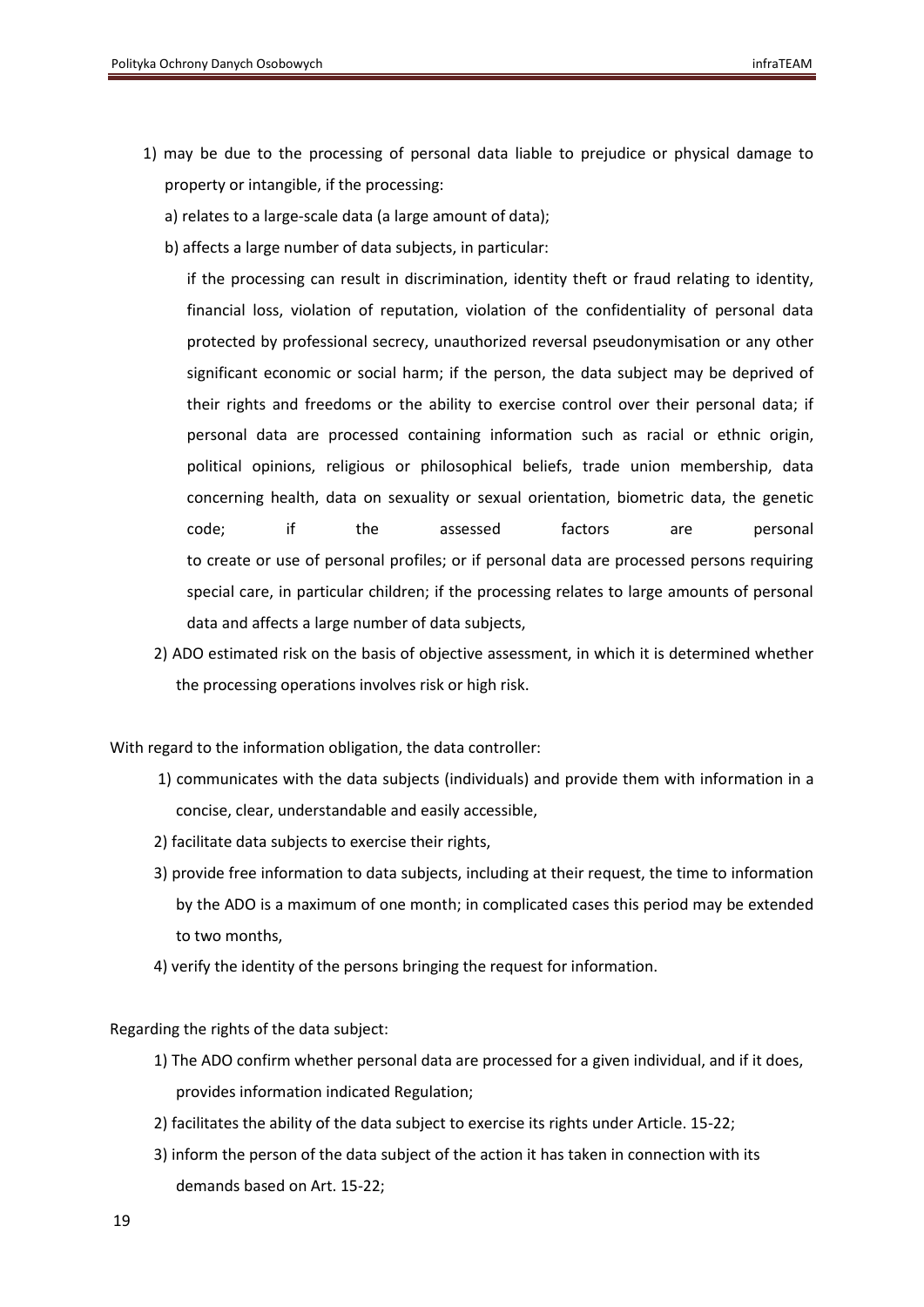- 4) the justification for the rejection of the request of the data subject and teaches about the right action;
- 5) it allows access to the data to which they refer;
- 6) rectifies and updated data;
- 7) removes data;
- 8) reduces the data processing;
- 9) notifies of the correction or removal of data or the restriction of their processing;
- 10) performs the transfer of data.

Database Administrator is required by RODO to:

- 1. Indicate the legal basis for the lawful processing of personal data.
- 2. Protection of personal data processed against unauthorized access and takeover by an unauthorized person.
- 3. Processing data in accordance with the requirements of RODO.
- 4. Protect data against alteration, loss, damage or destruction.

These tasks should be carried out by:

- 1. Development of the documentation.
- 2. Keeping records of persons authorized to process personal data Appendix 2, including interns, volunteers, trainees, students in data processing**infraTEAM.**
- 3. Monitoring activities performed on a set of data.
- 4. Providing technical security measures.

The administrator of personal data in order to ensure the protection of personal data may appoint:

- 1. Data Protection Supervisor (IOD) Appendix 12.
- 2. System Administrator (ASI) enclosure 13.

# <span id="page-20-0"></span>**Responsibilities and tasks of the DPO (Art. 39 paragraph. 1 RODO)**

1. The duties of the EDPS include:

- a. information administrator, a processor and the workers who process personal data, the duties incumbent on them under Regulation RODO and other legislation of the Union or Member States' data protection and advise them on this matter;
- b. monitoring compliance with Regulation RODO, other provisions of Union or Member State data protection and policies of the controller or a processor in the field of protection of personal data, including the allocation of responsibilities, awareness raising activities, training of personnel involved in the processing operations and the related audits;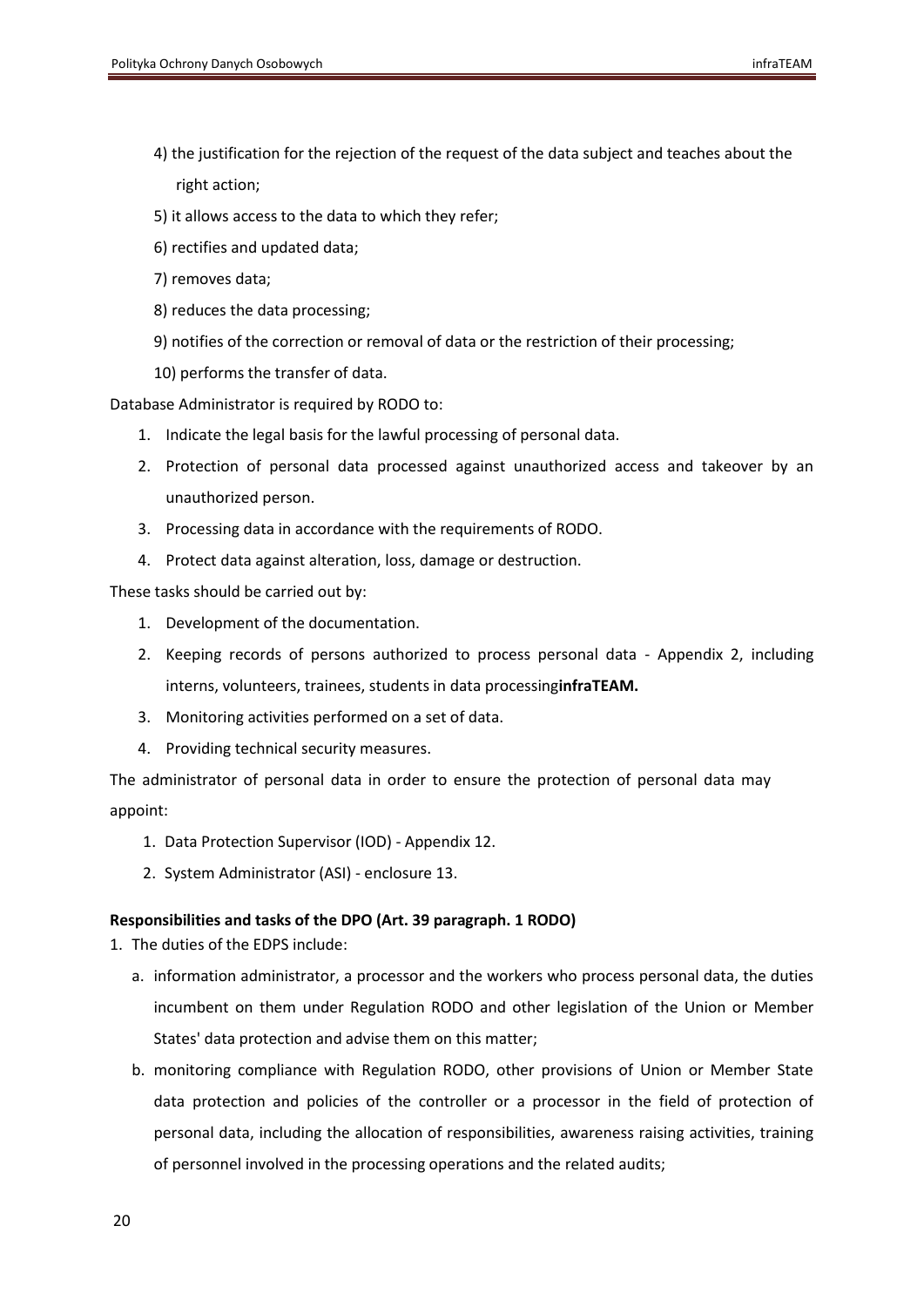- c. providing on-demand recommendations for the assessment of data protection and monitoring its implementation in accordance with Article. 35;
- d. cooperation with the supervisory authority;
- e. act as a contact point for the supervisory authority on issues related to processing, including with previous consultation, as referred to in Article. 36, and where appropriate, consultation in all other matters;
- f. provide a focal point for data subjects, in all matters relating to the processing of their personal data and the exercise of their rights under this Regulation.
- g. keeping a record of the activity or activities register category.

# <span id="page-21-0"></span>**Rights Data Protection Supervisor (IOD)**

DPO has the right to:

- a) determining, and recommending the enforcement of the tasks related to the protection of personal data throughout the organization;
- b) to enter any premises where data files are located and conduct the necessary examination or other checks to assess the compliance of data processing with RODO, demand written or oral explanations to the extent necessary to establish the facts;
- c) require the production of documents and data directly related to the subject of control;
- d) requests for access to device control, media and computer systems used for data processing;

# <span id="page-21-1"></span>**Obligations and duties of the Administrator Information Systems (ASI)**

- 1. Systems Administrator is responsible for the smooth operation of IT systems, including workstations, server applications, databases, e-mail, their maintenance and implementation of the necessary safeguards to guarantee the security of personal data processing.
- 2. ASI is responsible for planning, configuring, activating specialized monitoring software for data exchange interconnection of local and wide area network.
- 3. ASI is responsible for planning and providing anti-virus protection.
- 4. Inspection and maintenance of the information system should be carried out within the time limits specified by the manufacturer of the system or according to the schedule ASI, but not less frequently than once a year. For the timeliness of carrying out inspection and maintenance as well as their proper course corresponds to ASI.
- 5. ASI is responsible for optimizing storage resources and server, memory and disks.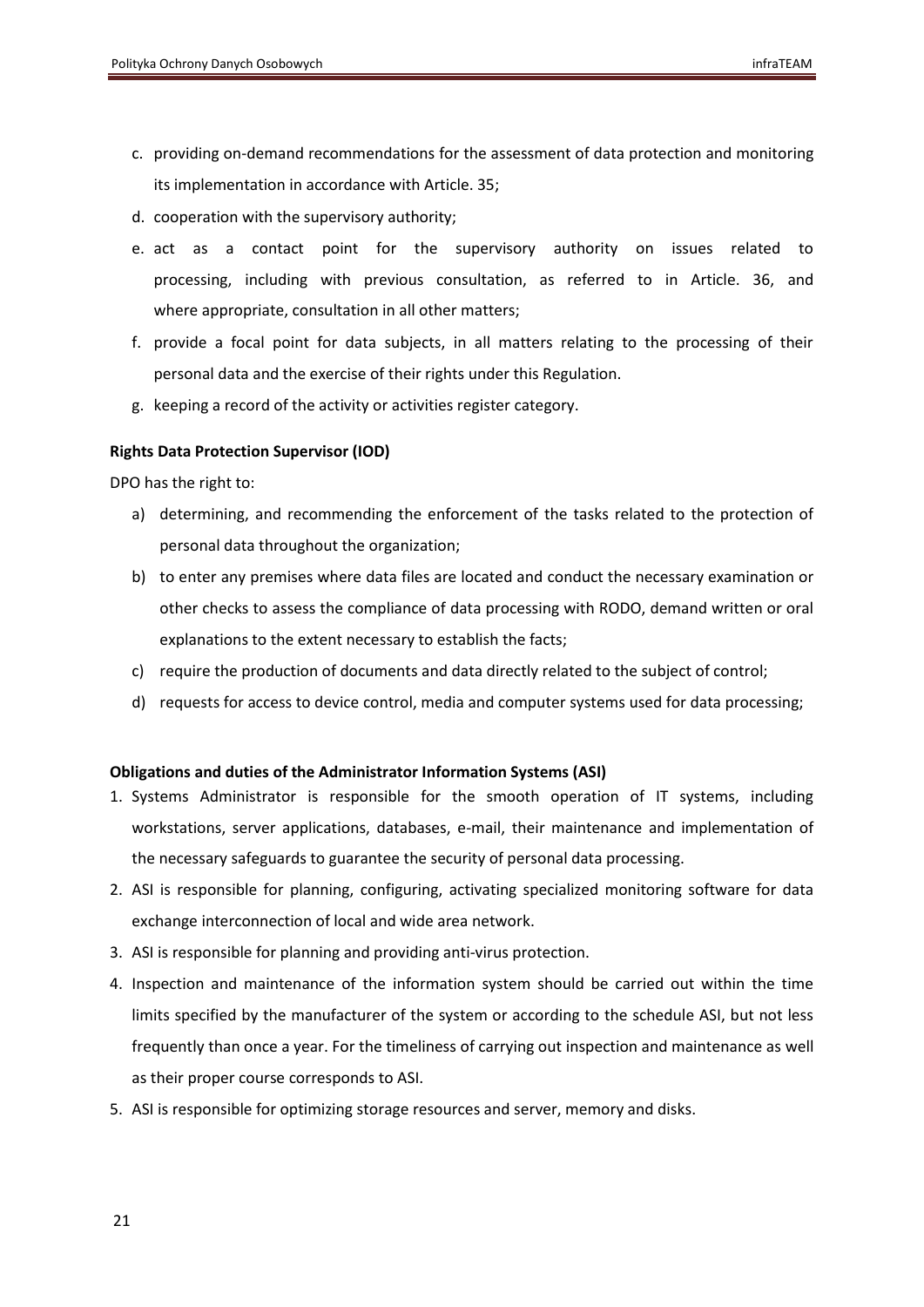- <span id="page-22-0"></span>6. ASI is responsible for updating the software in accordance with the manufacturer's recommendations and the opinion of the market about the safety and stability of the new version (eg. Updates, service packs, and patches).
- 7. ASI is responsible for providing licensed software to process personal data.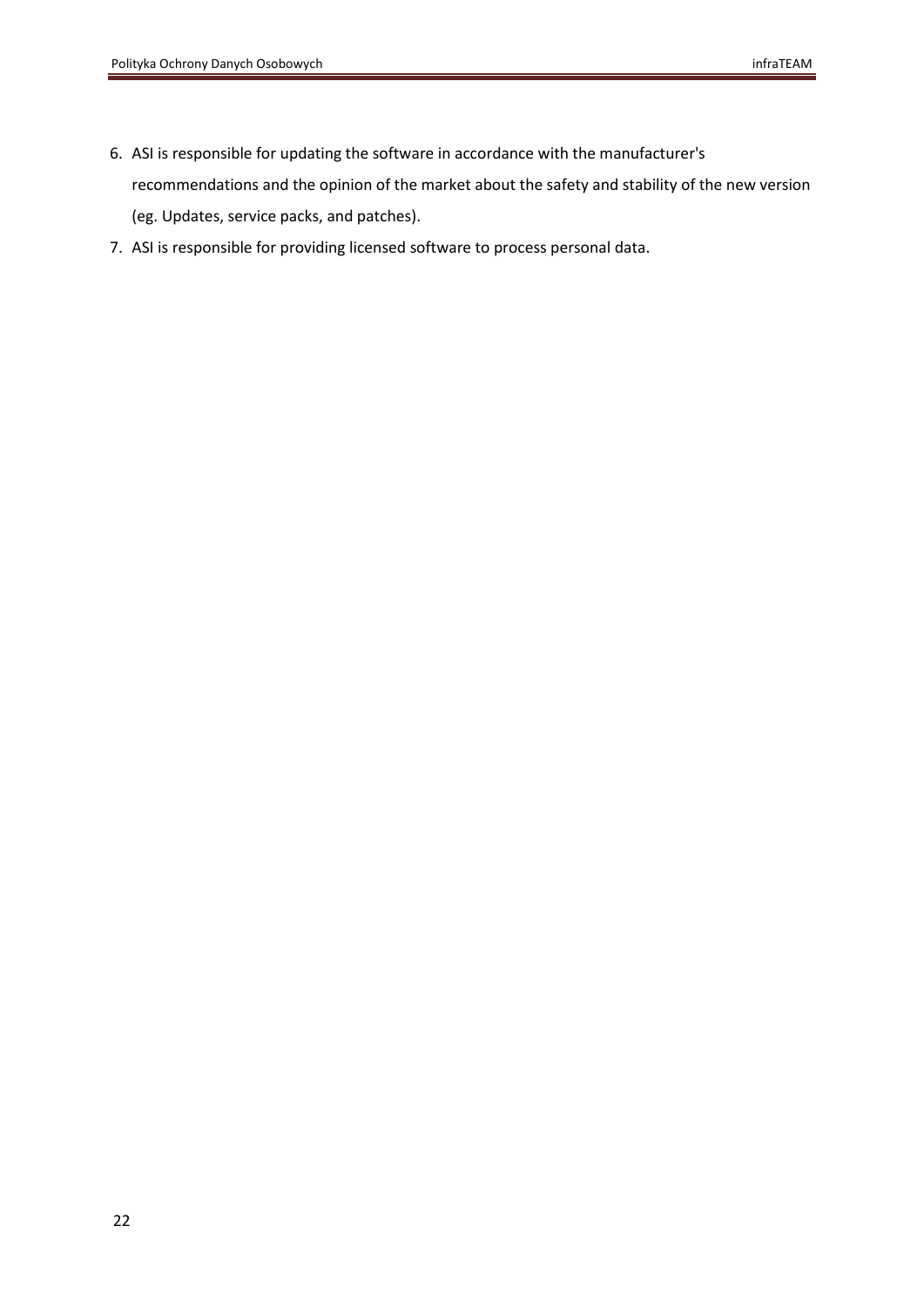# <span id="page-23-2"></span>**Chapter III Technical and organizational measures**

# <span id="page-23-0"></span>**organizational security**

In order to protect personal data, the following organizational safeguards:

- 1. It was developed and implemented for Personal Data Protection Policy and the Rules of Procedure of the personal data.
- 2. Processing of personal data shall be admitted only persons having valid authorization for their processing.
- 3. Is conducted Registry of persons having the authority to process personal data.
- 4. Persons having authority have been trained or familiar in the field of personal data protection and information system security as noted in Appendix 16.
- 5. Persons having authority filed a statement of confidentiality of personal data processed Annex 4.
- 6. People employed in the processing of personal data are obliged to keep them secret Annex 4.
- 7. Processing of personal data is carried out in conditions that protect personal data against unauthorized access.
- 8. Being unauthorized persons in the area of treatment is possible only in the presence of authorized persons and conditions that ensure the security of personal data.
- 9. Apply a written agreement for the processing of data in cooperation with subcontractors transforming the personal data.

# <span id="page-23-1"></span>**physical security**

In order to protect personal data, the following physical security:

- 1. Policy and a detailed description of the keys to deal with them the policy described in the section Keys.
- 2. Doors to the processing area which is lockable (key policy).
- 3. Personal data on paper are stored in the furniture indoors or lockable (key policy).
- 4. In the area of processing and document shredder is available grade of at least P4.
- 5. Keys, access codes or other security to the areas of treatment are issued to employees processing the data in a specific area of processing. Keys can not share with other employees or unauthorized persons!
- 6. A detailed list of the issued keys to the areas of processing and is not responsible for the workers is given in Annex 11 and 11a (the list of keys issued ad hoc).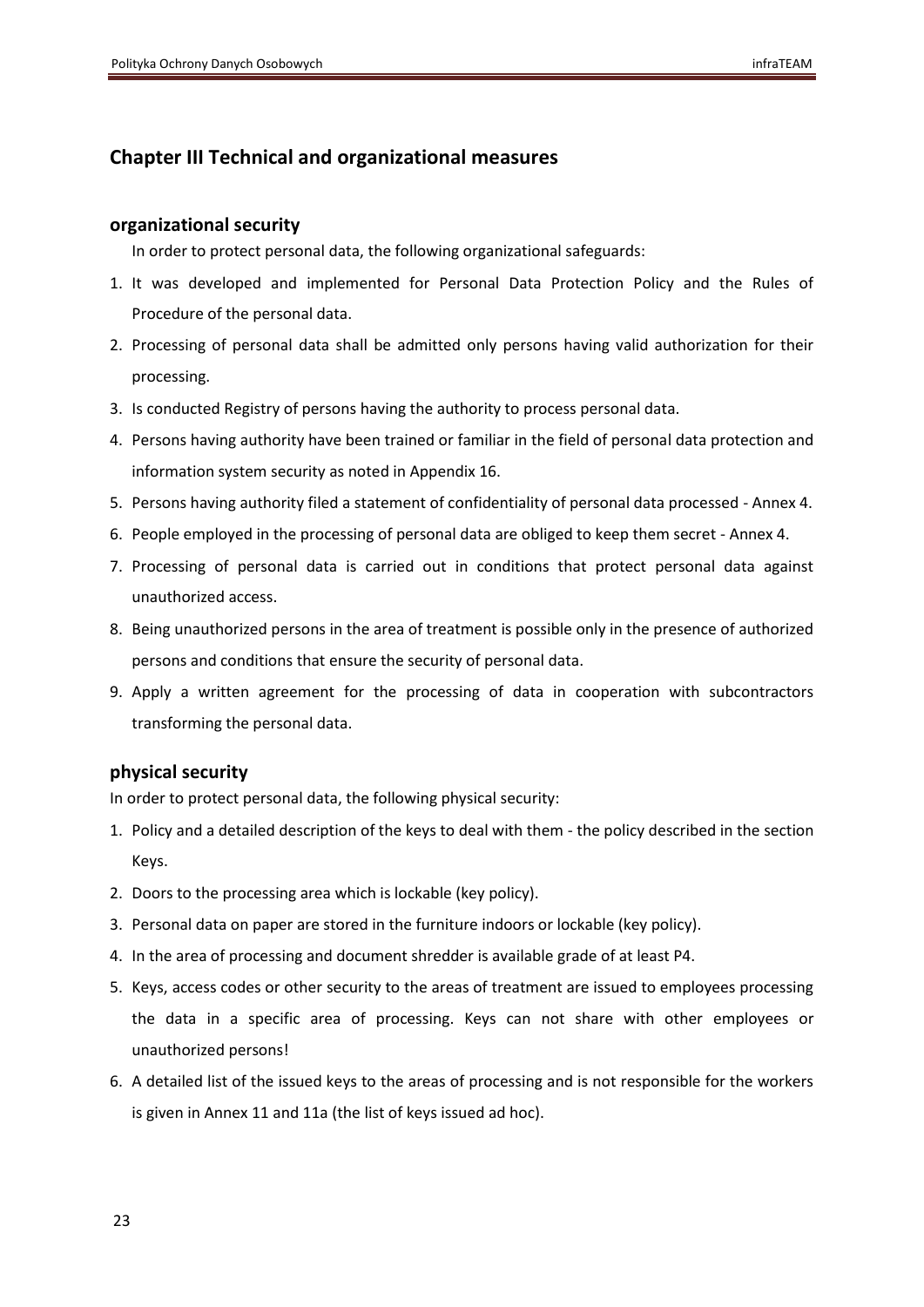### **key policy**

1. General principles.

Key policy areas include areas of processing of personal data used by infraTEAM in which personal data are processed,

- a) list of location areas infraTEAM processing of personal data is given in Annex 23,
- b) work schedule areas infraTEAM processing of personal data is listed in Annex 22,
- c) access to facilities which are regions of the processing of personal data is possible only through a door designated for that purpose by the ADO. All other doors allowing access to those premises shall be permanently locked. Do not open that door by employees without the consent of ADO
- d) spare keys are stored in a specific ADO safe place.
- 2. Granting of authorizations.
	- a) authorization to collect the keys to the rooms which are areas of data processing have only persons authorized by the ADO. They also include access to the premises outside of working hours,
	- b) granting / canceling authorization requires a person to register, carried out in the form of Annex 11 and Annex 11 (list of keys issued ad hoc).
- 3. And issuing heavy reliance keys in normal mode.
	- a) the keys to the rooms which are areas of data processing have been issued to employees designated for downloading, ADO, keys to these rooms are under the personal supervision of authorized persons,
	- b) the keys to the rooms which are areas of data processing have been issued for downloading by the ADO. The keys to these rooms are under the personal supervision of authorized persons,
	- c) keys to sensitive areas (archives) are issued for downloading in ADO, keys to the rooms are specially protected under the personal supervision of authorized persons access to these rooms a third party takes place under strict supervision (!),
	- d) authorized employees are obliged to note download and key opinion Appendix 11 or 11a.
- 4. And issuing heavy reliance keys extraordinary:
	- a) issuing spare keys to authorized employees can only be justified in cases of emergency situations and with the consent of ADO
	- b) spare keys after use should be promptly returned to the ADO.
- 5. Current treatment during the working day:
	- a) keys used to protect the desks and cabinets must be clearly described,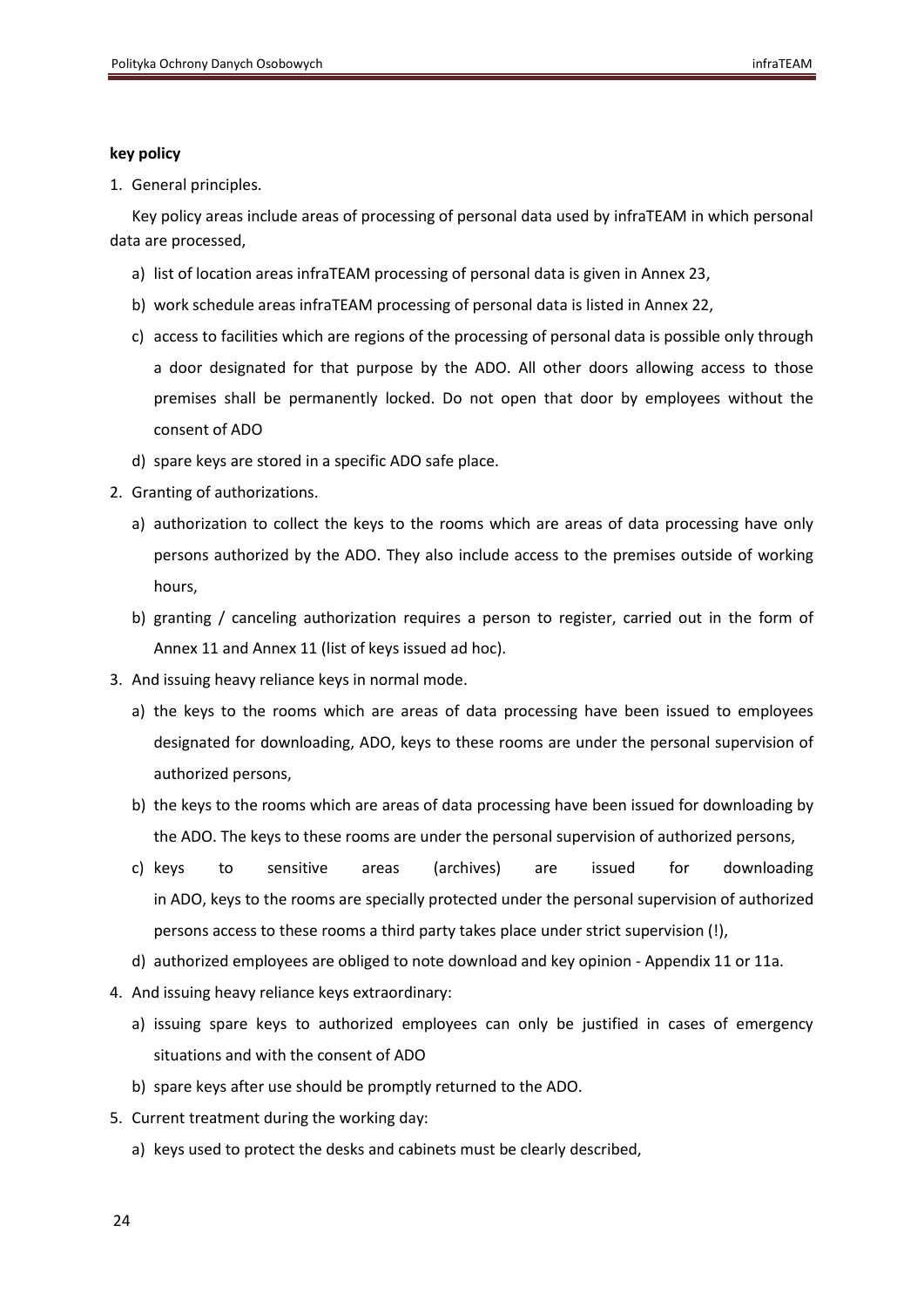- b) Keys remain under the supervision of staff, who take full responsibility for their proper protection,
- c) prohibited from leaving the keys in the desks and cabinets during a temporary absence of authorized persons in the room,
- d) after use, the keys used to protect the desks and cabinets must be stored in the specified ADO adequately protected place, Key collection is protected by the ADO in a certain safe place,
- e) After work, employees are required to:
- off and secure electronic and electrical equipment,
- off lighting,
- protection and closing windows and doors,
- leave the blinds,
- optionally an alarm is triggered,
- for compliance w / the principles of current employees are responsible.
- 6. Policy Violation keys can cause both of the following consequences:
	- a) incurring liability under Article. 52 of the Labor Code<sup>1</sup>.
	- b) incurring liability under Article. 363 § 1 of the Civil Code<sup>2</sup>.

### <span id="page-25-0"></span>**security hardware**

In order to protect personal data used security hardware and telecommunications infrastructure described in section Instructions for the management of information systems.

# <span id="page-25-1"></span>**Owner information security management**

# <span id="page-25-2"></span>**Policies for securing a computer system, hardware, data and software**

Taking into account the categories of processed personal data, connect to the network hardware ICT and the risks introduced in infraTEAM high level of security in the computer system used to process personal data.

1. Subject to control access to the premises, which is hardware, in order to protect personal data and hardware and software prior to use or destruction by third parties. Premises where there is computer hardware used for processing personal data are fitted with sturdy locks. The last of the

**<sup>.</sup>** <sup>1</sup> Art. 52 § 1. An employer may terminate an employment contract without notice the fault of the employee in the event of: 1) a serious violation by the employee of basic employee duties, 2) committed by an employee during the employment contract of crime, which prevents further hiring him to his post, if the offense is obvious or has been confirmed by a final judgment ()

<sup>&</sup>lt;sup>2</sup> Art. 363 § 1.Damages should be, at the option of the victim, or by the restitution or the payment of an appropriate sum of money. the principal difficulties or excessive costs, benefits in cash ()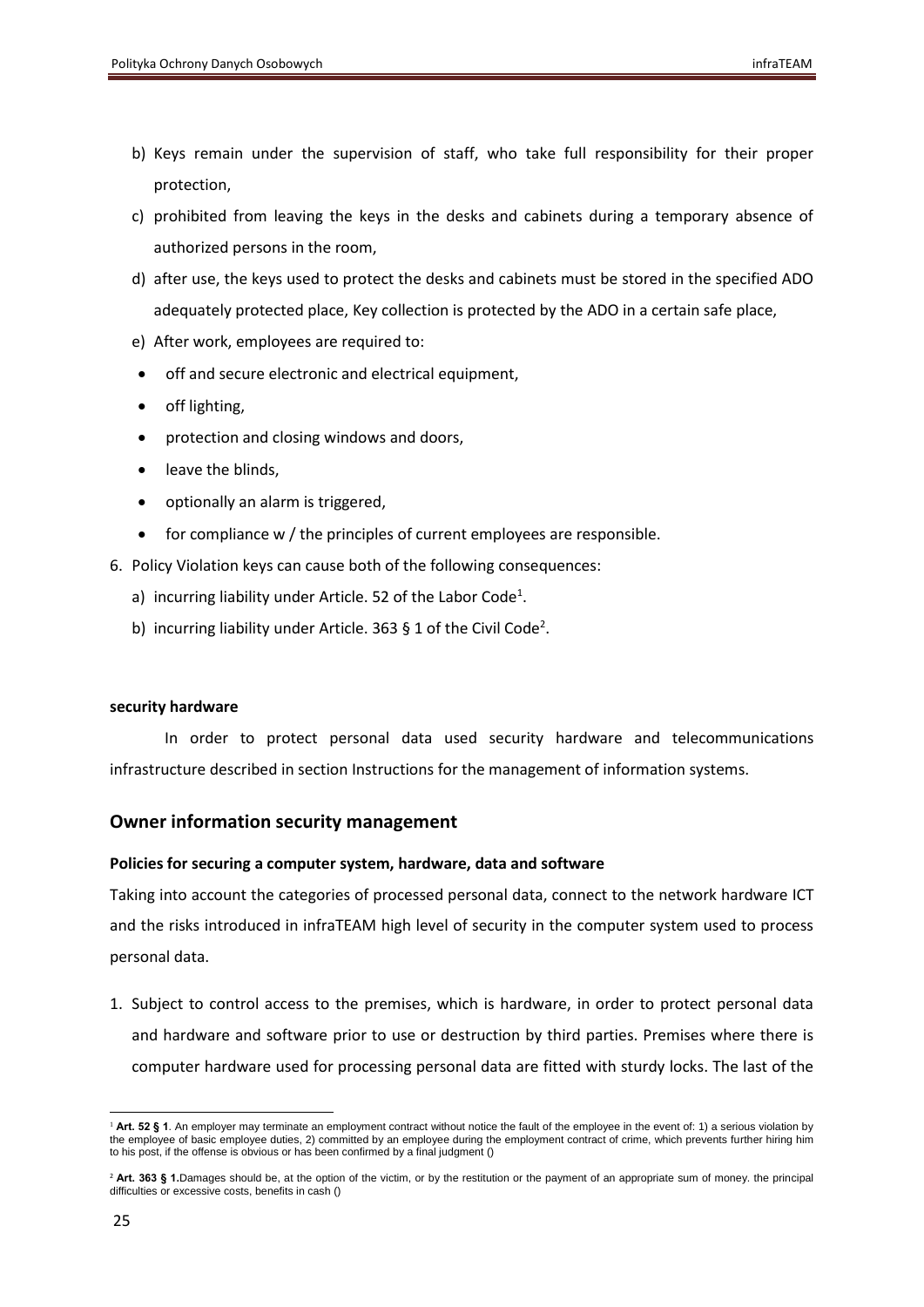staff who is obliged to leave the room to lock the door! He runs a written record of the issued keys to the rooms - Appendix 11 and 11a.

- 2. Computers, which contain personal data must be equipped units (UPS) in the event of voltage fluctuations in the grid in order to properly close all applications and safely turn off your computer, in the case of laptops efficient batteries.
- 3. Incremental data contained in the system is createdonce a day, and copies holistic once a month. A copy of the comprehensiveis created by ADO / or authorized user of ASI, then protected by ADO / ASI in a safe place.
- 4. employees **infraTEAM** absolute ban wynoszenia discs or other storage media with software or other data outside the residence of the entity and its organizational units, unless permission for such action is expressed by the ADO.
- 5. It is allowed, with the consent of ADO installing programs containing personal data on mobile computers. However, it must have installed protection mechanisms and comprehensive anti-virus software. In addition, such a computer user must be familiar ADO / DPO (if appointed) of all threats and keep every effort to prevent the theft of his laptop computer - see:**Terms of use of portable computers.**
- 6. Devices, disks or other media information for:
	- a) liquidation deprives the data by formatting and physical damage, preventing reading them,
	- b) transfer deprives a record containing personal data,
	- c) repair deprives the recording of personal data or repairs under the supervision of the ADO / ASI or persons authorized by the ADO.
- 7. At workplaces where personal data are processed monitor screens should be set in such a way that third parties insight into the information displayed.
- 8. In case of interruption of work is used "screen saver" password protected. Time-saver was defined in the Regulations.
- 9. Each of the computers is password-protected access to the operating system, consisting of at least eight characters and contain uppercase and lowercase letters, numbers and special characters. Each employee is required to change passwords monthly access to your computer.

### <span id="page-26-0"></span>**password Policy**

1. All computers, including laptops and server are password protected.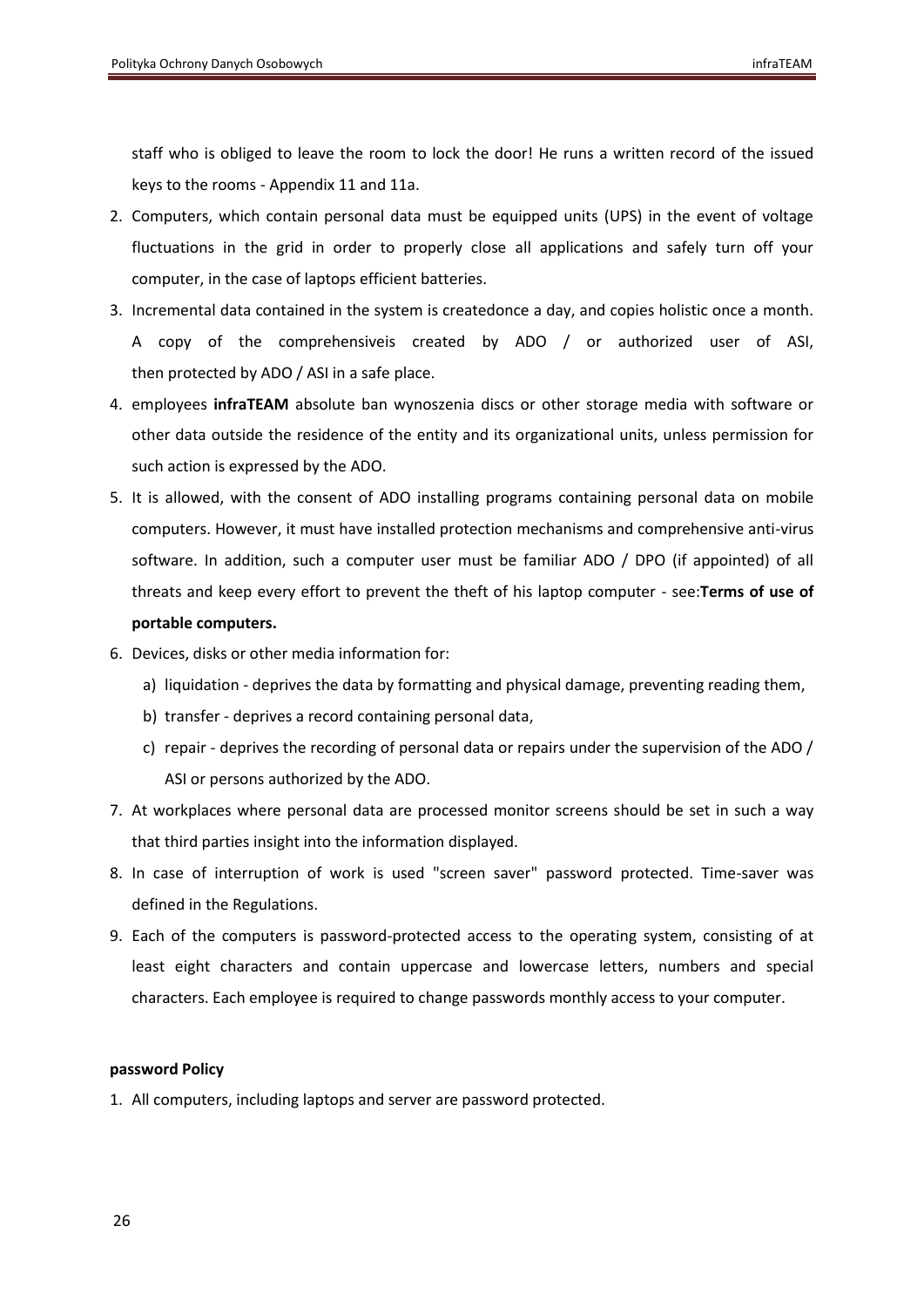- 2. Each authorized user logs on to the system with a password to your account on the level of security specified by the ADO as high (built password of eight characters, including large and small letters, numbers, special characters).
- 2. Change the password to the system takes place not less frequently than every 30 days, and immediately if you suspect that the password could be disclosed.
- 3. If the password change does not force the system to change the password is required by the user.
- 4. The user of the system while working in an application can change your password.
- 5. Passwords can not be commonly used words. In particular, do not use passwords as: dates, names, names, initials, car registration numbers, telephone numbers.
- 6. You agree to keep your password confidential, even after the loss of their validity.
- 7. It is forbidden to store passwords in a transparent manner and communicate them to others.
- 8. This password policy also includes interns, volunteers, trainees, students in data processing infraTEAM.

### <span id="page-27-0"></span>**Rules for safe use of IT equipment desktop**

- 1. IT equipment used for the processing of personal data consists of computers, laptops, printers.
- 2. User is obliged to use the IT equipment in a manner consistent with its purpose and protect it against any destruction or damage.
- 3. User is obliged to protect IT equipment against unauthorized access, in particular, are protected contents of display screens.
- 4. User is obliged to immediately report the loss, loss or destruction of IT equipment entrusted to him.
- 5. Unauthorized opening (dismantling) of IT equipment, installation of additional devices (eg. Hard disk, memory), or connect any devices not approved by the ADO system is prohibited.

### <span id="page-27-1"></span>**Terms of use of the software**

- 1. You agree to use only software while maintaining copyright protection.
- 2. You may not copy the software installed on the IT equipment by the ADO for their own needs or the needs of others.
- 3. Installing the software on any IT equipment it can only be made by the ADO, or a person authorized by him.
- 4. Users do not have rights without the consent of the ADO / ASI to install or use software other than transferred or made available to them by the ADO / ASI. The ban applies, among others, software installation from purchased CDs, software downloaded from web pages, and automatically responding to emerging Internet advertising.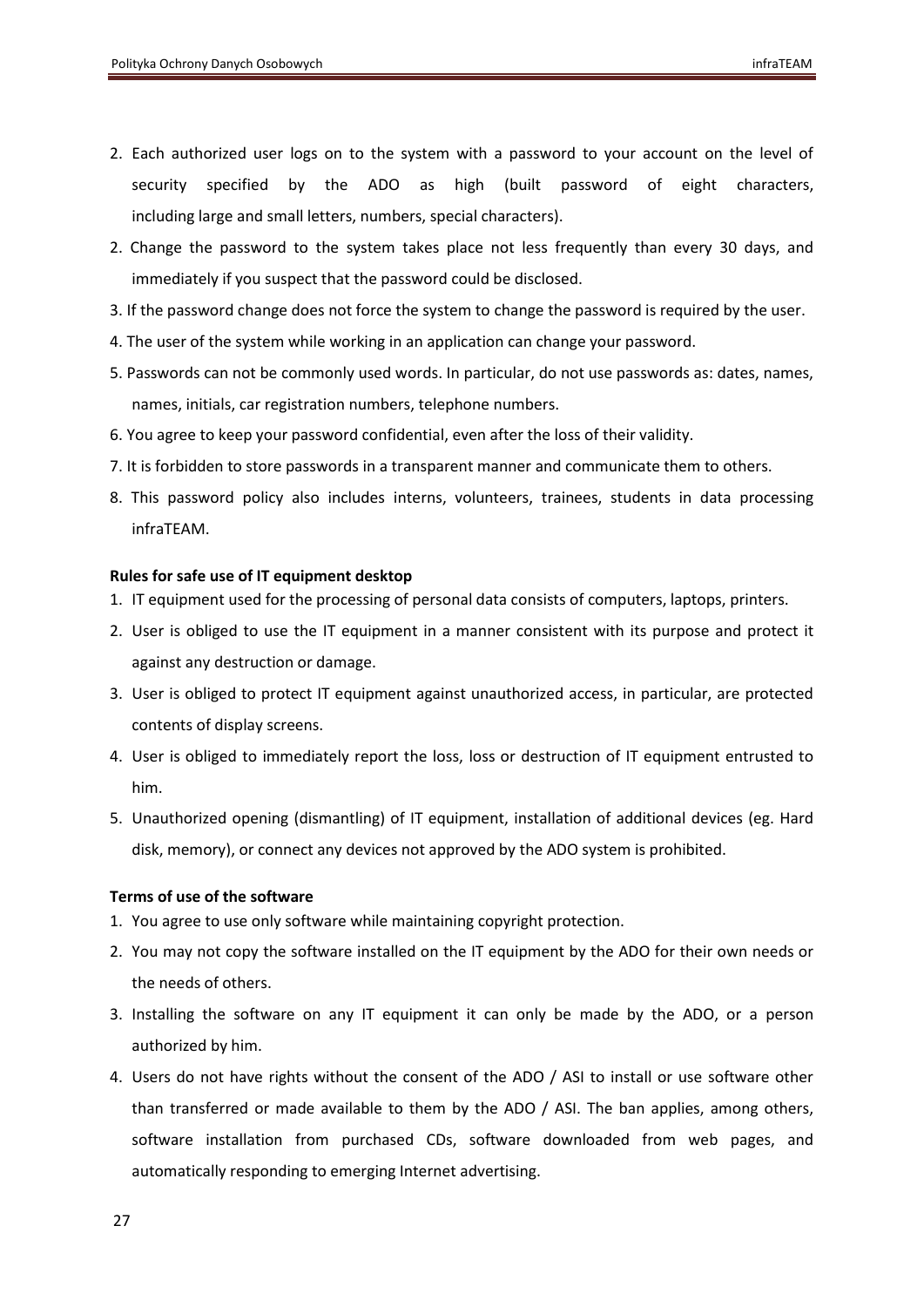- <span id="page-28-1"></span>5. Users do not have the right to change the system parameters that can only be changed by ADO / ASI, or a person authorized by the ADO.
- 6. In case of violation of any of the above provisions of the ADO has the right to immediately and without notice to remove illegal or improperly installed.

### <span id="page-28-0"></span>**Rules for Internet use**

- 1. User is obliged to use the Internet for business purposes.
- 2. It is forbidden to rip to your hard drive and runs any illegal programs and files downloaded from an unknown source. Such files should be downloaded only by the consent of the respective ADO / ASI and only in justified cases.
- 3. You are responsible for damages caused by the software installed from the Internet.
- 4. It is forbidden to enter the pages where the presented information about criminal hacking, pornographic, or other prohibited by law (on most pages of this type of malicious software is installed, automatically infect the computer's operating system).
- 5. Do not options in your web browser options enable autocomplete forms and remembering passwords.
- 6. If you use an encrypted connection through the browser, you should pay attention to the appearance of the respective icon (lock) and a Web address beginning with the phrase "https:".
- 7. Caution should be exercised in the case of a request or request a code, PINs, credit card numbers over the Internet. This particularly applies to requests such information by giving a reputed bank.
- 8. Users can not also use the Internet for private purposes, except with the consent of ADO and it should be kept to a minimum.
- 9. Using the Internet for private purposes can not affect the quality and quantity of work provided by the user and the correct and reliable performance of his official duties, as well as the performance of the system the employer.
- 10. When using the Internet, users are required to observe the industrial property rights and copyright law.
- 11. To the extent permitted by law, the ADO reserves the right to control how the use of the Internet for the above rules.
- 12. In addition, reasonably, ADO reserves the right to control the time spent by a user on the Internet.
- 13. The employer can also block access to certain content available via the Internet.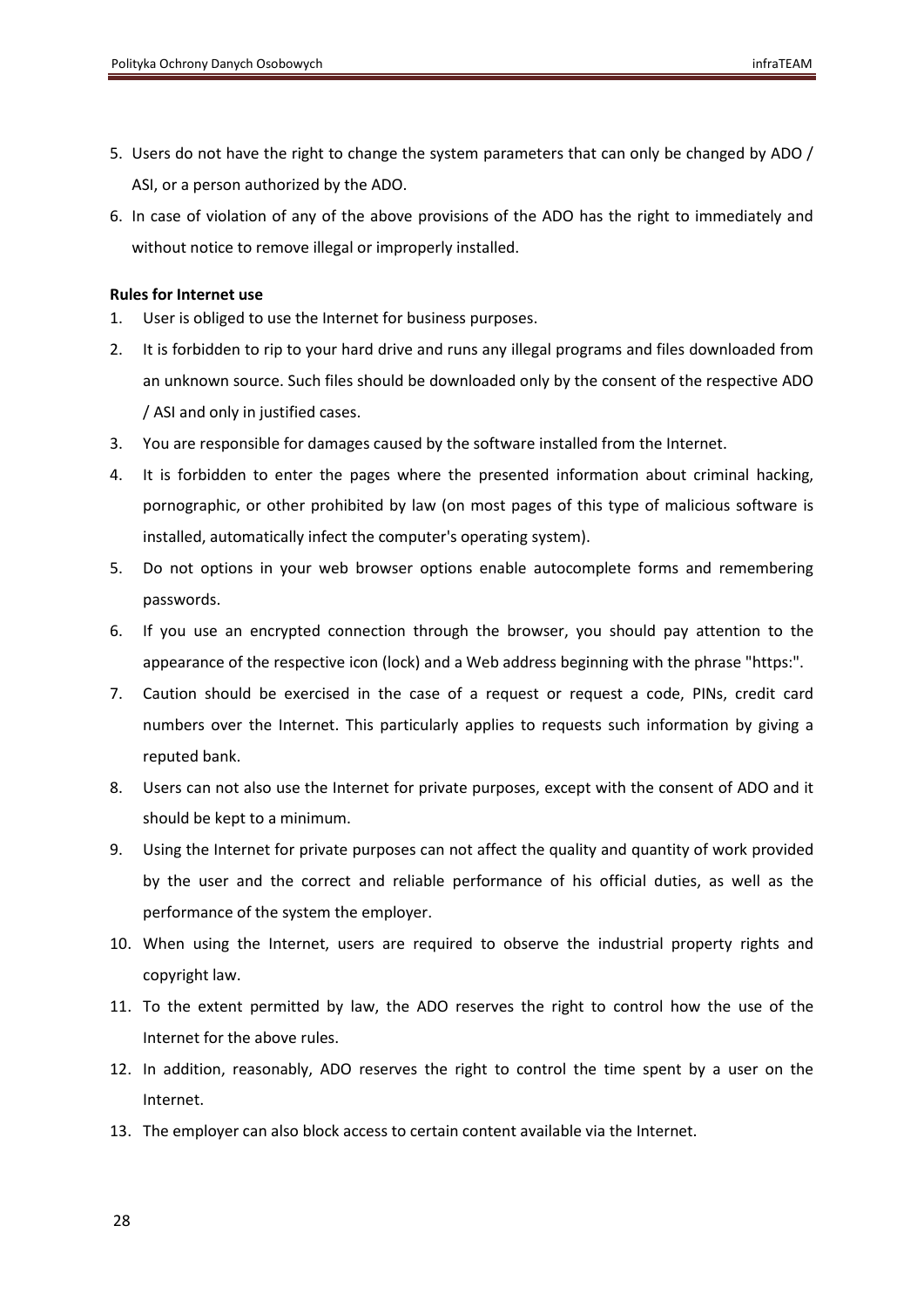#### **Rules for the use of electronic mail**

- 1. Transferring data using the mail can take place only by persons authorized to do so by the ADO.
- 2. In the case of transfer of personal data outside infraTEAM must use cryptographic mechanisms (uploaded files with passwords, a trusted profile, qualified certificate).
- 3. In case of password protection of files, apply a minimum of 8 characters: uppercase and lowercase letters and numbers or special characters and password, please send a separate email or any other method, eg. By telephone or SMS.
- 4. Users should pay particular attention to the correct address of the recipient of the document.
- 5. It is recommended that the user when transferring personal data entered into the content of email request for confirmation of receipt and read the information by the addressee.
- 6. Do not open attachments (files) in e-mails sent by an unknown sender or suspicious attachments granted by a known consignor.
- 7. Users can not distribute via e-mail information about the risks for the system, "chain letters", etc.
- 8. Users should not send out e-mails containing attachments with large size.
- 9. Users should periodically delete unwanted e-mails in the mail business.
- 10. When sending emails to multiple recipients at the same time, use the method of "blind carbon copy - bcc" (e-mail function allows you to send messages to multiple recipients, so that they did not see each other's addresses).
- 11. Mail is designed to perform duties.
- 12. Users do not have the right to use e-mail for private purposes, except with the consent of the ADO only occasionally and should be kept to a minimum.
- 13. Using e-mail for private purposes can not affect the quality and quantity of work provided by the user and the correct and reliable performance of his official duties.
- 14. When using e-mail, users are obliged to observe the industrial property rights and copyright law.
- 15. Users do not have the right to use the mail to disseminate content that is offensive, immoral or improper to the generally applicable rules of conduct.
- 16. A user without the consent of the ADO has no right to send messages containing personal data relating to the Employer, its employees, customers, suppliers or business partners via the Internet, including using personal electronic mailbox.

### <span id="page-29-0"></span>**antivirus protection**

The aim of the procedure is to protect systems from malicious software (eg. The type of worms, viruses, Trojan horses, rootkits), and unauthorized access to personal data processing systems.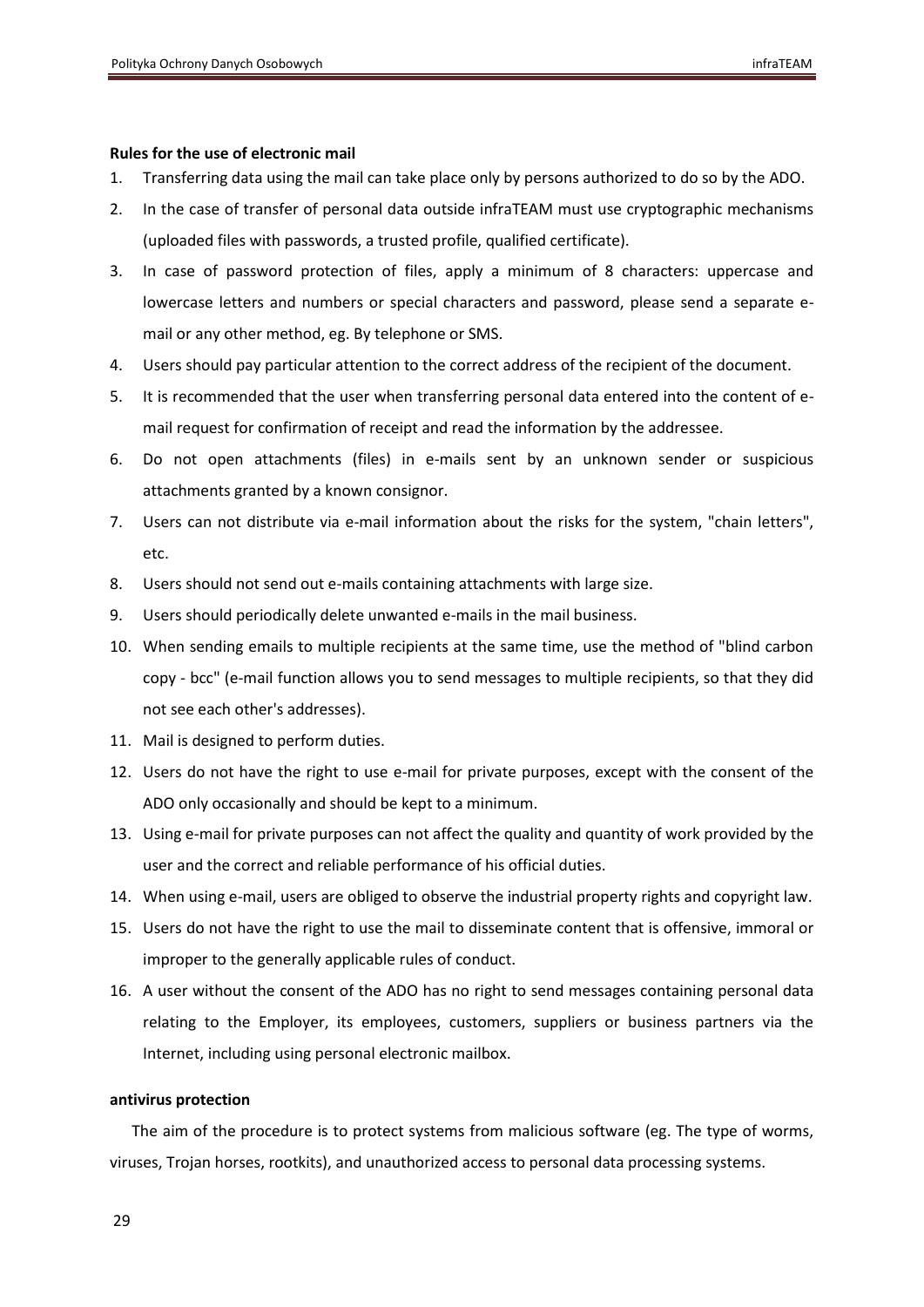- 1. Users are obliged to scan files from external media introduced anti-virus program.
- 2. On computers and laptops Virus was installed, and the employees were trained in its use, Annex No 17.
- 3. It is forbidden to disable antivirus system while the system processing personal data.
- 4. Virus provides protection: operating system, stored files, incoming and outgoing mail.
- 5. Updating virus definitions is done automatically by your antivirus program.

#### <span id="page-30-0"></span>**System security against unauthorized access**

Safeguards are used to protect information systems against unauthorized access to the local network, eg. By spyware, hackers.

- 1. For planning, configuring, activating specialized monitoring software for data exchange interconnection of local and wide area network corresponds to the ADO / ASI.
- 2. Firewall is used.
- 3. Mechanisms used to control access to the network.
- 4. Wireless network is properly secured.
- 5. It is allowed to join the Web to a system in which personal data are processed under the following conditions:
	- a) on each computer workstation must be installed antivirus software,
	- b) every email entering the unit must be checked for viruses,
	- c) forbidden to use devices of unknown origin without first checking their antivirus software, which is user intending to use it,
	- d) It prohibited from downloading Internet files of unknown origin, and reading e-mail attachments without first checking their antivirus software.
- 1. Each user of the system must be trained to use antivirus program, which certifies the appropriate signature, in accordance with the**Annex 17** to this security policy.
- 2. ADO / ASI carries out regular checks on all computers anti-virus system.
- 3. System users are responsible for not sharing jobs to outsiders.

# <span id="page-30-1"></span>**Procedures for the inspection and maintenance of systems and information media used for the processing of personal data**

- 1. The procedures for repair of computer equipment:
	- and) repair of computer equipment operated in the system can take place at the headquarters of **infraTEAM** and it can only make designated employee orspecialized IT company. These activities must be carried out in the presence of ADO / ASI or other authorized user of the system by the ADO,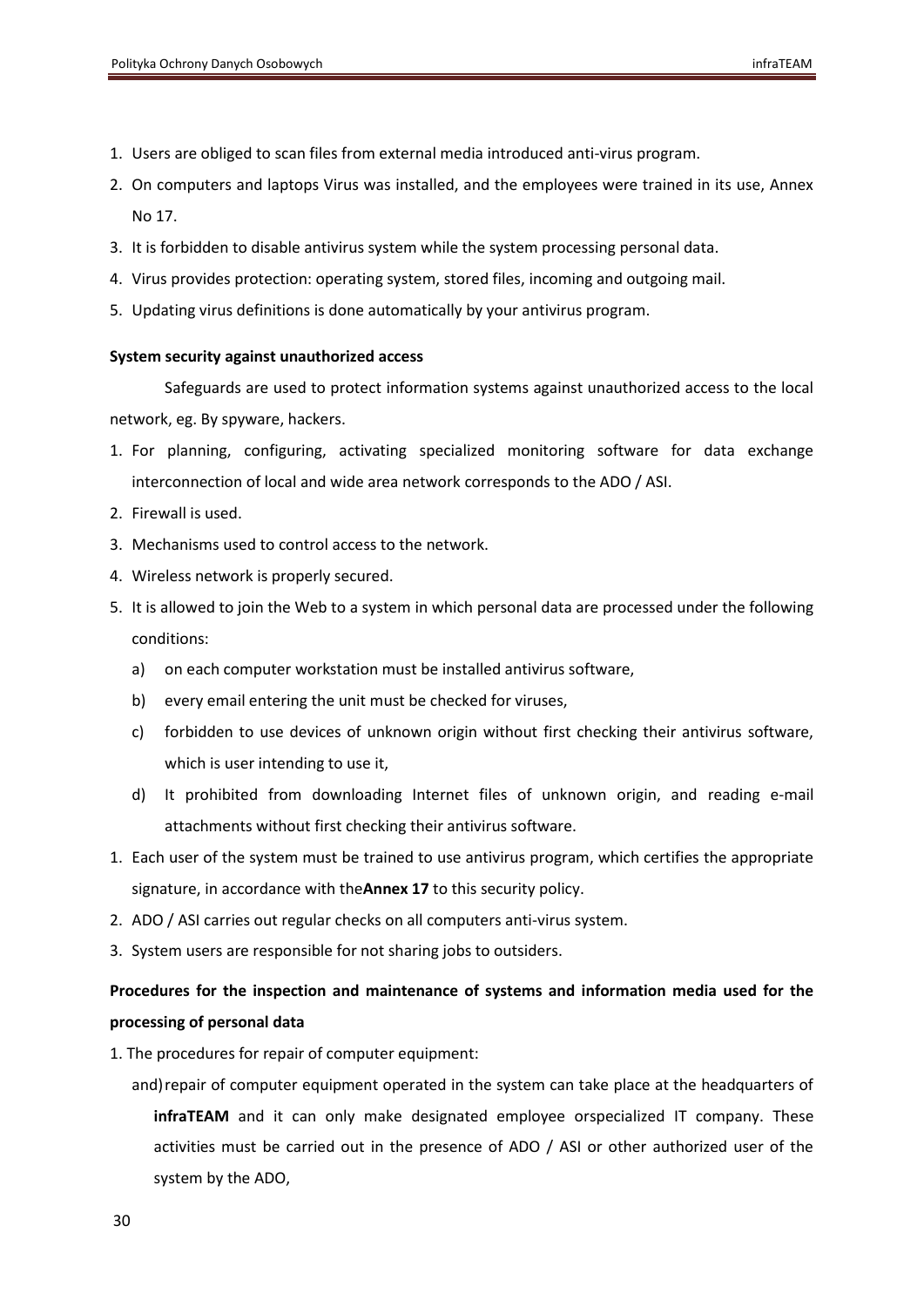- b) repair of computer hardware in the system operated outside the headquarters office must be preceded by the removal of any hard disk databases, records and files containing data of a personal nature. ADO / ASI or the designated employee is responsible for creating a copy of the database, which is stored by the ADO / ASI in a safe place. After returning from the service computer hardware, databases, registers, files are reinstalled.
- 2. The procedure for review of the system:

and) review of the system makes ADO / ASI

- b) AND TO (ASI has been called upon) support unit in terms of information technology,
- c) Inspection activities carried out by an external company must be carried out in the presence of ADO, ASI, or other employee authorized by him.

### <span id="page-31-0"></span>**Proceeding with the electronic media containing personal data**

- 1. Electronic media include hard disks, removable hard drives, external hard drives, pen drives, CDs, DVDs, Flash memory.
- 2. Each carrier should be described in a way that uniquely identifies it. List of electronic media is given in Annex No. 26.
- 3. Users can not be externally removable electronic media with stored personal data without the consent of the ADO.
- 4. Personal data taken out of the organization must be encrypted.
- 5. In case of damage or wear media containing personal data, it needs to be physical destruction or permanent removal are on the data.
- 6. Transfer of media of personal data should be carried out with regard for safety. The recipient should be informed about the shipment and the consignor shall make a copy of the transmitted data. The recipient should notify the sender of the receipt of the shipment. If the sender has not received confirmation, the addressee claims not received the shipment, a user who is the sender should inform about the situation ADO / DPO (if appointed).

# <span id="page-31-1"></span>**The procedure for personal data storage media in the paper and electronic versions:**

- 1. The data carriers such as:
	- b) laptop,
	- c) cell phone / smartphone
	- d) pen drive / memory card,
	- e) external hard drive
	- f) CD / DVD / BR,
	- g) paper printouts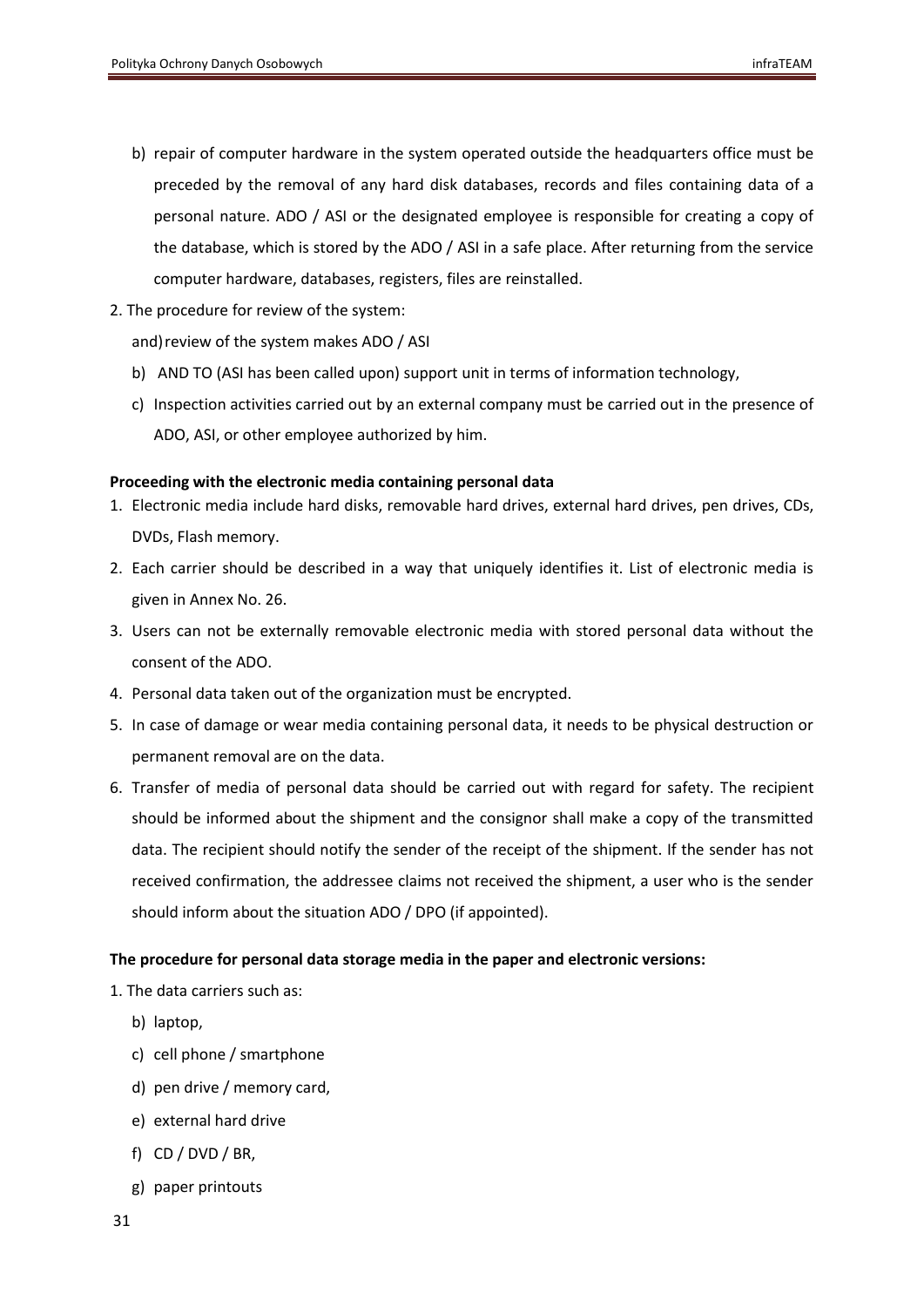are stored in a manner to prevent access to persons not authorized and to protect them against damage caused by flooding .: eg, burning, melting, etc.

- 2. Persons authorized are required for permanent destruction / erasing personal data after the termination of the processing.
- 3. It is forbidden to wynoszenia personal data outside the processing without the consent of the ADO, and in the case of receipt of such approval to provide at least the same conditions of security of the processing of personal data in force in the area of processing.
- 4. Personal data sent electronically outside the processing area must be password protected or encrypted.
- 5. In the case of the transmission media of personal data outside of the organization, use the following safety rules:
	- a) the recipient should be informed of the shipment,
	- b) The consignor shall make a copy of the transmitted data,
	- c) before sending the data should be encrypted and password provided to the addressee by a different route,
	- d) use safe deposit envelopes,
	- e) the recipient should notify the sender of the receipt of the shipment.
- 7. Users are obliged to immediately and permanently delete / erase data from the media after the termination due to storage (unless because of separate provisions should be maintained for longer.)
- 8. Affected winding damaged or obsolete carriers, especially hard disks personal data are collectively destroyed physically / g enclosure 27.
- 9. Information carriers mounted IT equipment, in particular the hard drives of personal data should be removed or cleaned specialized software, before being transferred outside the organization (eg. The sale or donation of desktops / laptops).

# <span id="page-32-0"></span>**Securing documents and prints**

- 1. Documents and durable printouts with personal data stored in an archive or physically protected areas, desks and cabinets.
- 2. Employees are required to secure documents (eg. The closure of the premises, the key closing documents in cabinets, desks) from unauthorized access during his absence from the premises or after work (ie. A clean desk policy).
- 3. It is forbidden to leave printing and photocopying printers, scanners and copiers without supervision.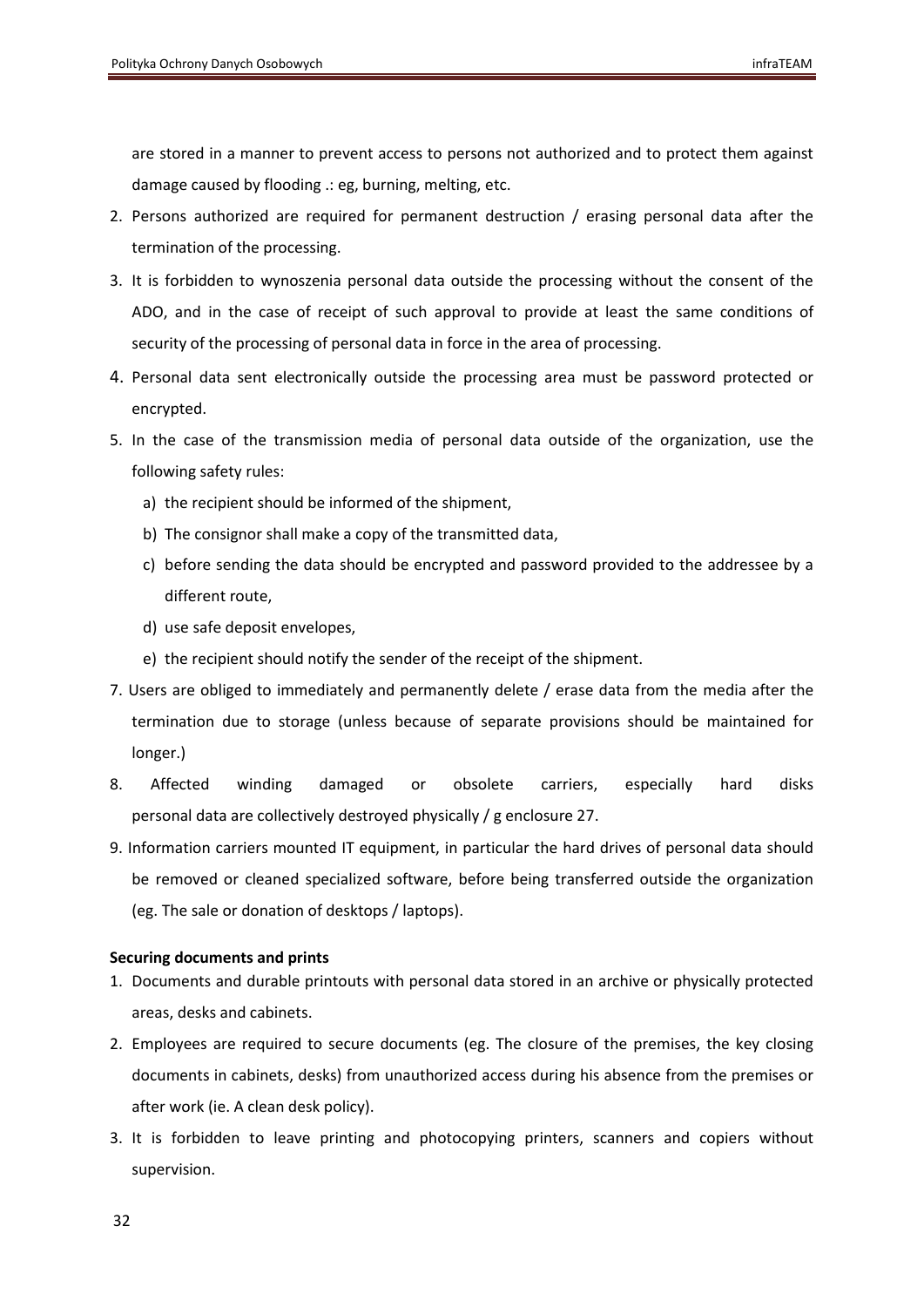- 4. Employees are required to destroy documents and temporary prints shredder immediately after the termination of the processing.
- 5. For ensuring the security of documents and prints all employees are responsible.

### <span id="page-33-0"></span>**Handling of personal data in paper**

- 1. For the security of documents and printouts containing personal data are the responsibility of authorized persons (users).
- 2. Documents and printouts containing personal data are stored physically in rooms protected against unauthorized access.
- 3. Users are required to use "clean desk policy". It involves securing documents, for example. In cabinets, desks, premises against theft or access by unauthorized persons.
- 4. Users are required to carry documents in a way that prevents the theft, loss or loss.
- 5. Users are required to document destruction and temporary prints shredder immediately after the termination of the processing.

# <span id="page-33-1"></span>**Terms of use of portable computers**

- 1. Every laptop user should refer to the Regulations of use portable computers.
- 2. If you store on your laptop or personal information constitutes a trade secret infraTEAM, the user is required to store them on disk encrypted, secured at least 8 character password (large, small letters, numbers and special characters).
- 3. On a portable computer designed for external multimedia presentations should not, as far as possible, be personal information or a trade secret infraTEAM. In the case of lost or stolen laptop, you should immediately notify the ADO, noting at the same time, what kind of data was stored on the device.
- 4. User is obliged to protect the laptop during transport and in particular:
	- 1. it is recommended to move it in a special case,
	- 2. forbidden to leave the laptop in the car when in a public place without supervision,
	- 3. while driving a car is recommended to keep the laptop in the driver's seat. The carrying it, for example. On the seats, which can result in theft at intersections, pedestrian crossings or in traffic jams.
- 5. If the laptop is left in a place accessible to unauthorized persons, the User is obliged to use the security cable. In particular, the computer security at the workplace, during conferences, presentations, seminars, trade fairs, etc.
- 6. In the case of leaving laptops in the office it is advisable to place them after working in locked cabinets.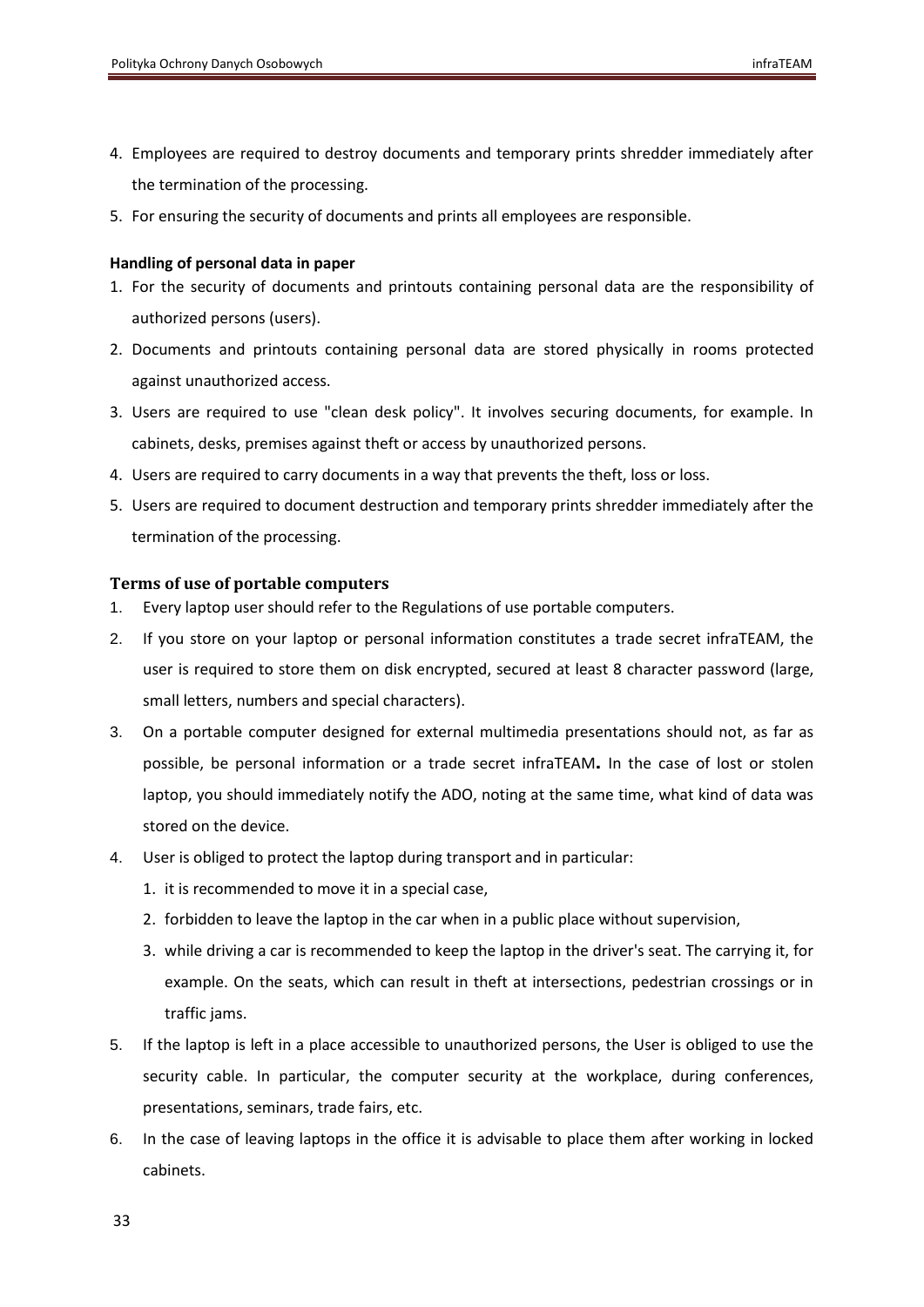- 7. Laptop user is obliged to regularly backup the data on the server or on specific media (USB stick, CD, DVD). Holders of such copies should be kept in a safe place, including protection against unauthorized access unfitch.
- 8. Working on a laptop in public places and transport, the User is obliged to protect the information displayed on the monitor against access by unauthorized persons.

### <span id="page-34-0"></span>**Principles of data sharing**

- 1. Allows the transfer of personal data referred to in Article. 6 RODO operators and bodies authorized under separate regulations.
- 2. Model application for access to personal data referred to in point. 1 of the enclosure 21.
- 3. ADO / DPO (If appointed) It is obliged to keep records sharing of personal data from the collection in accordance with Annex 14.

### <span id="page-34-1"></span>**Procedure in case of violation of security policy.**

- 1. Any person processing personal data, in case of suspected breach of security of personal data, it shall immediately inform the DPO and the ADO (if appointed).
- 2. ADO / DPO (If appointed) upon receipt of notification:
	- a) checks the status of devices used to process data,
	- b) look at the behavior of programs (including computer viruses)
	- c) checks the quality of communication in a telecommunications network
	- d) checks the contents of the personal data file,
	- e) analyzes the methods of work of persons authorized to process personal data.
	- f) if the incident could affect the violation of the rights and freedoms of the individual reporting the incident to the fact that the supervisory authority within 72 hours of being informed about the incident.
	- g) If the incident relates to data entrusted by another ADO reports that the incident competent ADO within 24 hours.
- 3. In the event of a breach of data security administrator:
	- b) take the necessary measures to prevent further violations of their (disconnection of defective devices, block access to the telecommunications network, programs and data files, etc.)
	- c) in order to prevent or restrict access to personal data of unauthorized take appropriate steps through: physical disconnection of devices and network segments, which would allow access to the database for an unauthorized person log off a suspected violation of data protection safeguards, change the password for the administrator account and the user, by which were obtained illegal access in order to prevent any re-attempts to compromise.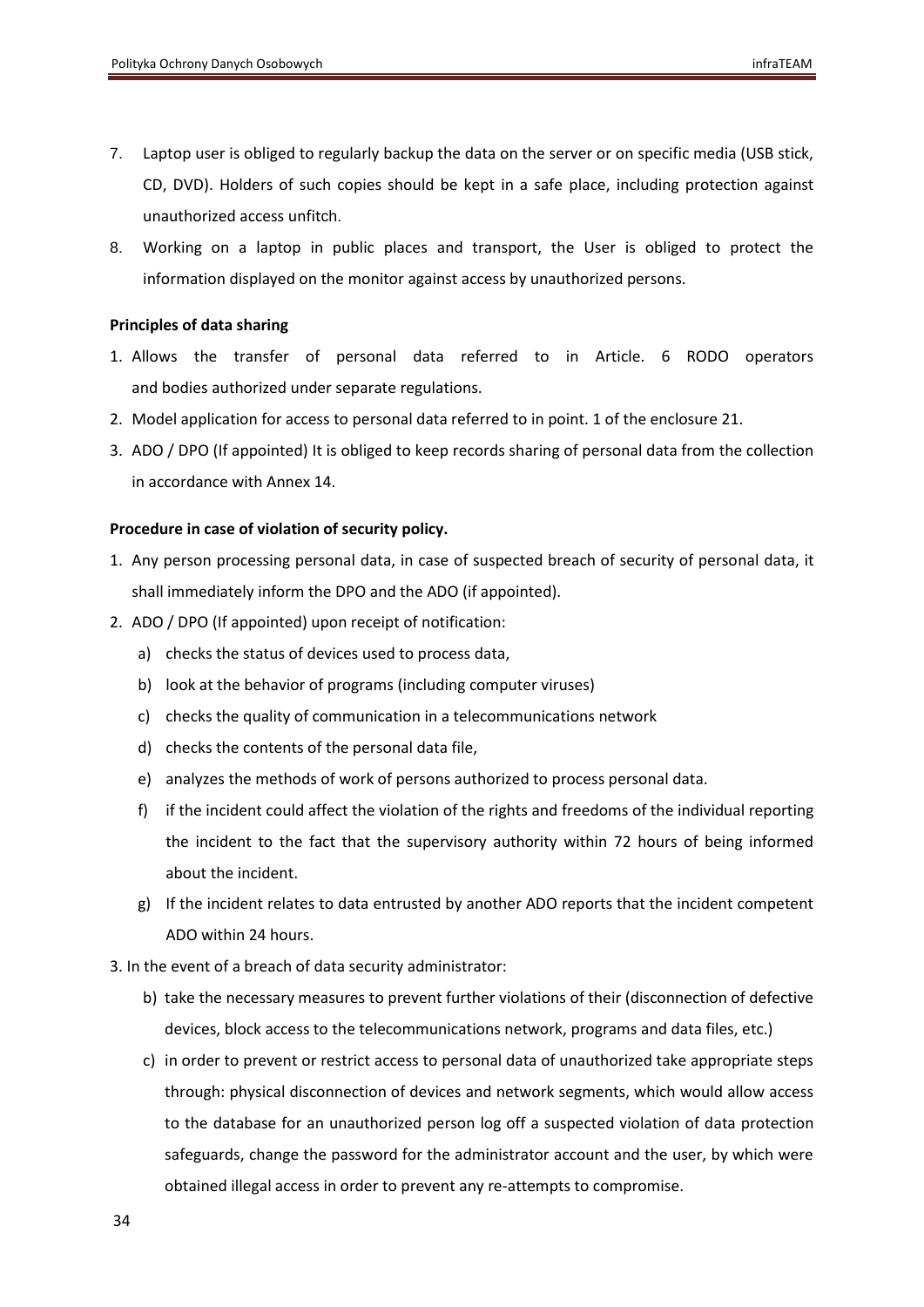- d) protects, preserves all information and documents that may assist in determining the causes of the violation,
- e) immediately restores normal operating status of the system,
- f) analyzes the state of security with an estimate of the size of the damage caused by violations,
- g) draw up a detailed report containing in particular: the date and time of receipt of information about the violation, the description of its course, the reasons and conclusions of the event.
- 3. The report, together with any attachments (copies of evidence documenting the violation) joins ADO documentation of the incident.
- 4. ADO / DPO (If appointed) shall take the necessary measures to eliminate violations of data security in the future, in particular:
	- b) if the cause of the event was the technical condition of the device, method of operation of the program, the activation of a computer virus or communication quality in a telecommunications network, immediately carry out inspections and maintenance of equipment and programs, determine the source of the virus and implements effective antivirus protection, if necessary, contact your service provider telecommunications
	- c) if the cause of the event was defective methods of work, errors and omissions of persons employed in the processing of personal data carried out additional courses and training of people involved in the processing of data, and to persons guilty of negligence applies to the administrator of personal data to draw the consequences provided for by law,
	- d) if the cause of the event is illegal act or there is suspected, notify law enforcement authorities.

# <span id="page-35-0"></span>**The procedure start, suspension and termination of work that requires the processing of personal data:**

- 1. The authorized person logs on to the system and computer program processing personal data using the login and password.
- 2. Authorized person is obliged to inform ADO / DPO (If appointed) unauthorized attempts to log on to the system or program, or a program if the system monitors such phenomena.
- 3. Authorized person is required to prevent access to personal data displayed on the screen or on paper to unauthorized persons.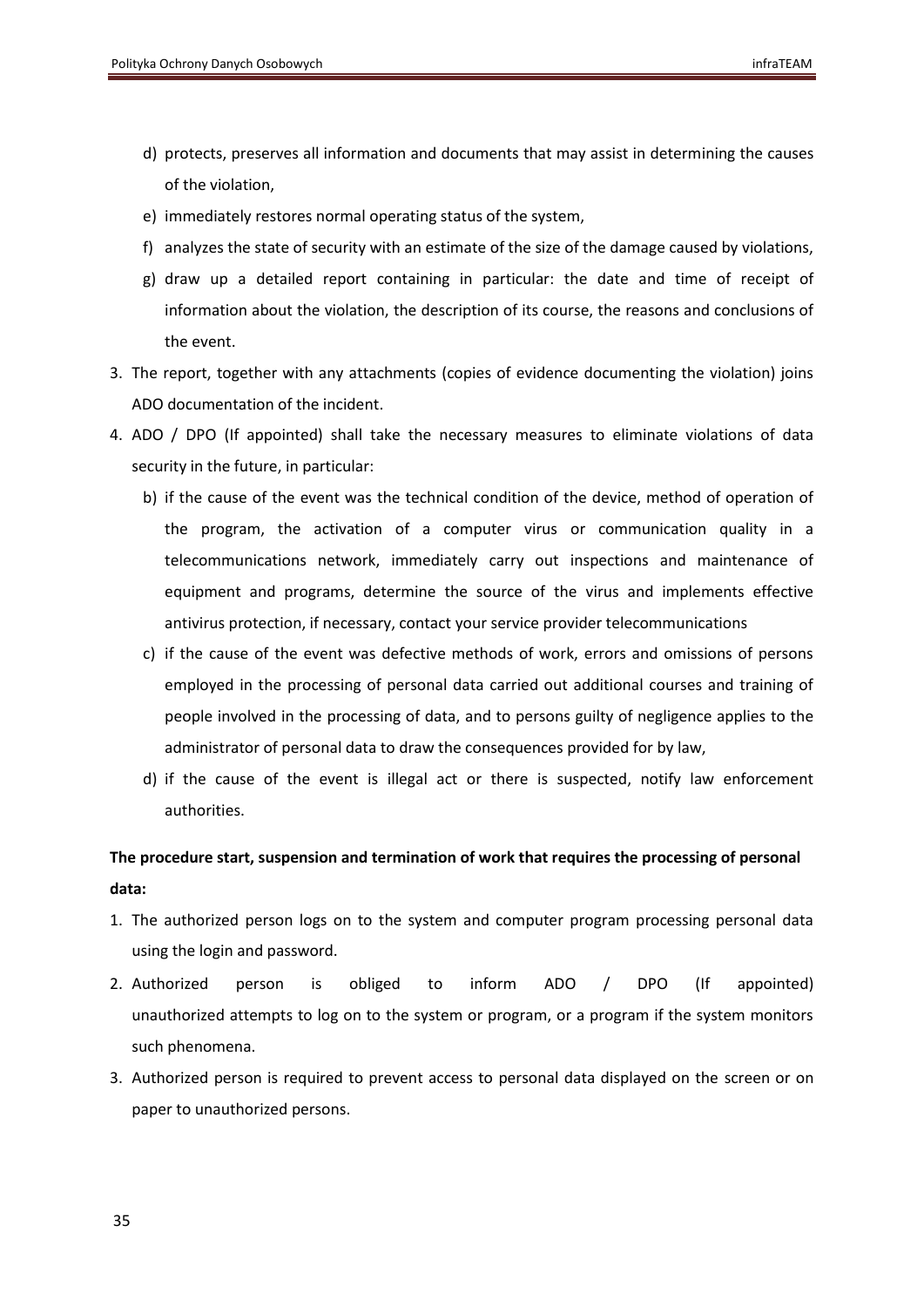- 4. The person authorized to process personal data is required in the course of time out of work to run a password-protected screen saver or log off the system and remove the printouts with personal data from the desk.
- 5. After working authorized person is required to log off or shut down your computer and remove any desktop media containing personal data and protect premises against intrusion, flood, fire, etc.

### <span id="page-36-0"></span>**The procedure for creating and storing a backup**

- 1. Backup (incremental, comprehensive) creates ADO / ASI if it has been appointed, or authorized personnel, as described in point. 3 Rules protecting hardware, data and software of this manual.
- 2. Backups of personal data in the electronic version can be stored on an external data carrier secured in accordance with organizational security described in point. 3 Rules protecting hardware, data and software of this manual.
- 3. The person making backups is required to mark them and check the consistency of data and the possibility of their replay.
- 4. After a period of storage backups are permanently destroyed or rendered anonymous.

### <span id="page-36-1"></span>**Procedure for and disclosure of personal data to third parties:**

- 1. Each introduction and sharing of personal data must be made in accordance with both RODO and this document and have a legal basis.
- 2. This leads to shared data records, specifying in particular:
	- a. date available,
	- b. name and surname of the person whose data available (medical records)
	- c. person, entity, to whom the data available,
	- d. way to share,
	- e. range of available data that has been provided,
	- f. name of the person whose personal data have been made available, the name of the authorized authority or body,
	- g. the name of the employee who made available the personal data.

### <span id="page-36-2"></span>**Control procedures and staff training:**

1. Every year, carried out checks compliance with applicable rules on the protection of personal data.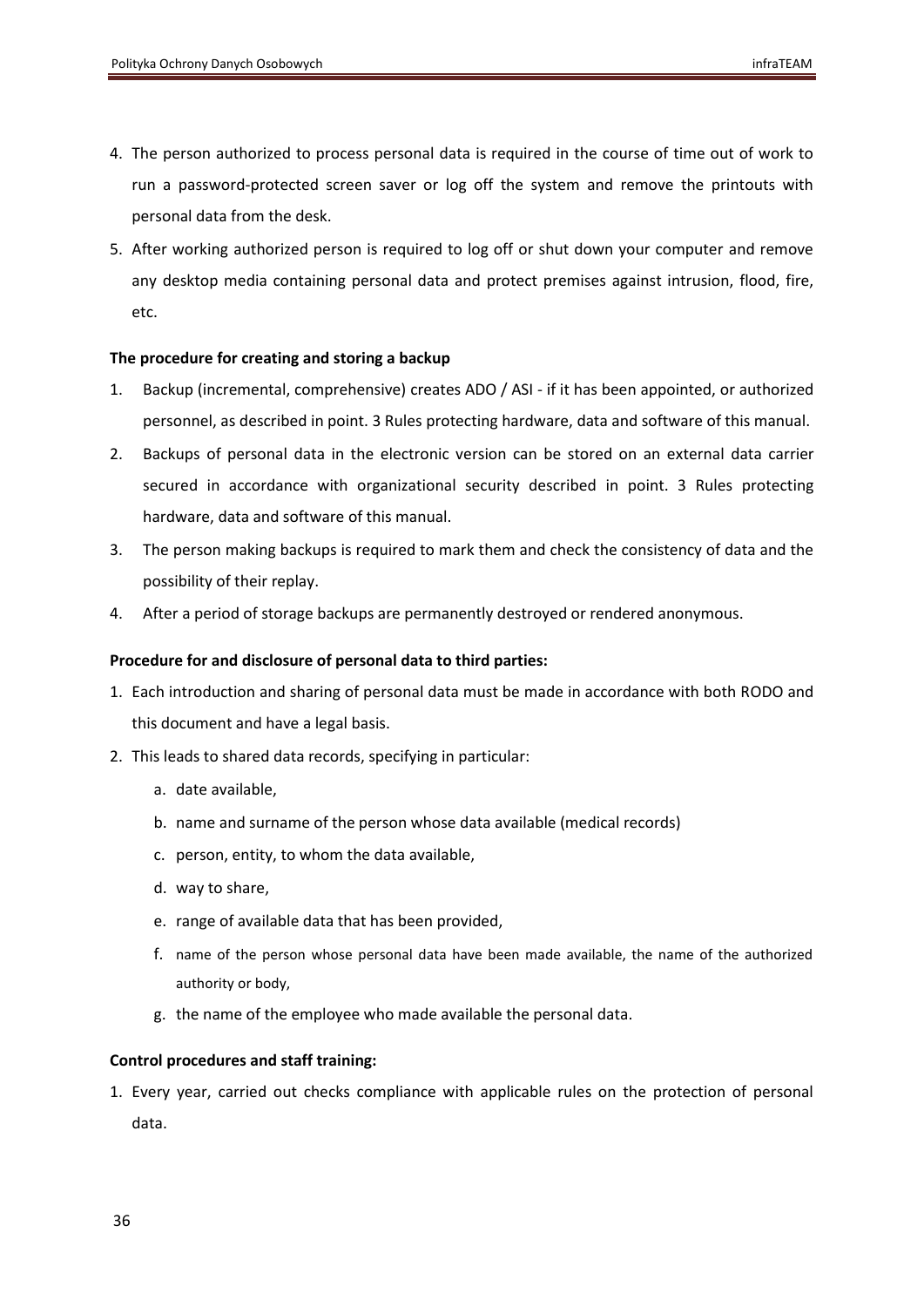- 2. With inspection report shall be drawn up, which is the basis for the update procedures, and this document.
- 3. Once a year, the update is carried out training in the protection of workers personal data.
- 4. Each employee prior to being authorized must be trained.
- 5. Any repair or maintenance of computer hardware containing personal data or premises constituting the processing area can be done only under the supervision of authorized persons.

### <span id="page-37-0"></span>**disciplinary proceedings**

- 1. Cases of unjustified abandonment obligations under this document will be treated as serious misconduct. A person who, in the event of a breach of security system or the presumption of such a breach has not taken action referred to in this document, in particular, had not notified the appropriate person in accordance with certain rules and, if not implemented appropriate action documenting the case, you can bring disciplinary proceedings .
- 2. Disciplinary punishment, imposed on a person repealing the notification does not exclude criminal liability of the person and the possibility of bringing the case to the civil action by the employer to compensate the losses incurred.

#### <span id="page-37-1"></span>**manual alarm**

Manual defines the catalog of threats and security incidents of personal data and describes how to respond to them. The aim of the guide is to minimize the impact of security incidents, reducing the risk of occurrence of threats and incidents in the future.

- 1. Each employee infraTEAM in case of any threat to the protection of personal data is obliged to inform the ADO / DPO (if appointed).
- 2. Typical threats to security of personal data include:
	- a) inadequate protection of physical facilities, equipment and documents,
	- b) inadequate protection of IT hardware, software against leakage, theft and loss of personal data,
	- c) failure to comply with data protection rules by the employees (eg. non-application of the principle of clear desk / screen, password protection, unlocked rooms, cabinets, desks)
- 3. Typical security incidents of personal data include:
	- a) random external event (fire object / premises, flooding, loss of power, loss of communications).
	- b) internal random events (server failures, computers, hard drives, software, mistakes specialists, users, loss / loss data)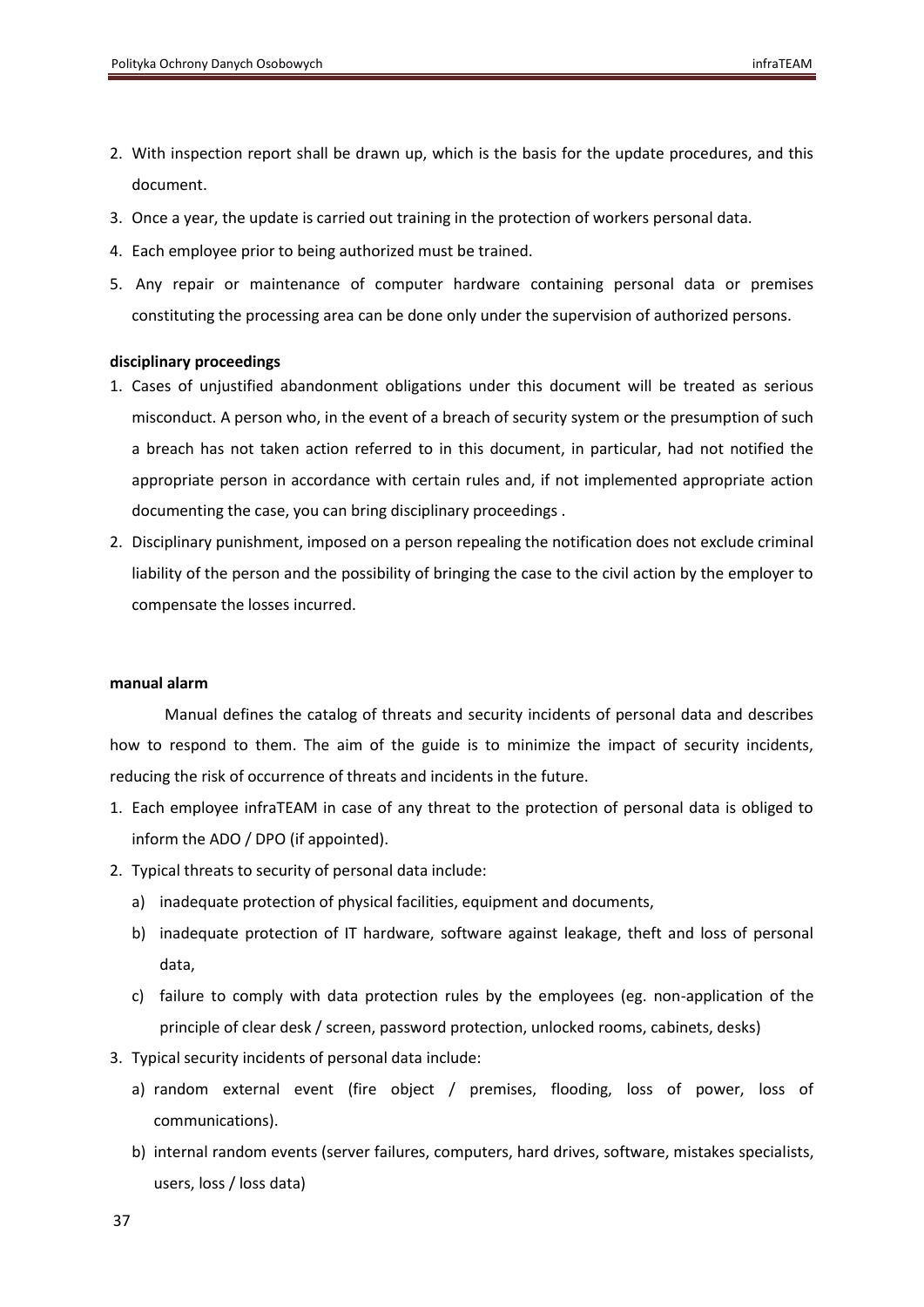- c) intentional incidents (breaking into a computer system or premises, stealing data / equipment, information leakage, unauthorized disclosure, deliberate destruction of documents / data, viruses and other malicious software)
- 4. In case of an emergency, ADO / DPO (if appointed) leads the investigation in the course of which:
	- a) determine the scope and causes of risk and its possible consequences,
	- b) The proceedings documents,
	- c) sets the time of the infringement, its scope, causes, consequences, and the amount of damage that occurred,
	- d) protects any evidence,
	- e) determine the persons responsible for the breach,
	- f) take corrective action (removes the effects of the incident and the damage is limited)
	- g) initiates disciplinary
	- h) It draws conclusions and recommends corrective actions aimed at the elimination of similar incidents in the future,
	- i) state that a breach of personal data protection supervisory authority within 72 hours from when the infringement.

# <span id="page-38-0"></span>**The procedure for corrective and preventive actions**

- 1. The aim of the procedure is to organize and present activities related to the initiation and implementation of corrective and preventive actions resulting from the occurrence of security incidents or threats to personal data protection system.
- 2. The procedure for corrective and preventive action includes all those processes in which security incidents or threats may affect the conformity with the requirements of RODO, as well as the proper functioning of the system of protection of personal data.
- 3. The person responsible for supervision of the procedure is the ADO / DPO (if appointed).

# <span id="page-38-1"></span>**definitions**

- 1. **Incident** breach of information security because of the confidentiality, availability and integrity.
- 2. **Danger** the potential for an incident
- 3. **Correction** action to eliminate the effects of the incident.
- 4. **corrective action** it is an activity carried out in order to eliminate the cause of the incident or other undesirable situation.
- 5. **preventive action** this is the action that should be taken to eliminate the causes of potential hazards or other undesirable situation.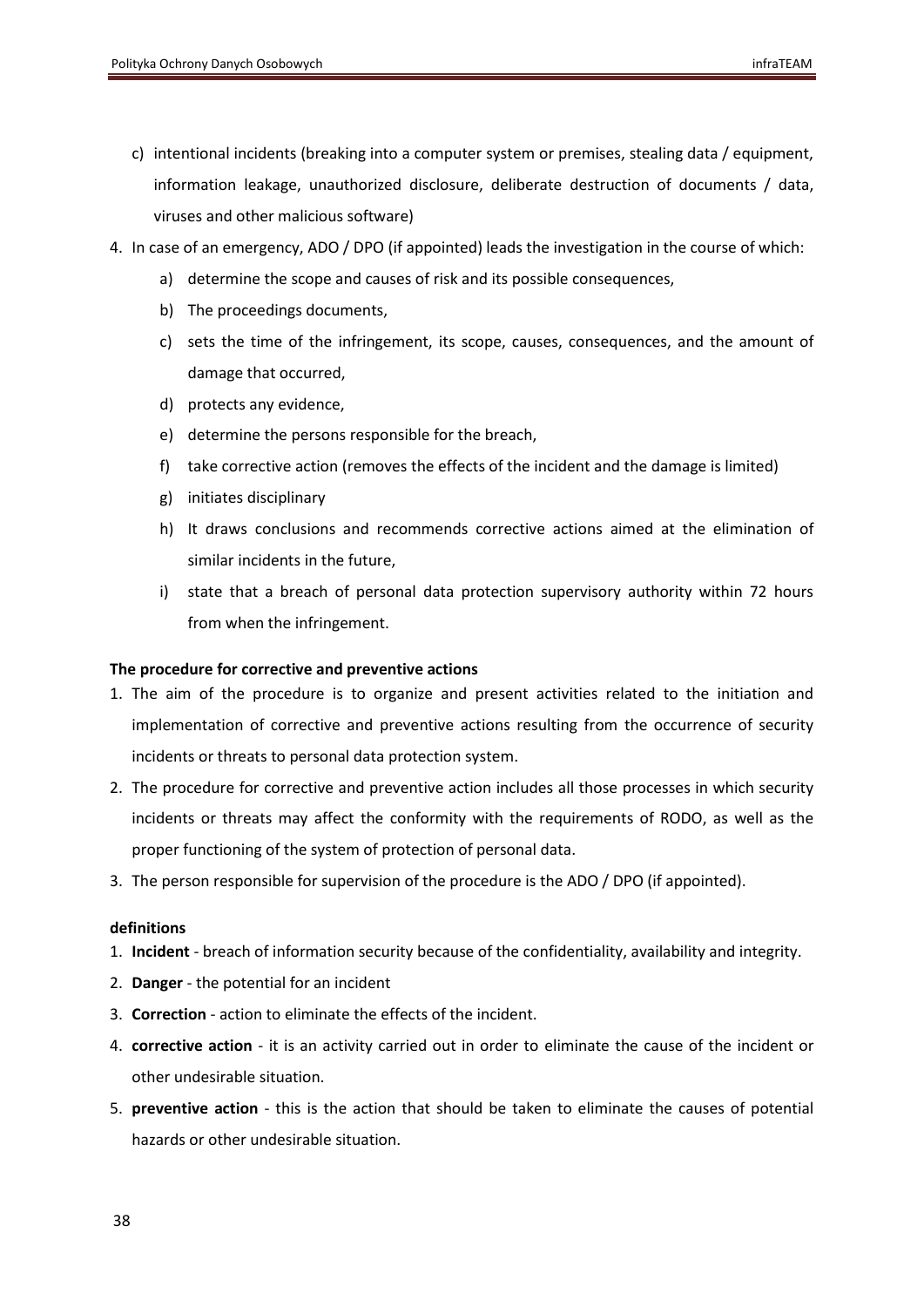6. **Control** - systematic, independent and documented evaluation of the effectiveness of the protection of personal data, based on statutory requirements, data protection policy.

# <span id="page-39-0"></span>**Description of activities**

- 1. (ADO if DPO has been appointed) is responsible for the analysis of security incidents or threats to personal data protection. Typical sources of information on incidents, threats or vulnerabilities are:
	- a) applications from employees,
	- b) knowledge ADO / DPO,
	- c) audit results.
- 2. If the ADO (DPO when he was appointed) considers it necessary to take corrective or preventive actions, determine: the genesis of the incident, or threat thereof, the scope of corrective or preventive deadline, the person responsible.
- 3. (ADO if DPO has been appointed) shall be responsible for the correctness and timeliness of implemented corrective or preventive actions.
- 4. After completion of corrective or preventive ADO (IOD if it has been called) is required to evaluate the efficiency of their use.
- 5. The above steps (ADO if the DPO has been appointed) records in the file attachment No. 9.

# <span id="page-39-1"></span>**The audit of the protection of personal data**

- 1. The aim of the procedure is to organize and present activities related to the monitoring of the security of personal data.
- 2. The procedure involves all the processes of the organization, where the principles of protection of personal data is required.
- 3. For the control of personal data protection is authorized (ADO if the DPO has been appointed).
- 4. Be checked:
	- a) systems processing personal data,
	- b) physical security,
	- c) organizational safeguards,
	- d) personal safety and compliance with the requirements of the facts RODO.
- e) (ADO if DPO has been appointed) is preparing a plan for the control of the scope and the necessary physical resources, time and personnel. The inspection should take place at least once every six months.
- f) Control is carried out on the basis of an audit of compliance with RODO Appendix 1.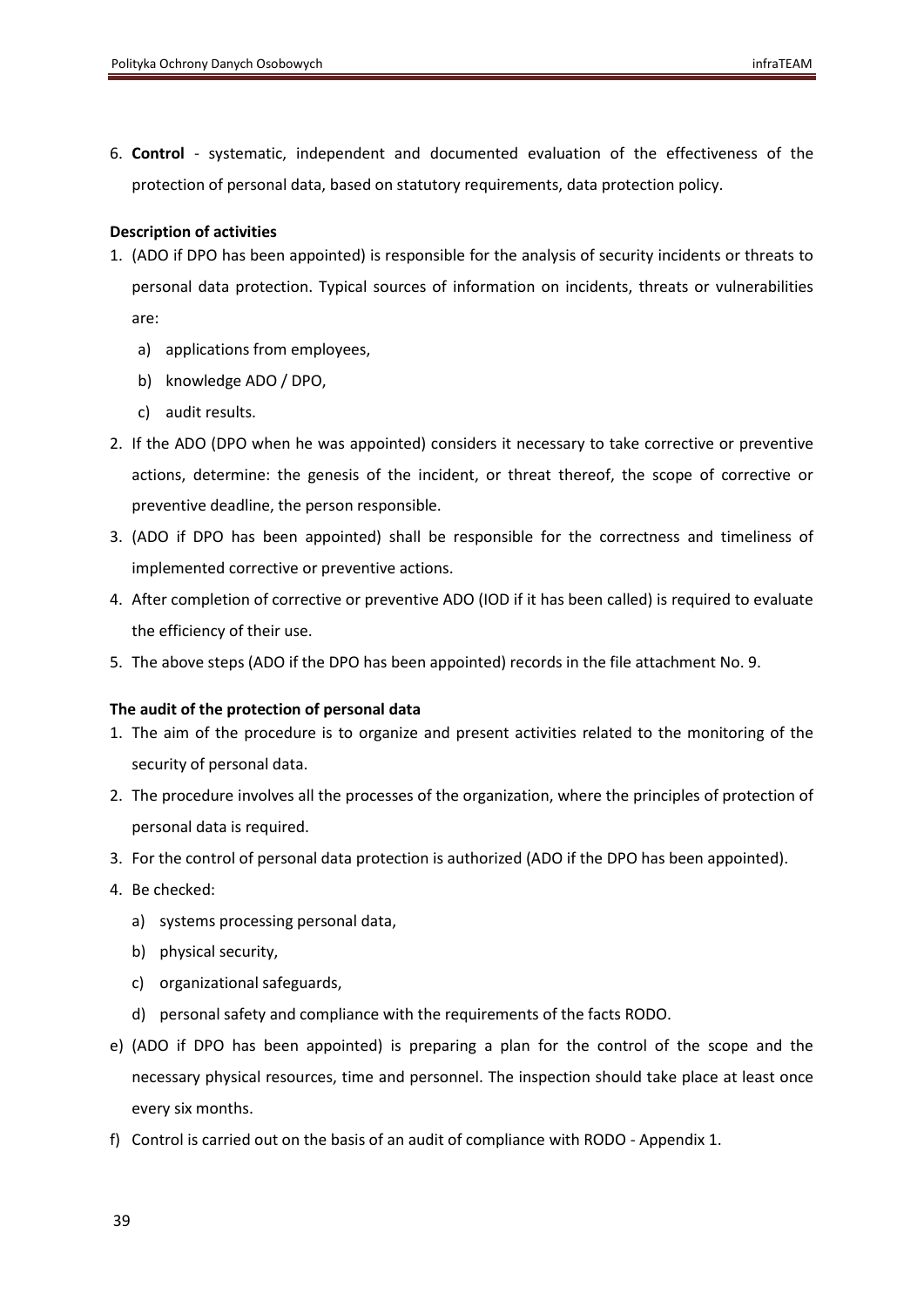g) Following the control ADO (IOD if it has been called) establishing a monitoring report, Appendix 19 - on the basis of ADO (IOD if it has been set up) initiates corrective or preventive action.

### <span id="page-40-0"></span>**The annual report system state protection of personal data**

- 1. Once a year (ADO if the DPO has been appointed) prepare an annual report on the state of operation of the system of protection of personal data (audit).
- 2. The report is prepared in Annex 18.

### <span id="page-40-1"></span>**Staff training**

- 1. Each user before allowing to work with the computer system processing personal data or sets of personal data in paper form should be subjected trained or familiar with the policy of protection of personal data.
- 2. For training or read the privacy policy corresponds to the ADO (DPO when he was appointed).
- 3. The scope of training RODO should include provisions, documentation of data protection (Regulations) and safety rules applicable in the system ADO, and a commitment to comply with them. The detailed scope of training, together with the attendance list is given in Annex No. 16.
- 4. After the training, or having regard to the policy of protection of personal data, the user is required to sign a declaration of confidentiality - Annex 4.
- 5. This document is stored in the personal file or user documentation for the protection of personal data and provides the basis to take action in order to give employees permission to use the computer system processing personal data.

# <span id="page-40-2"></span>**Chapter IV Procedures to ensure the security of personal data**

### <span id="page-40-3"></span>**The procedure for granting authorization to the processing of personal data:**

- 1. Each user of the system prior to the processing of personal data must read the following documents:
	- a) Regulation of the European Parliament and of the Council (EU) 2016/679 of 27.04.2016 r. On the protection of individuals with regard to the processing of personal data and on the free movement of such data and the repeal of Directive 95/46 / EC (General Data Protection Regulation) ( OJ L 119, p. 1) - Annex 28,
	- b) Rules of protection of personal data.
- 2. Getting familiar with these documents user confirms the signature on the statement, which is enclosed 16.
- 3. Authorization to the processing of personal data gives AND TO.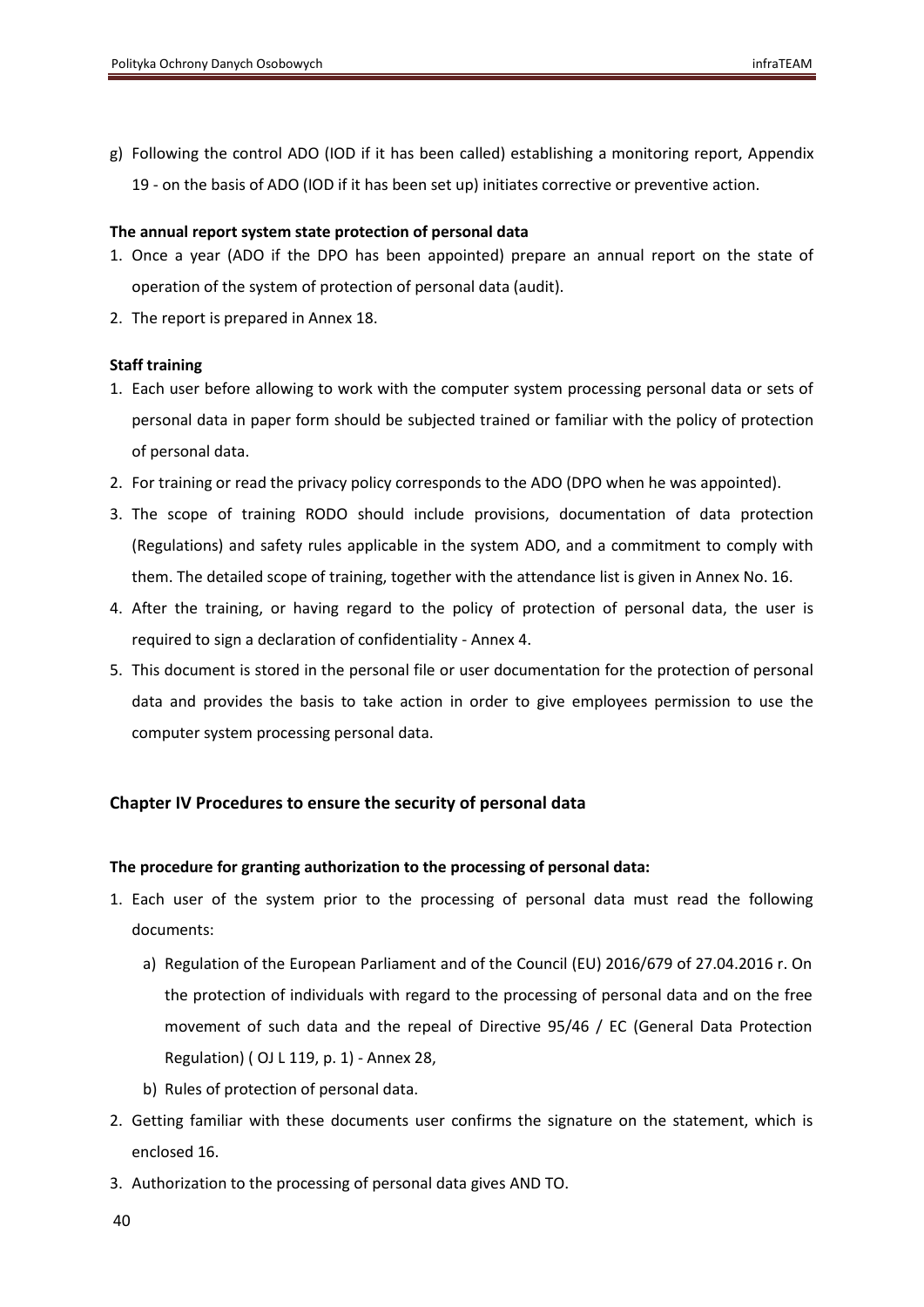- <span id="page-41-1"></span>4. Processing of personal data can only be made by an authorized user of the ADO. Authorization pattern is attached as Appendix 3.
- 5. Before granting authorization for personal data processing employee is trained to protect them and familiar with the safety system.
- 6. A person is authorized to process personal data signed a declaration of confidentiality of personal data to which he has access - Annex 4.
- 7. Conferral of access to the system is the introduction of the system by ADO / ASI for each system user a unique identifier indicating the range of available data and operations. The password is changed manually or semi-automatically every 30 days by authorized persons.
- 8. Password first log in the system sets the ADO. Each system user is required to change it for individual, an eight-character password with uppercase and lowercase letters and numbers and special characters.
- 9. Authorized Person undertakes to maintain the confidentiality of the password to access personal data and its immediate change in the event of disclosure.
- 10. Do not store the password in an open or transfer it to other people.

#### <span id="page-41-0"></span>**Responsibility.**

- 1. The system user is entitled to exercise only those activities for which it was authorized.
- 2. User bears all responsibility for all operations performed using the ID and password except when ADO will use the user's password in his absence. ADO is required to draw up a protocol of this event, which is familiar with the system user whose password has been used. After hearing protocol, user is required to make an immediate change password and pass them ADO.
- 3. Any crossing or attempting to cross any allowances allocated, will be treated as a violation of basic employee duties.
- 4. ADO can receive permission from the date of the employee and the reasons for receiving allowances.
- 5. Password, and user permissions system which they had lost, should immediately de-register with the system. Deregister from the system performs ADO / ASI.
- 6. The user of the system employed in the processing of personal data is obliged to keep them confidential, and make every effort to ensure that personal data are not transferred to unauthorized persons.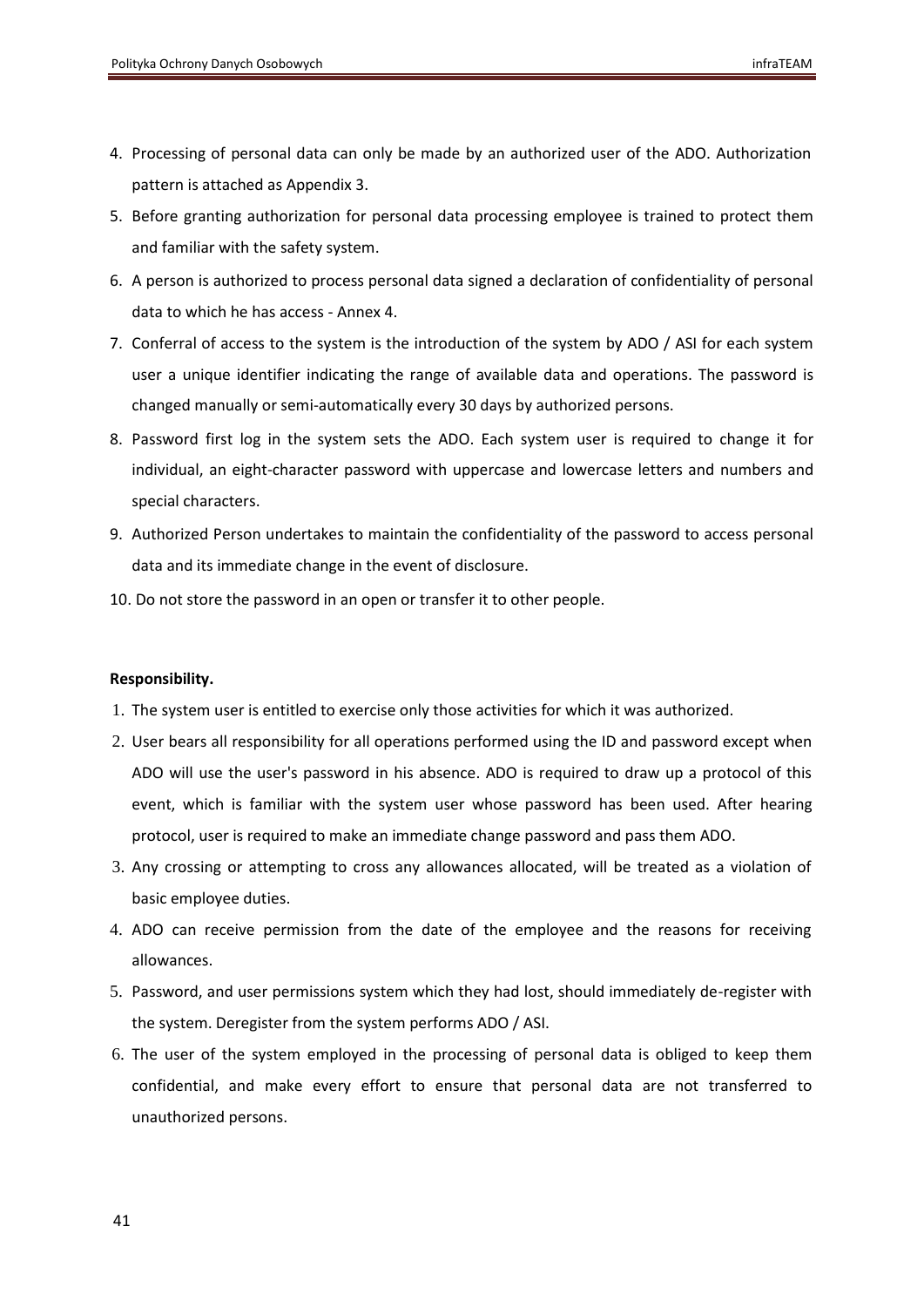### **User registry.**

- 1. (ADO if DPO has been appointed) is obliged to keep the register and protect users and their rights in the system.
- 1. The register must reflect the current state of the system in terms of users and their rights and to enable the viewing history of changes in the system.
- 3. Log Appendix 2 comprises:
	- and) your name,
	- b) user ID,
	- c) range of powers
	- d) the date of posting permissions,
	- e) date of receipt of allowances,
	- f) cause revoke the authorization
	- g) ADO signature.

# <span id="page-42-0"></span>**Chapter V Final**

- **1. Personal Data Protection Policy is an internal document and can not be made available to third parties in any form.**
- 2. Any procedures and rules described in this document are followed by persons authorized to process personal data with particular focus on the good of the data subject.
- 3. Entrusting the processing of personal data to an external entity may be required only by an agreement in writing, provided that the entity meets at least the same conditions of security of the processing of personal data as **infraTEAM**- enclosure 20.
- 4. ADO / DPO is required to read the contents of the Data Protection Policy of each employee's personal data processing**infraTEAM.**
- 5. All regulations concerning information systems, as defined in the Policy for Personal Data Protection also apply to the processing of personal data in databases maintained in any other form.
- 6. Users are obliged to observe the processing of personal data of the provisions contained in this Policy for Personal Data Protection.
- 7. Cases of unjustified abandonment obligations under this document will be treated as serious misconduct.